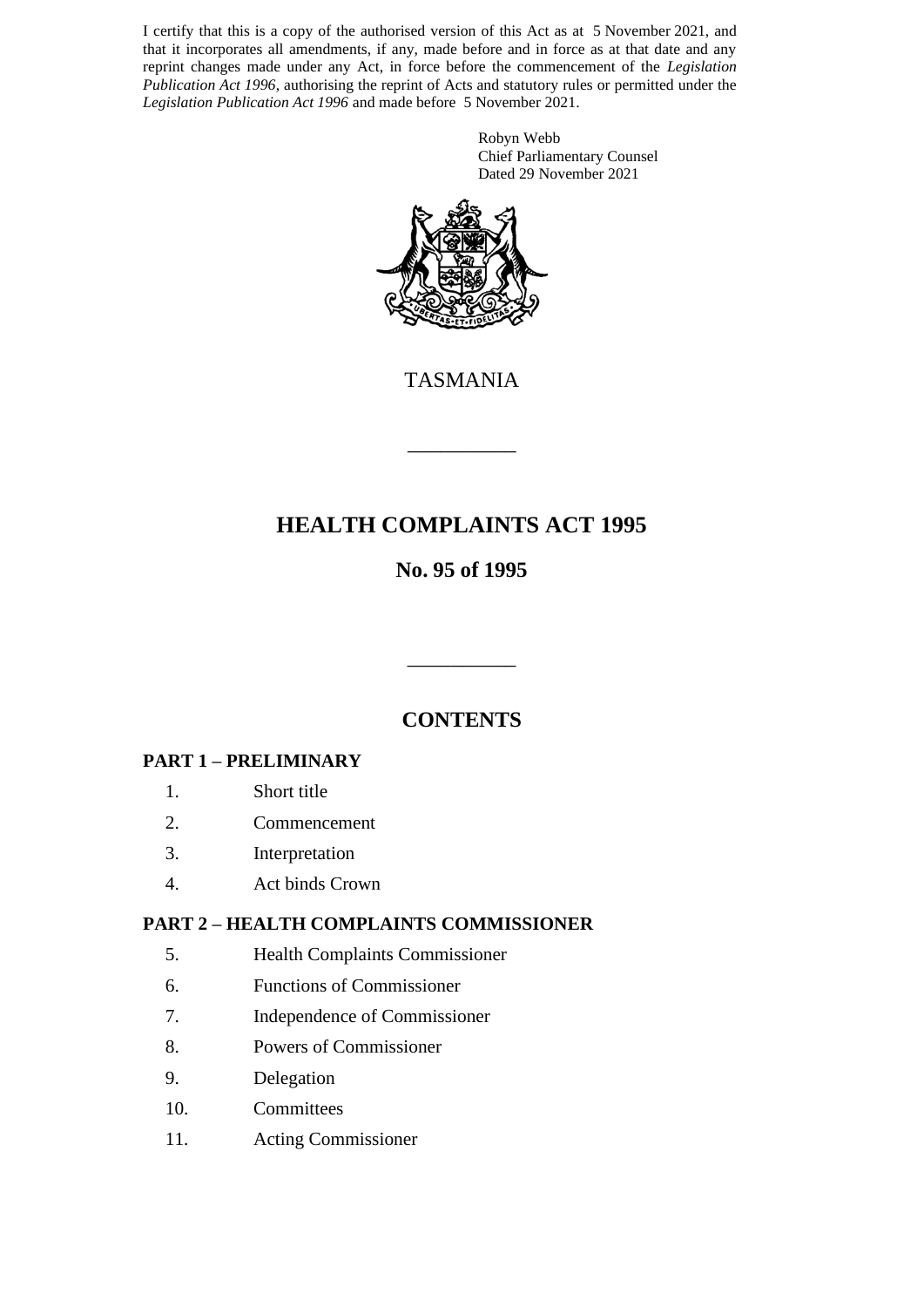- 12. Annual report
- 13. Special report
- 14. Staff
- 15. Appointment of conciliators and professional mentors
- 16. Protection of Commissioner and staff

#### **PART 3 – CHARTER OF HEALTH RIGHTS**

- 17. Development of Charter of Health Rights
- 18. Review of Charter
- 19. Consultation on Charter
- 20. Content of Charter
- 21. Approval of Charter

## **PART 4 – COMPLAINTS**

#### *Division 1 – Making complaints*

| 22. | Who may complain |  |
|-----|------------------|--|
|     |                  |  |

- 23. Making a complaint
- 24. Further information may be required
- 24A. Notice of complaints to local registration boards

## *Division 2 – Assessment of complaints*

| 25.  | Assessment                                            |
|------|-------------------------------------------------------|
| 25A. | Early resolution of complaints                        |
| 26.  | Enquiries during assessment                           |
| 27.  | Notice of assessment                                  |
| 28.  | Provision of documents, &c., on referral of complaint |
|      |                                                       |

29. Splitting of complaints

## *Division 3 – Miscellaneous*

- 29A. Powers of Commissioner
- 29B. Power of Commissioner to give information to registration board
- 30. Withdrawal of complaint

## **PART 5 – CONCILIATION OF COMPLAINTS**

31. Function of conciliator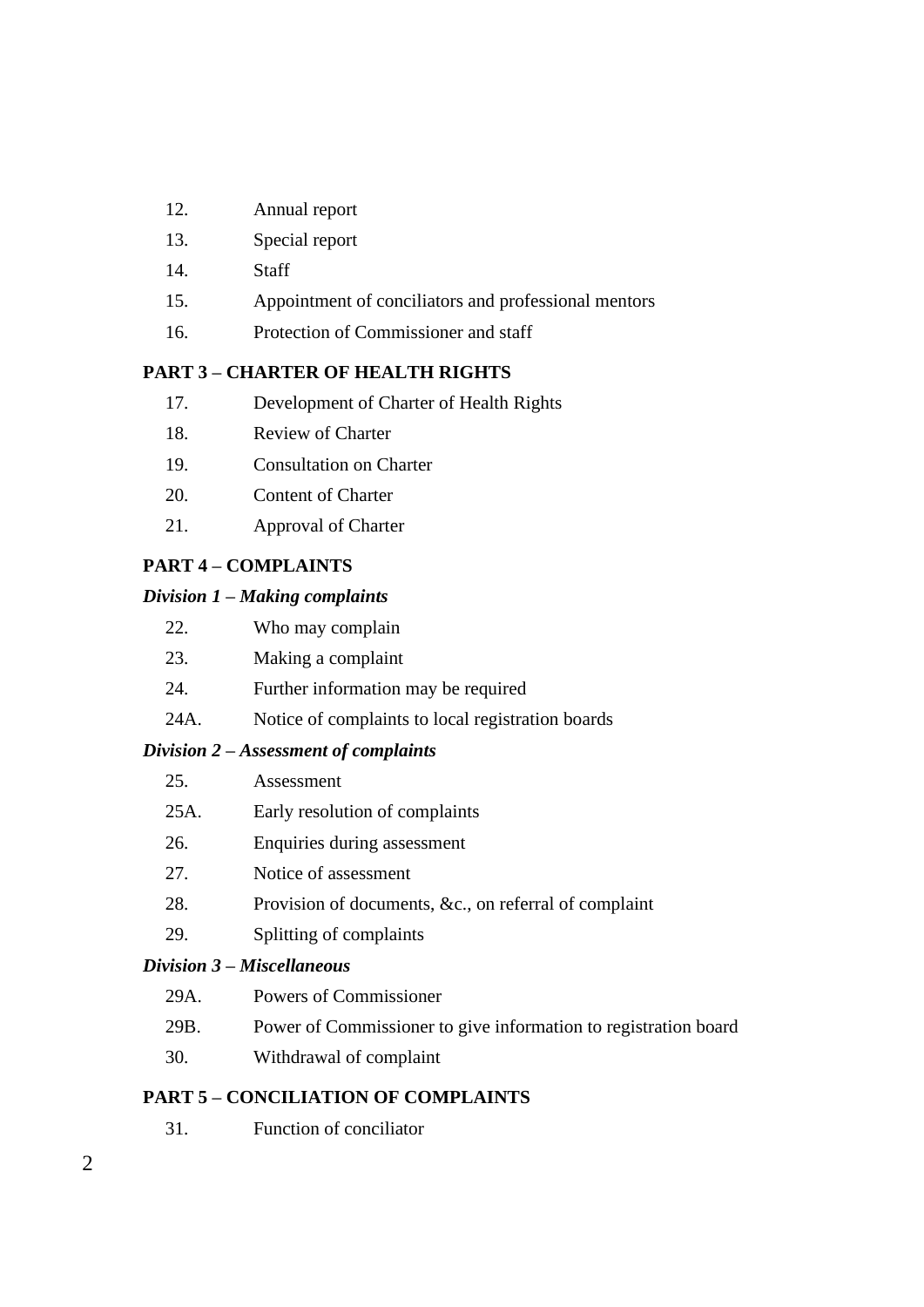- 32. Public interest
- 32A. Duty to attend initial meeting
- 33. Representation at conciliation
- 34. Progress report from conciliator
- 35. Results report from conciliator
- 36. Commissioner may end conciliation
- 37. Privilege and confidentiality
- 38. Professional mentor
- 39. Enforceable agreements

#### **PART 6 – INVESTIGATIONS**

#### *Division 1 – Application of Part 6*

- 40. Matters that may be investigated
- 41. Continuation of investigation after resolution
- 42. Limitation of powers

#### *Division 2 – Conduct of investigations*

- 43. Conduct of investigation
- 44. Representation
- 45. Use and obtaining of information
- 46. Power to examine witnesses, &c.
- 47. Search powers and warrants
- 47A. Entry of premises
- 48. Reimbursement of expenses
- 49. Reference to another authority for investigation
- 50. Possession by Commissioner of document or other seized item

#### *Division 3 – Privilege*

- 51. Application of Division
- 52. Witness privilege and production of documents
- 53. Privilege in case of unjustifiable exercise of power
- 54. Supreme Court applications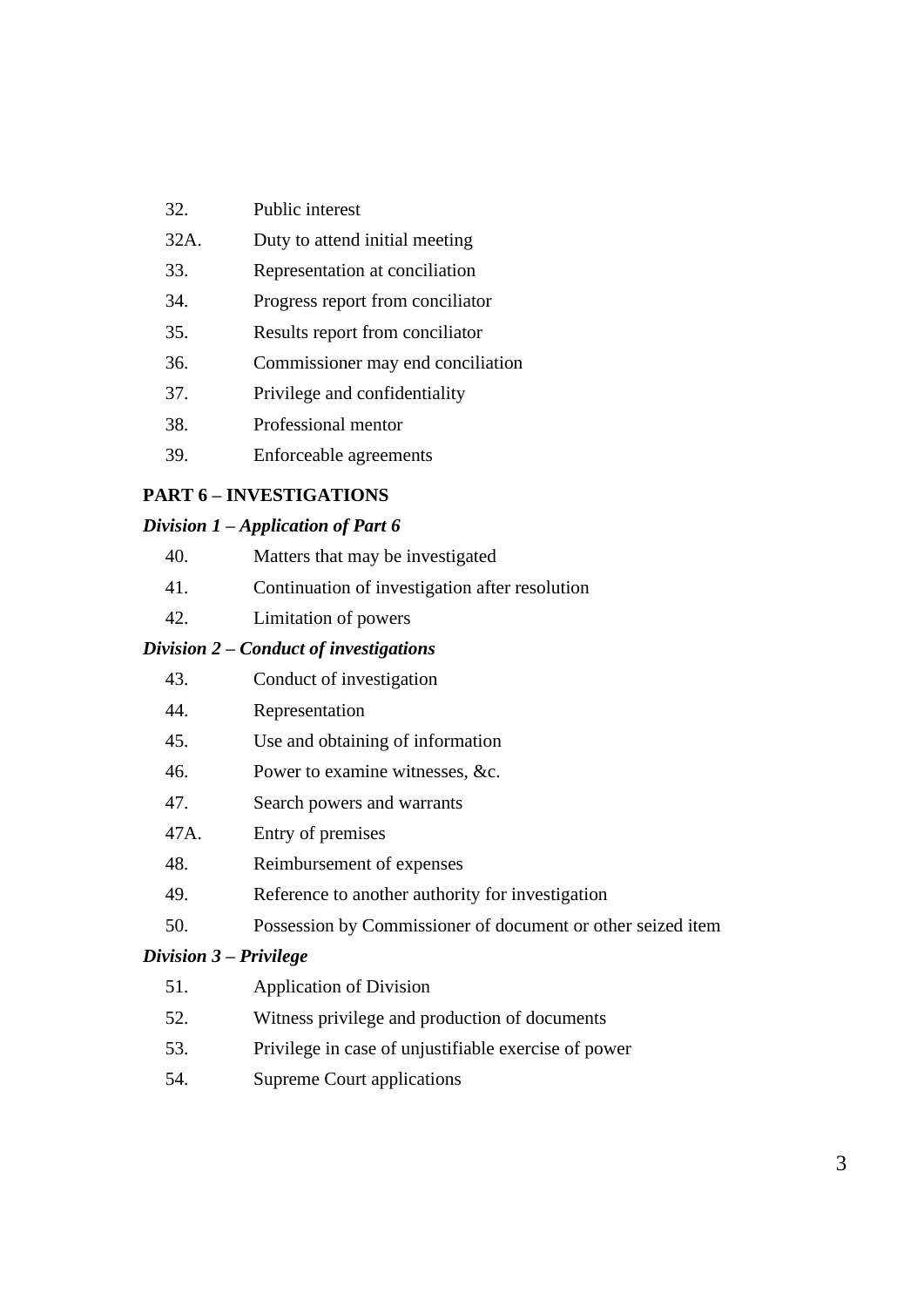#### *Division 4 – Action on investigation*

- 55. Reports
- 56. Notice of action to providers

#### **PART 7 – REGISTRATION BOARDS**

- 56AA. Relationship of this Act to Health Practitioner Regulation National Law (Tasmania)
- 56A. Agreement on protocol
- 57. Referral of complaint to Commissioner by local registration board
- 58. Investigation of complaints or grievances by a local registration board
- 59. Action on investigation reports
- 60. Information from registration board
- 61. Information to registration board
- 62. Commissioner may intervene in disciplinary proceedings
- 62A. Power of local registration board to give information to Commissioner

#### **PART 8 – MISCELLANEOUS**

- 62B. Freedom of disclosure and communication to Commissioner
- 63. Adverse comment in reports
- 64. Protection of identity of health service user or complainant from health service provider
- 65. Preservation of confidentiality
- 66. Returns by prescribed providers
- 67. Offences relating to intimidation
- 68. Offences relating to reprisals
- 69. Offences relating to obstruction, &c.
- 70. Offences relating to provision of information, &c.
- 71. Proceedings for offence
- 72. Evidence
- 73. Protection from civil actions
- 74. Informality of procedures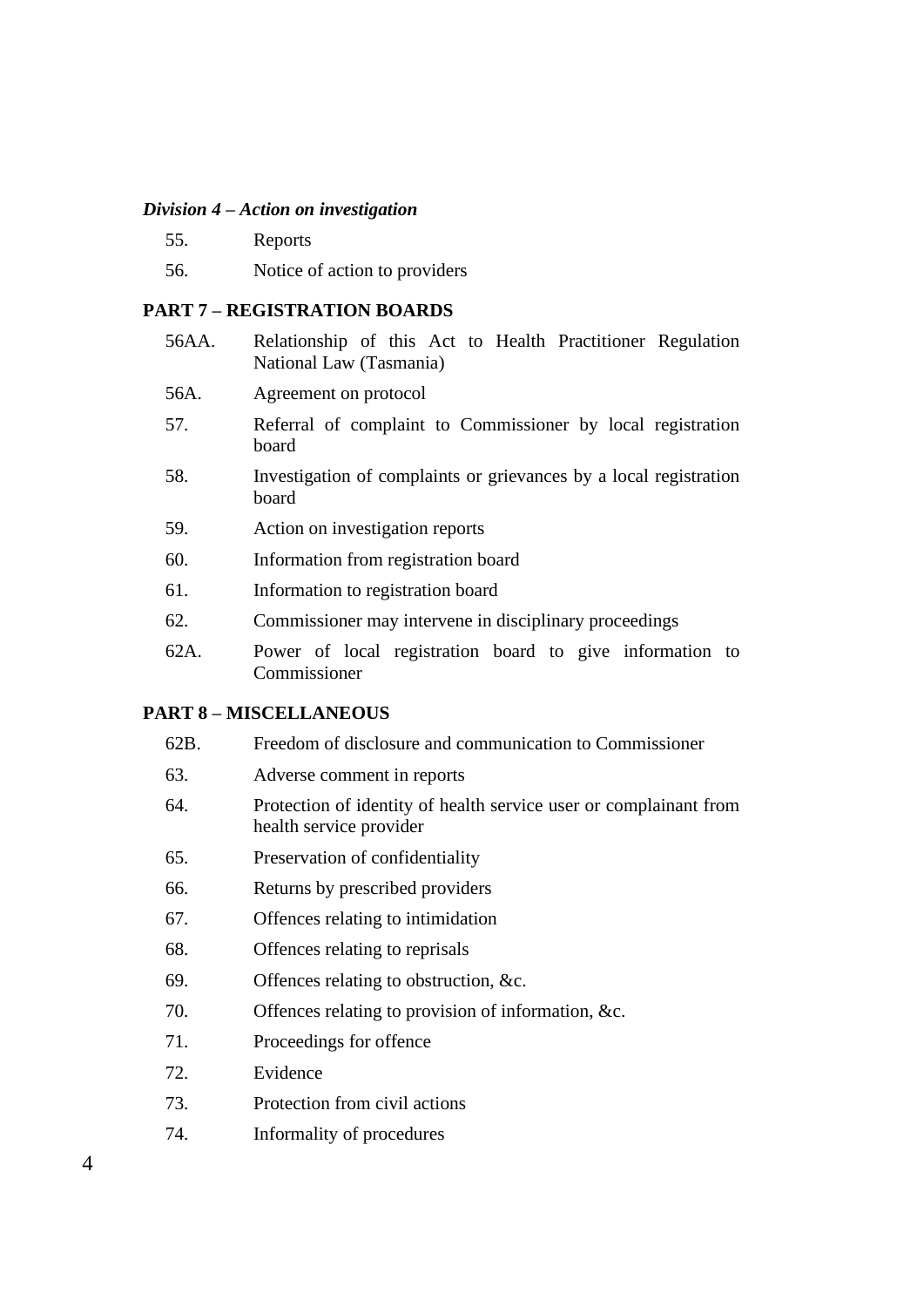## 75. Determining reasonableness of health service provider's actions

[76. *Repealed*]

- 77. Amendment of Schedules 1 and 2
- 78. Providing documents
- 79. Regulations
- 80. . . . . . . . .
- 81. Administration of Act

# **SCHEDULE 1 – HEALTH SERVICES**

[**SCHEDULE 2 –** *Repealed*]

## **SCHEDULE 3 – HEALTH COMPLAINTS COMMISSIONER**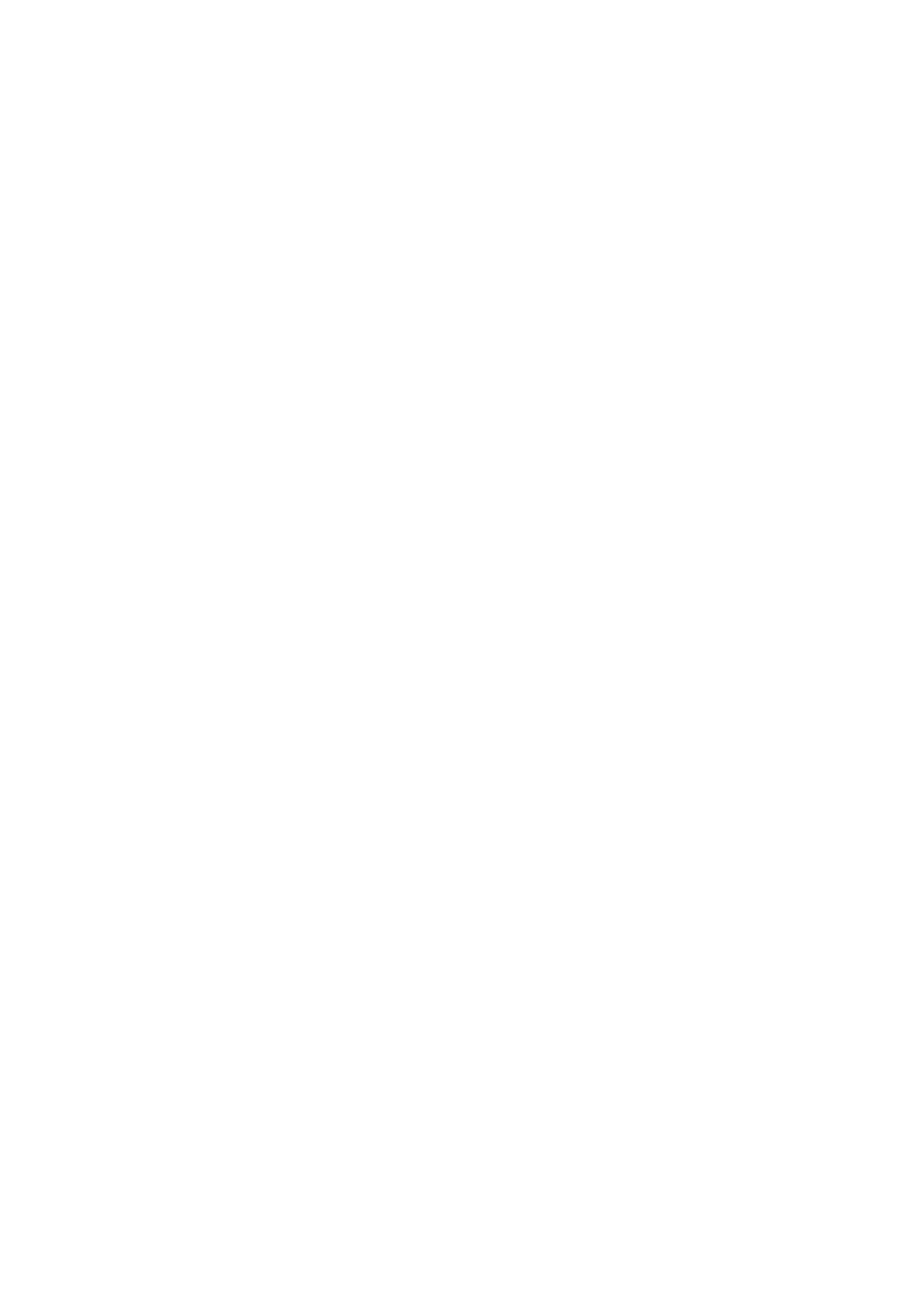

# **HEALTH COMPLAINTS ACT 1995**

## **No. 95 of 1995**

**An Act to provide for the making, conciliation, investigation and resolution of complaints against health service providers, to make provision in respect of the rights and responsibilities of health service users and providers and for related purposes**

## **[Royal Assent 24 November 1995]**

Be it enacted by His Excellency the Governor of Tasmania, by and with the advice and consent of the Legislative Council and House of Assembly, in Parliament assembled, as follows:

## **PART 1 – PRELIMINARY**

## **1. Short title**

This Act may be cited as the *Health Complaints Act 1995*.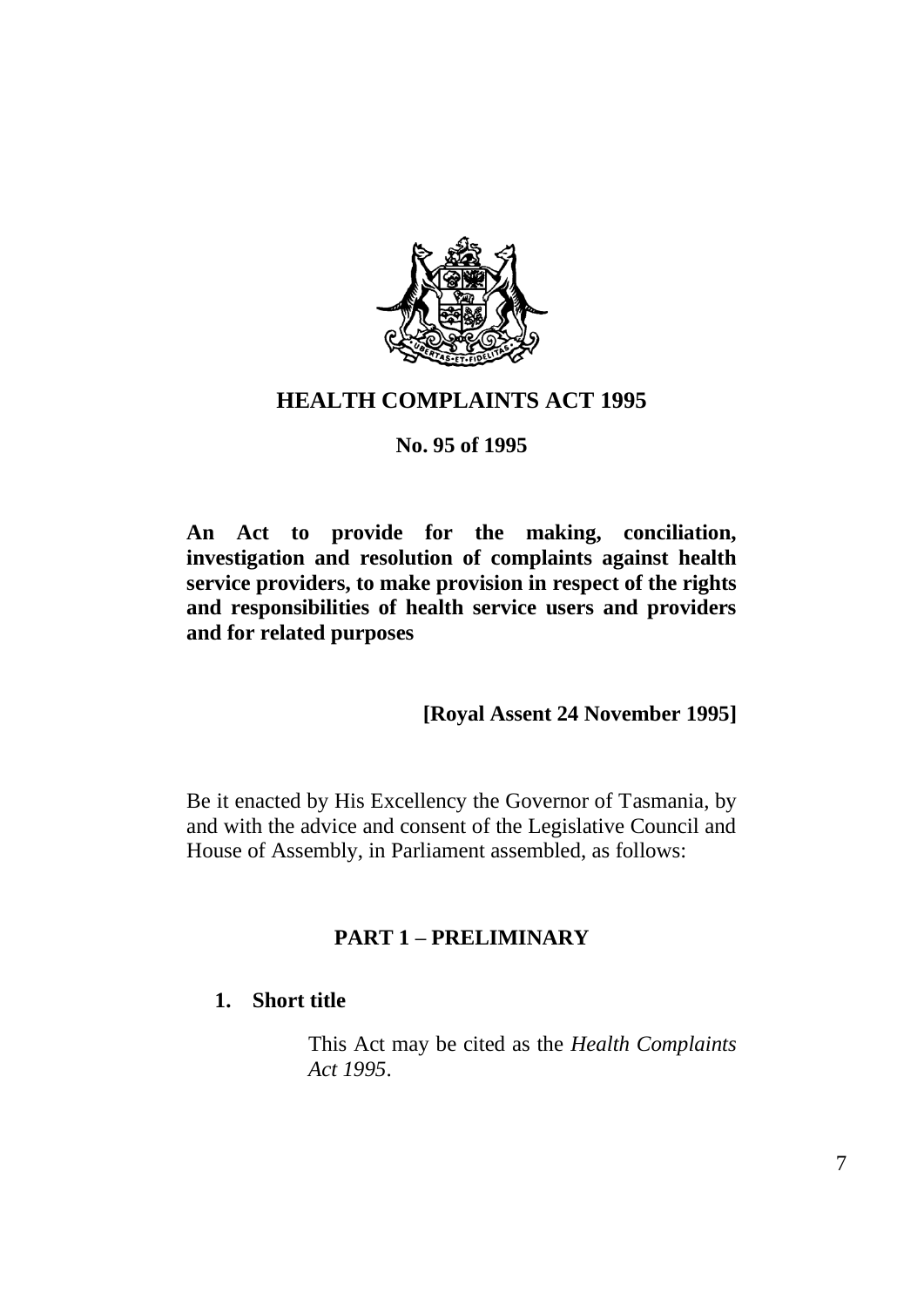#### **2. Commencement**

This Act commences on a day to be proclaimed.

#### **3. Interpretation**

–

In this Act, unless the contrary intention appears

- *Charter* means the Charter of Health Rights developed, and as varied from time to time, under Part 3;
- *child* means a person who has not attained the age of 18 years;
- *Commissioner* means the Health Complaints Commissioner appointed under section 5;
- *committee* means a committee established under section 10;

*complaint* means –

- (a) a complaint made under Part 4; or
- (b) any issue arising out of that complaint;
- *complainant* means a person who makes a complaint;
- *conciliator* means a conciliator appointed under section 15;

*confidential information* includes –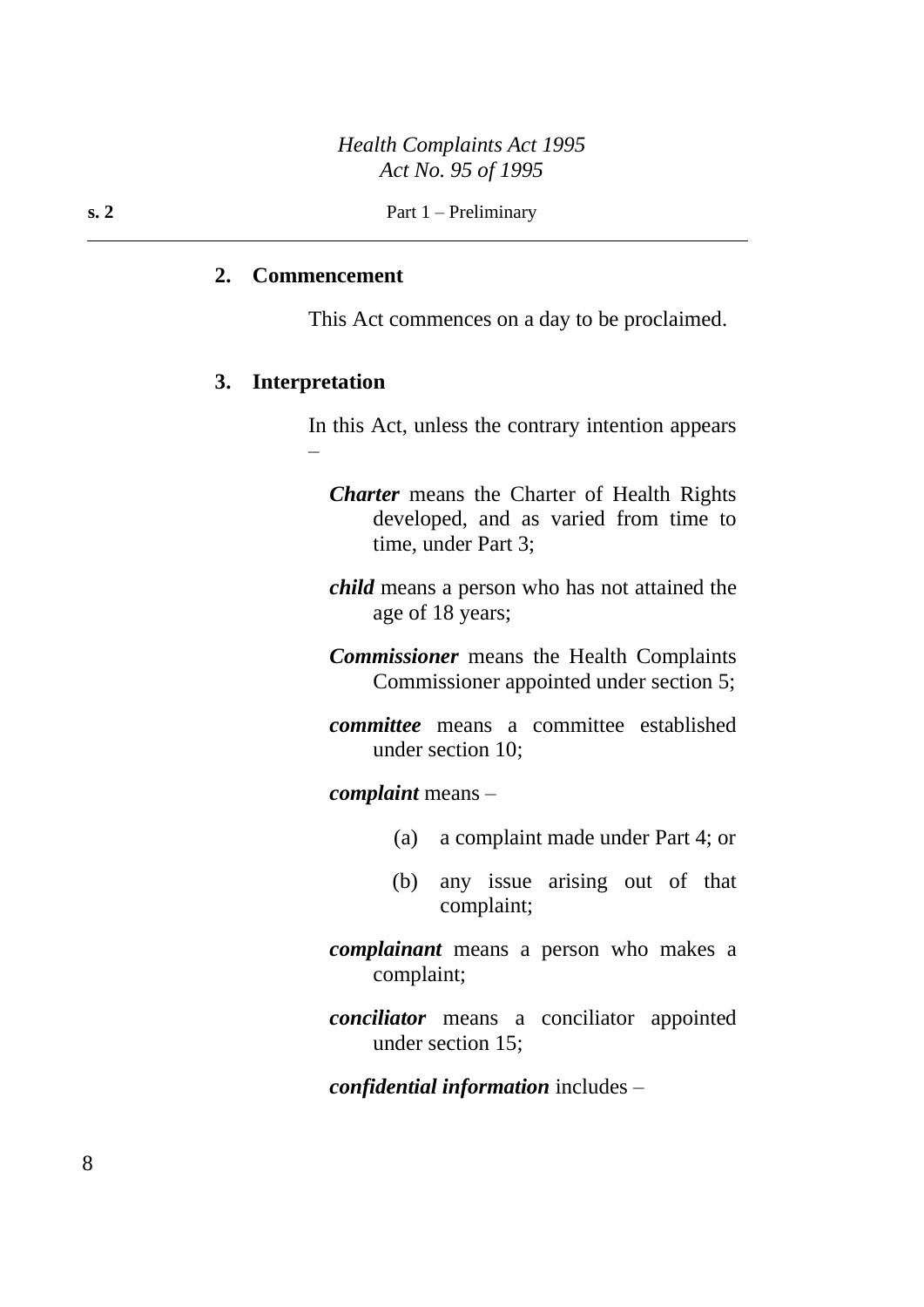#### Part 1 – Preliminary **s. 3**

- (a) information about the identity, occupation or whereabouts of the complainant, health service user or health service provider to which a complaint, investigation or inquiry relates or of any person who assists an investigation or inquiry; and
- (b) information disclosed by a complaint; and
- (c) information of personal concern to an individual; and
- (d) information that, if disclosed, may cause detriment to a person;
- *exempt information* means information of a kind that is prescribed to be exempt information;

*functions* includes duties;

- *Government department* has the same meaning as in the *State Service Act 2000*;
- *Health Department* means the responsible Department in relation to the *Health Act 1997*;
- *Health Minister* means the Minister to whom the administration of the *Health Act 1997* is assigned;
- *health service* means –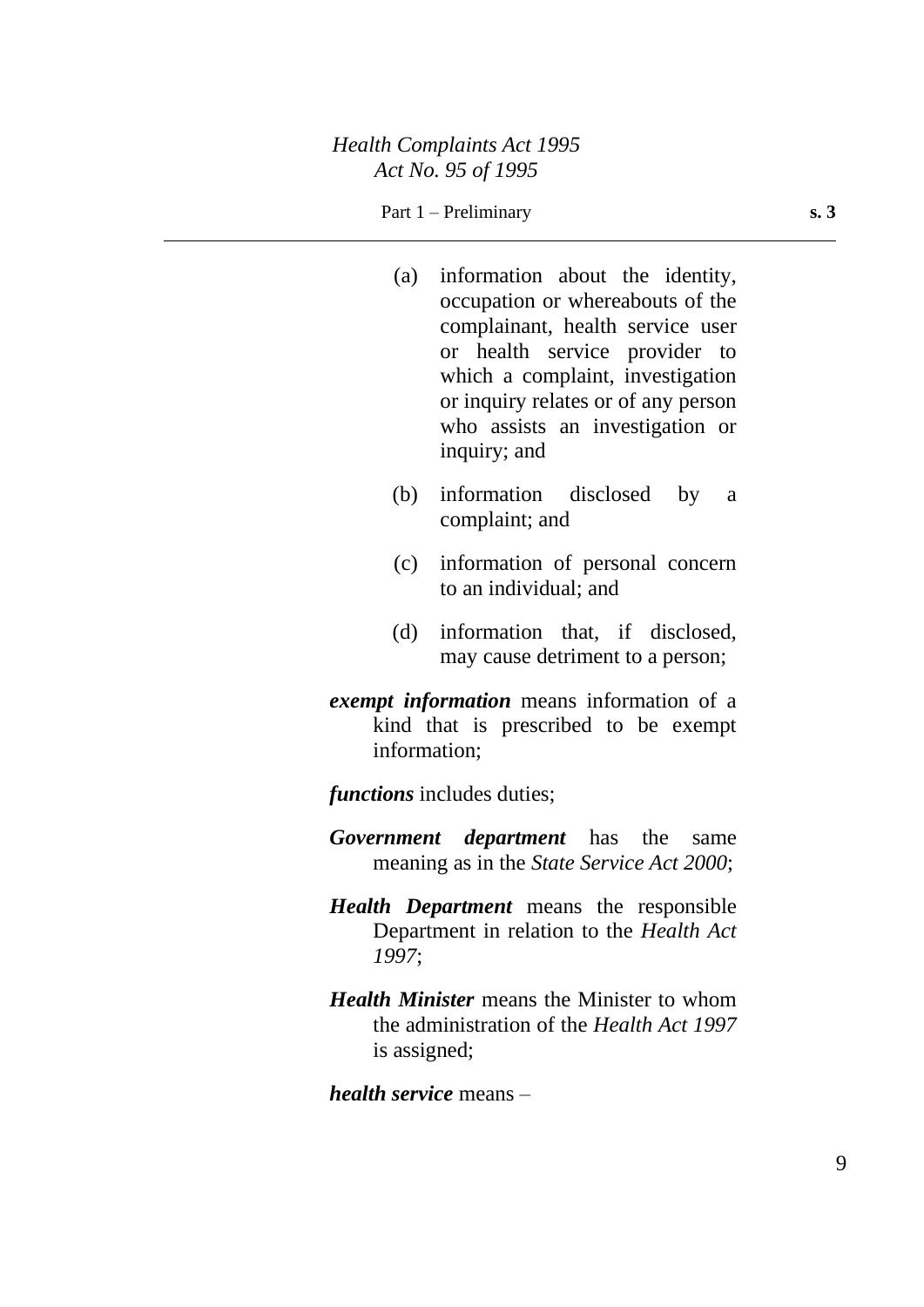#### **s. 3** Part  $1 - \text{Preliminary}$

- (a) a service provided to a person for, or purportedly for, the benefit of human health –
	- (i) including services specified in Part 1 of Schedule 1; but
	- (ii) excluding services specified in Part 2 of Schedule 1; or
- (b) an administrative service directly related to a health service specified in paragraph (a);

#### *health service provider* means –

- (a) a person who provides a health service; or
- (b) a person who holds himself, herself or itself out as being able to provide a health service;
- *health service user* means a person who uses or receives a health service;
- *local registration board* means a body specified in Schedule 2;
- *National Board* means a National Health Practitioner Board established by the Health Practitioner Regulation National Law (Tasmania);
- *notification* has the same meaning as in the Health Practitioner Regulation National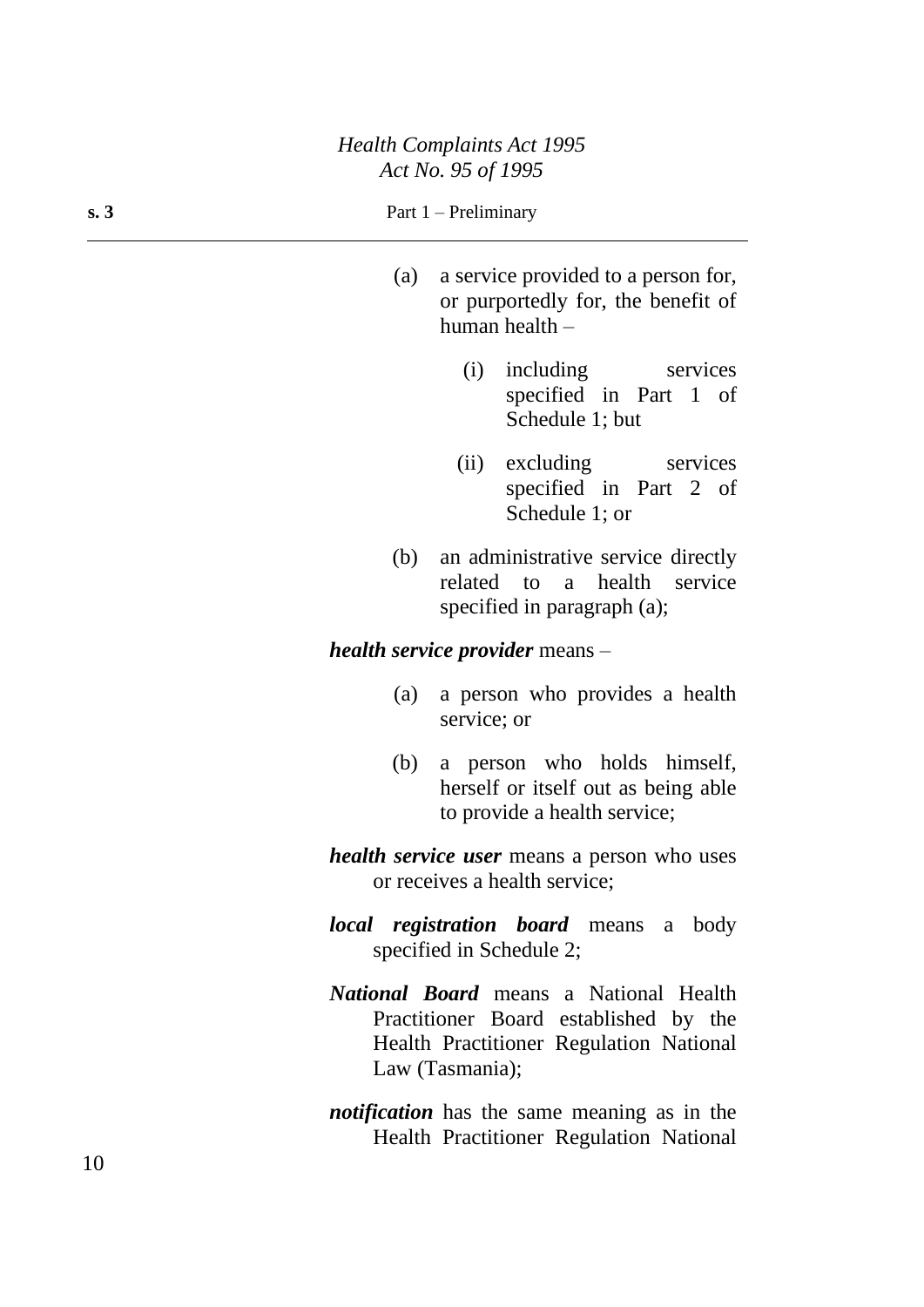Law (Tasmania) and includes part of a notification;

- *Ombudsman* has the same meaning as in the *Ombudsman Act 1978*;
- *prescribed* means prescribed by this Act or the regulations;
- *professional mentor* means a professional mentor appointed under section 15;
- *public authority* means an incorporated or unincorporated body or authority, other than a Government department –
	- (a) which is established by or under an Act or the Royal Prerogative; and
	- (b) which comprises, or of which the governing body comprises, wholly or partly, persons appointed by the Governor, a Minister of the Crown or another public authority;
- *register* includes license, approve, admit, certify (including by way of practising certificate), or authorize in any other manner a person, as required by or under any law, to provide a health service or practise as a practitioner of a health service;
- *registration board* means a National Board or a local registration board;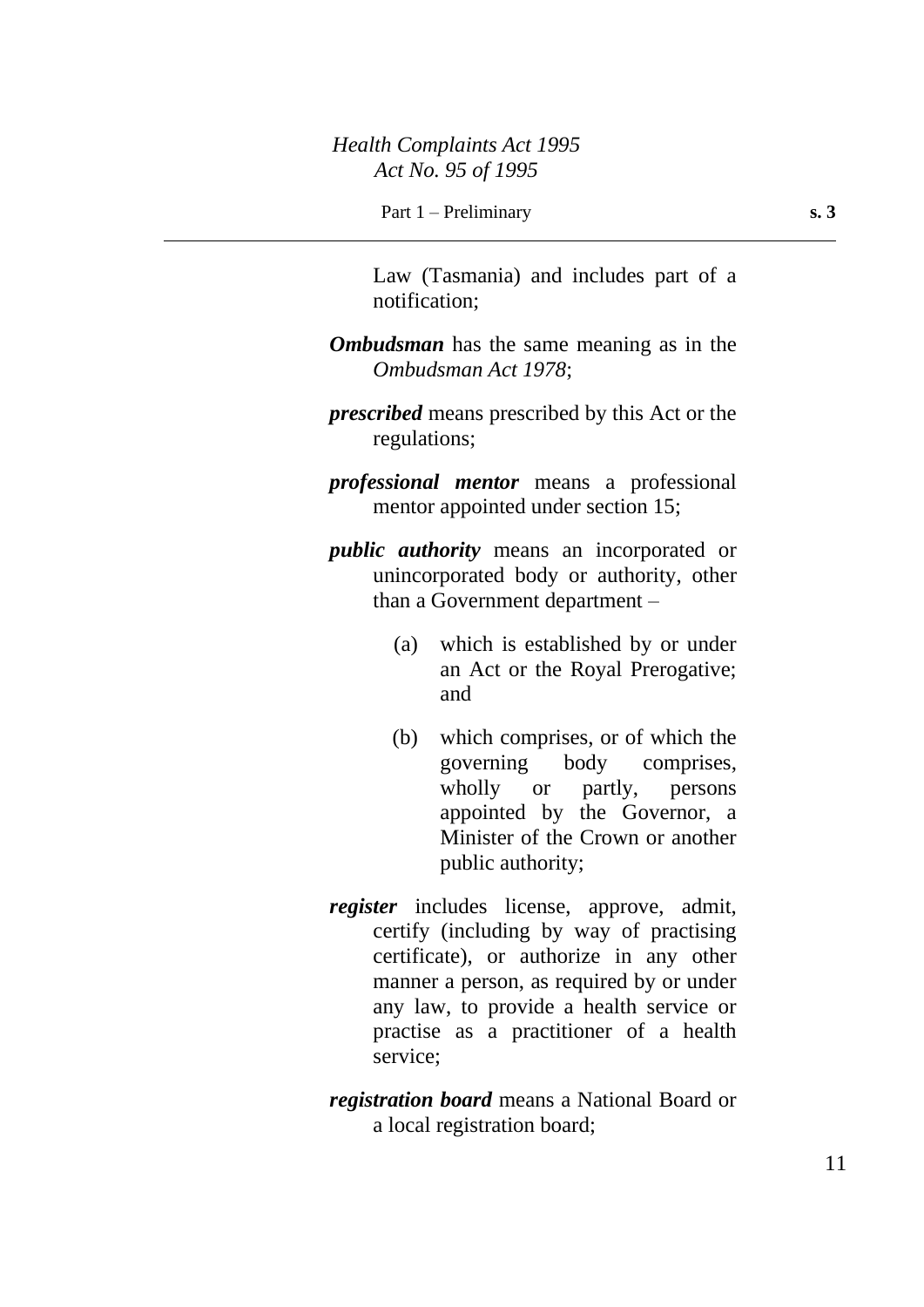- *regulations* means regulations made and in force under this Act;
- *relevant registration board*, in relation to a person, means a registration board that has registered that person;
- *staff member* means a person appointed or employed under section 14 or 15(2).

## **4. Act binds Crown**

This Act binds the Crown in right of Tasmania and, so far as the legislative power of Parliament permits, in all its other capacities.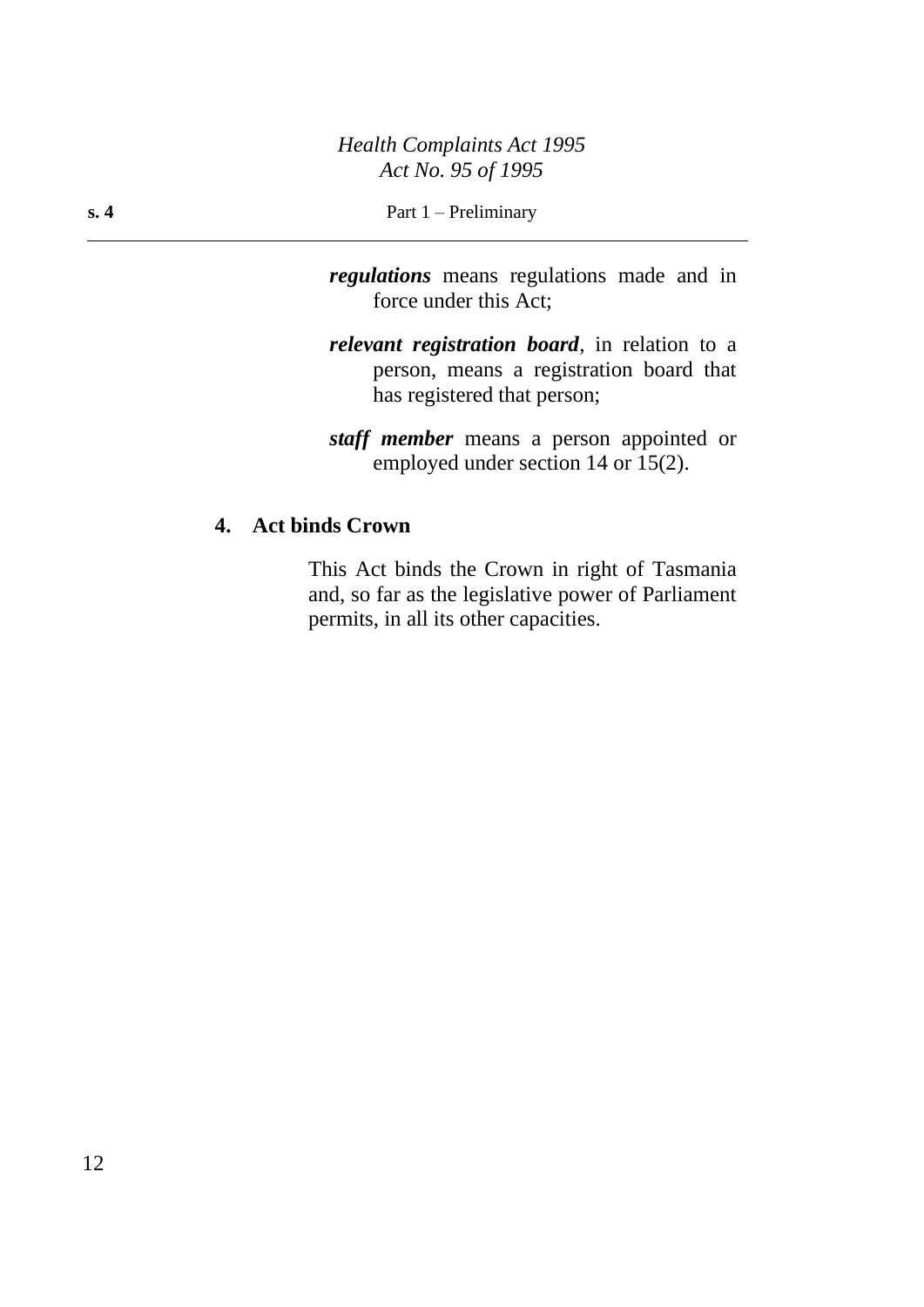## **PART 2 – HEALTH COMPLAINTS COMMISSIONER**

#### **5. Health Complaints Commissioner**

- (1) The Governor may appoint a person as Health Complaints Commissioner.
- (2) Schedule 3 has effect with respect to the Commissioner and the appointment of the Commissioner.

#### **6. Functions of Commissioner**

The functions of the Commissioner are –

- (a) to prepare and regularly review a Charter of Health Rights as required under Part 3; and
- (b) to identify and review issues arising out of complaints and suggest ways of improving health services and preserving and increasing health rights; and
- (c) to provide information, education and advice in relation to –
	- (i) the Charter; and
	- (ii) health rights and responsibilities; and
	- (iii) procedures for resolving complaints; and

13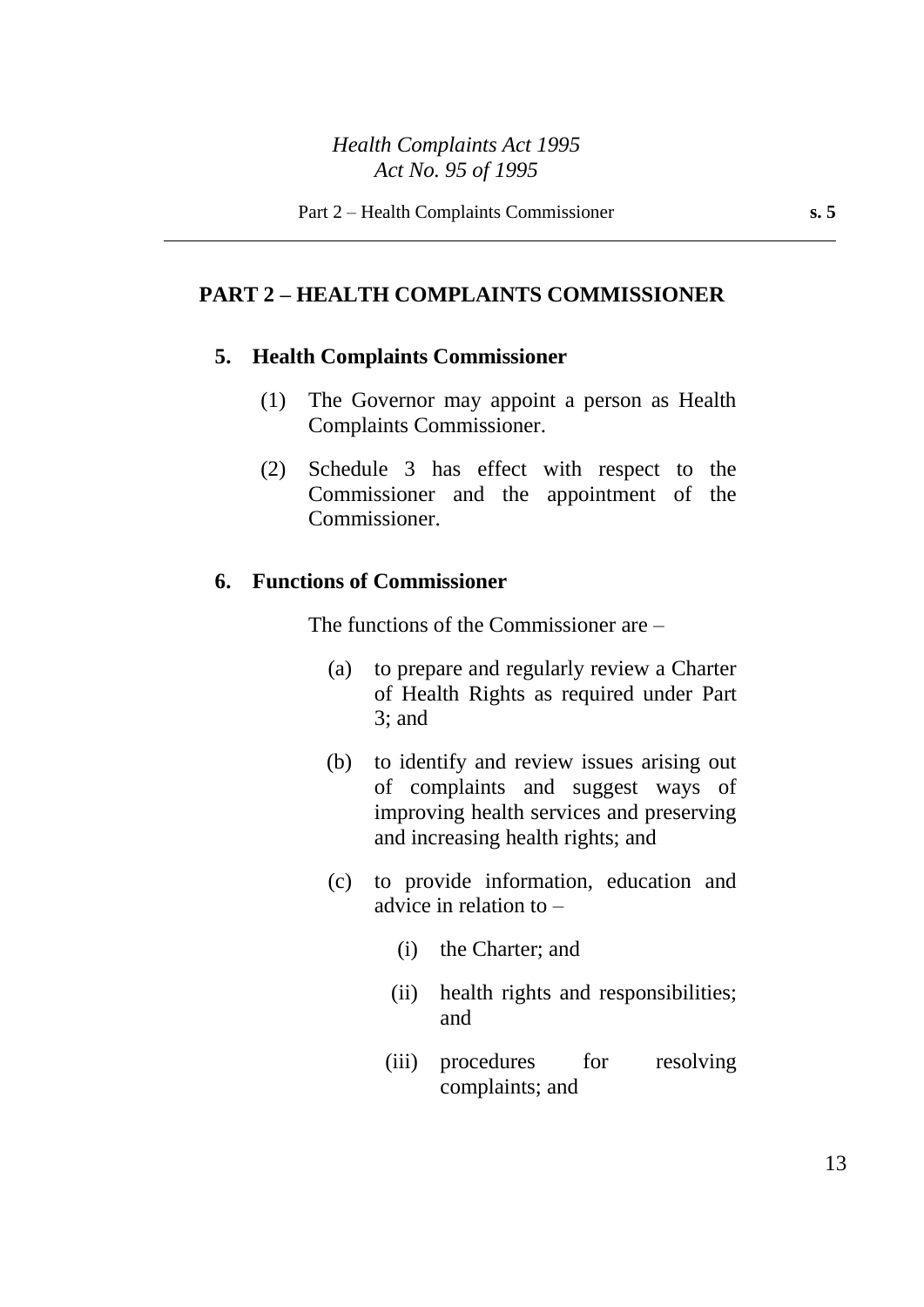| s.6 |     | Part 2 – Health Complaints Commissioner                                                                                                                             |
|-----|-----|---------------------------------------------------------------------------------------------------------------------------------------------------------------------|
|     | (d) | to receive, assess and resolve complaints;<br>and                                                                                                                   |
|     | (e) | to encourage and assist health service<br>users to resolve complaints directly with<br>health service providers; and                                                |
|     | (f) | to assist health service providers to<br>develop procedures<br>to<br>resolve<br>complaints; and                                                                     |
|     | (g) | to inquire into and report on any matter<br>relating to health services at his or her<br>own discretion or on the direction of the<br>Health Minister; and          |
|     | (h) | to advise and report to the Minister and<br>the Health Minister on any matter<br>relating to health services<br>the<br><b>or</b><br>administration of this Act; and |
|     | (i) | to provide information, advice<br>and<br>reports to registration boards; and                                                                                        |
|     | (j) | to maintain links with $-$                                                                                                                                          |
|     |     | health<br>service<br>providers<br>(i)<br>generally; and                                                                                                             |
|     |     | organizations<br>that<br>(ii)<br>have<br>an<br>interest in the provision of health<br>services; and                                                                 |
|     |     | organizations that represent the<br>(iii)<br>interests of the users of health<br>services; and                                                                      |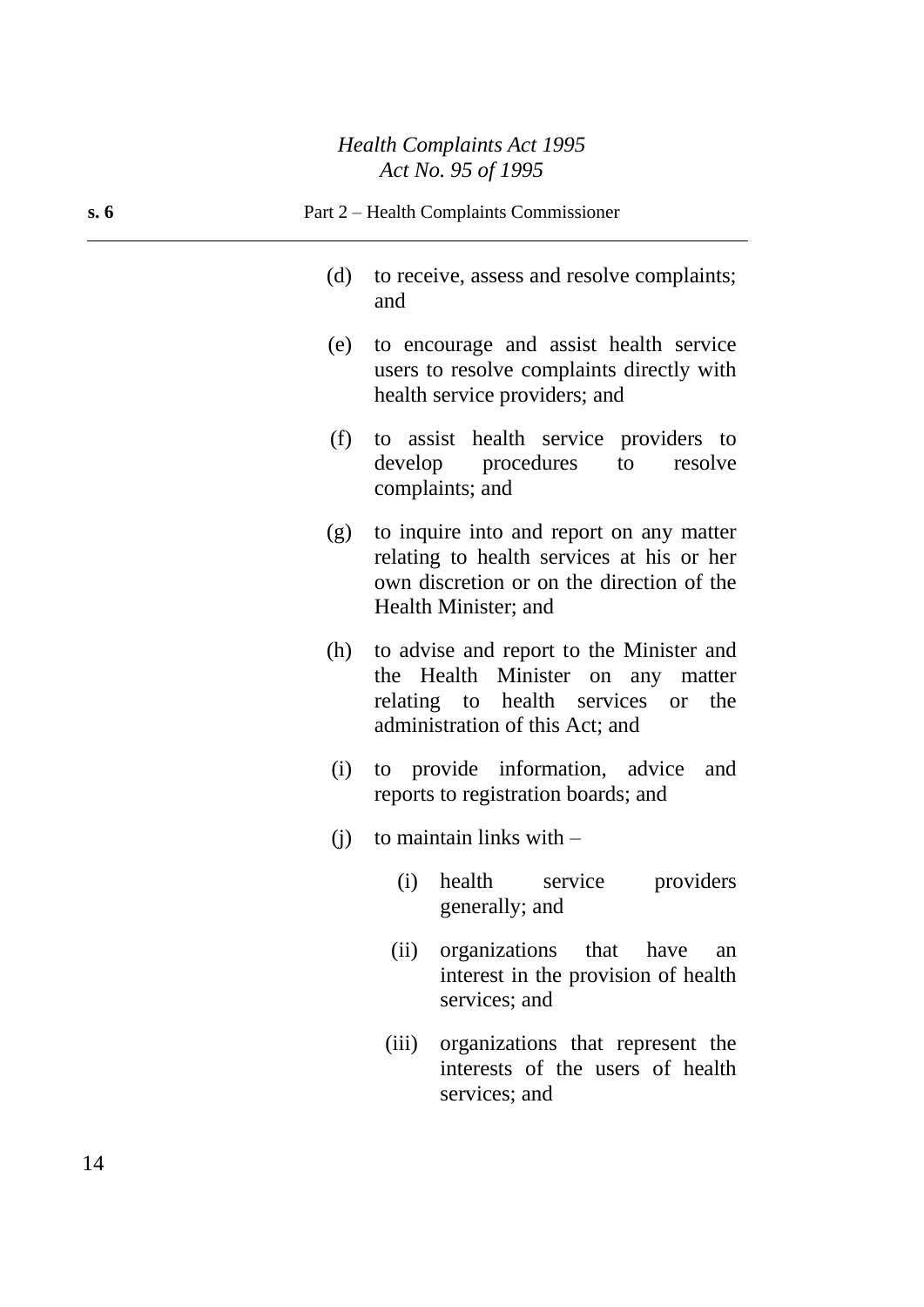- (k) to consult and co-operate with any public authority that has a function to protect the rights of individuals in Tasmania, including –
	- (i) the Ombudsman; and
	- (ii) the Human Rights and Equal Opportunity Commission of the Commonwealth; and
- (l) to perform any other functions imposed on the Commissioner by or under this or any other Act.

## **7. Independence of Commissioner**

In performing his or her functions, the Commissioner must act independently, impartially and in the public interest.

## **8. Powers of Commissioner**

The Commissioner has power to do all things necessary or convenient to be done in connection with the performance and exercise of his or her functions and powers.

# **9. Delegation**

The Commissioner may, in writing, delegate any of his or her functions or powers other than this power of delegation.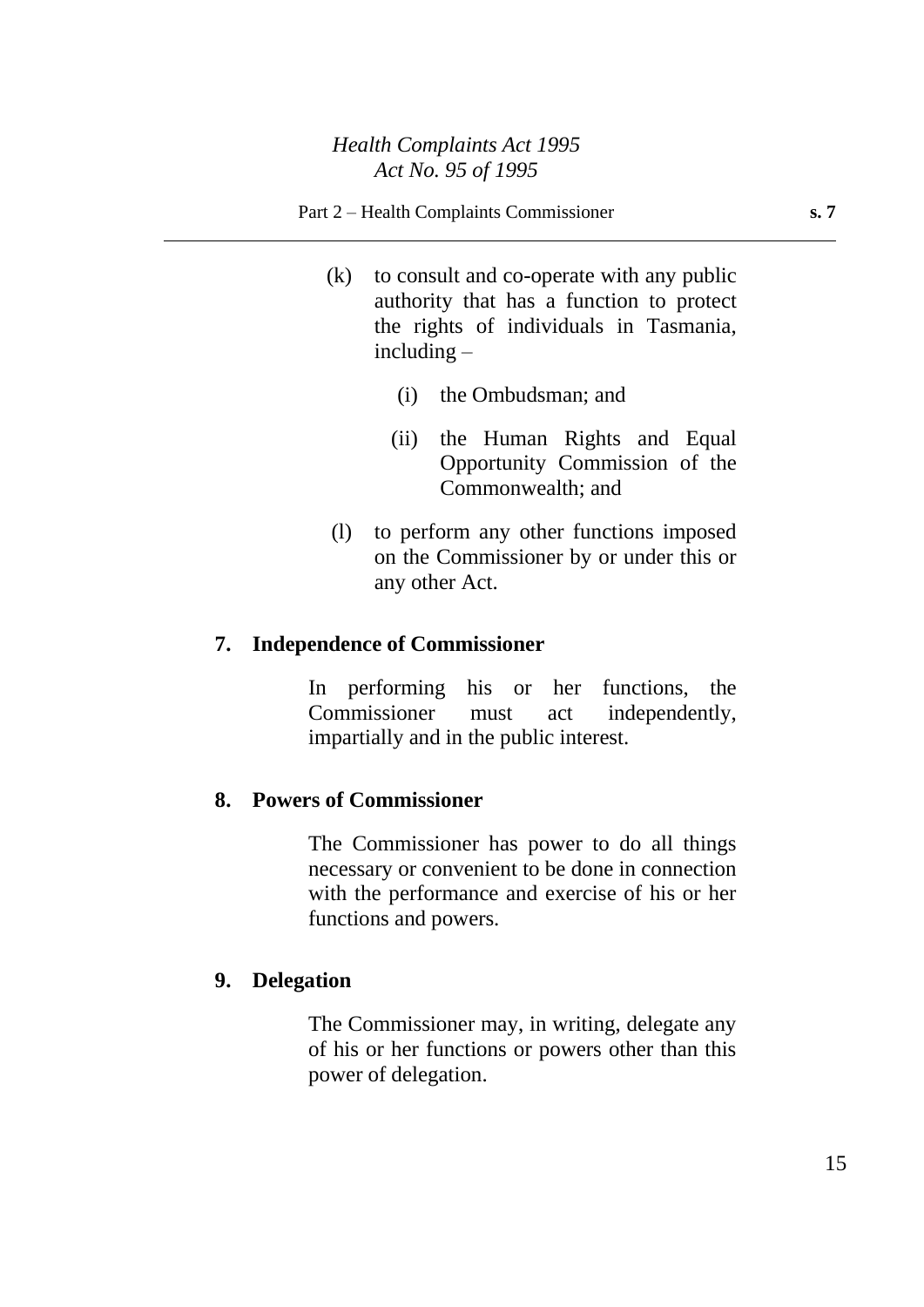#### **10. Committees**

- (1) The Commissioner
	- (a) may establish such committees as the Commissioner considers appropriate; and
	- (b) if directed to do so by the Minister, must establish a committee in accordance with that direction.
- (2) A member of a committee is entitled to be paid such remuneration and allowances as are determined by the Minister.
- (3) The Commissioner may give written directions to a committee in relation to the calling of, and the conduct of business at, its meetings.
- (4) A committee must comply with a direction given under subsection (3).
- (5) Subject to subsection (4), a committee may regulate the calling of, and the conduct of business at, its meetings.
- (6) A committee may obtain assistance, information and advice from any person.

#### **11. Acting Commissioner**

- (1) In this section, the Commissioner is absent if he or she –
	- (a) is absent from duty; or
	- (b) is absent from Australia; or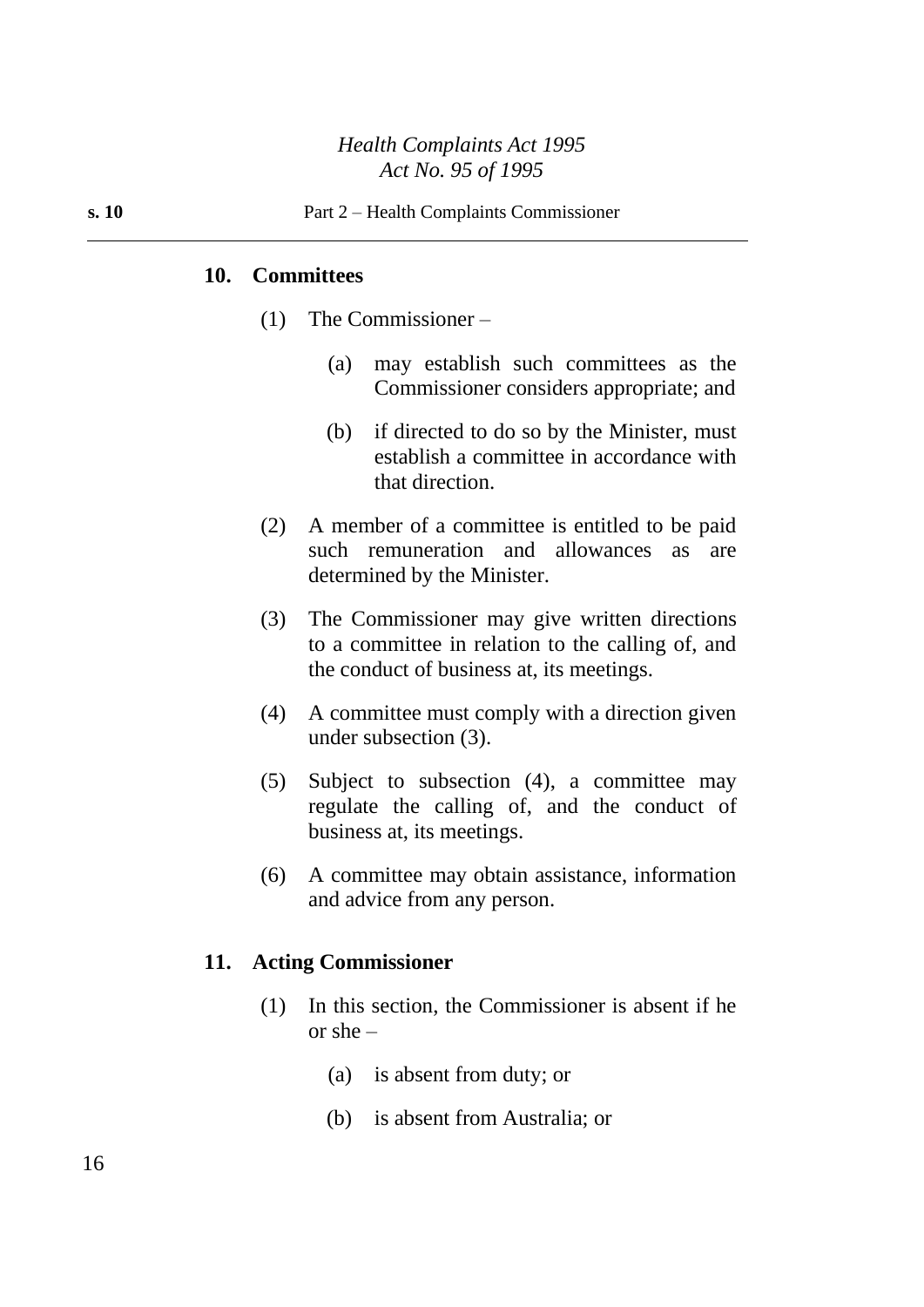- Part 2 Health Complaints Commissioner **s. 12**
	- (c) is suspended from the office of Health Complaints Commissioner; or
	- (d) is otherwise unable to perform the functions of that office.
- (2) The Minister may appoint a person to act as Commissioner during any or every period during which the Commissioner is absent.
- (3) While a person appointed under subsection (2) is acting as Commissioner –
	- (a) that person is taken to be the Commissioner; and
	- (b) this Act and any other Act applies to that person as if he or she were the Commissioner.

## **12. Annual report**

Before 30 November in each financial year, the Commissioner must –

- (a) prepare a report on the performance and exercise of his or her functions and powers during the preceding financial year; and
- (b) lay the report before each House of Parliament.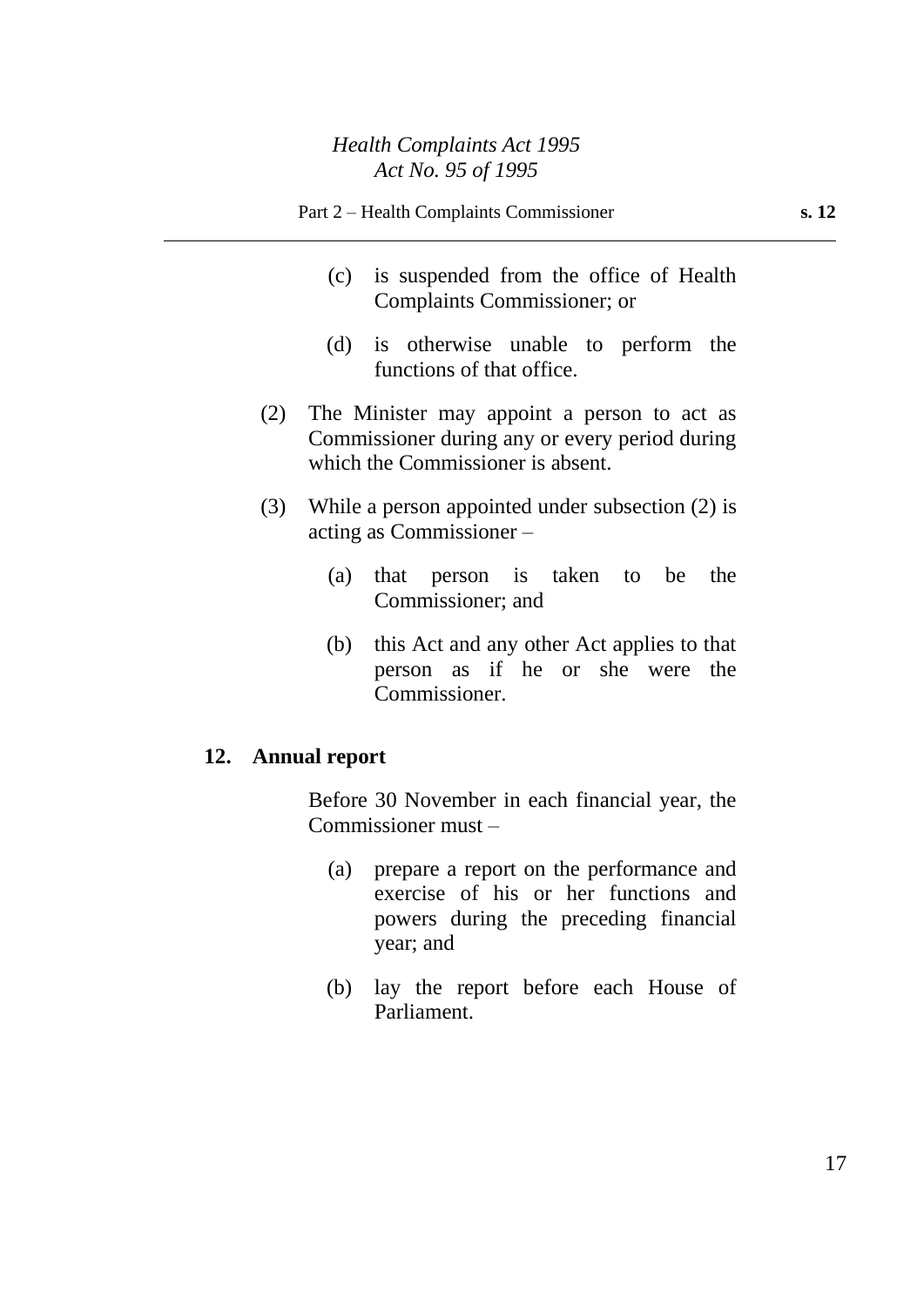#### **13. Special report**

- (1) The Commissioner may provide to the Minister and the Health Minister at any time a report providing information in relation to any one or more of the following matters:
	- (a) the performance and exercise of the Commissioner's functions and powers;
	- (ab) an investigation under Part 6;
		- (b) complaints;
		- (c) progress and results of inquiries and conciliations;
		- (d) contraventions of this Act;
		- (e) any other matter relating to health services that the Commissioner considers appropriate.
- (2) If the Minister considers it appropriate the Minister may, or if the Commissioner requests the Minister must, within 10 sitting days after receiving a report, lay a copy of the report before each House of Parliament.
- (3) The Commissioner may cause a report to be published in any manner that he or she considers appropriate.
- (4) A report made by the Commissioner under subsection (1) that is published under subsection (3) may name a person referred to in the report if  $-$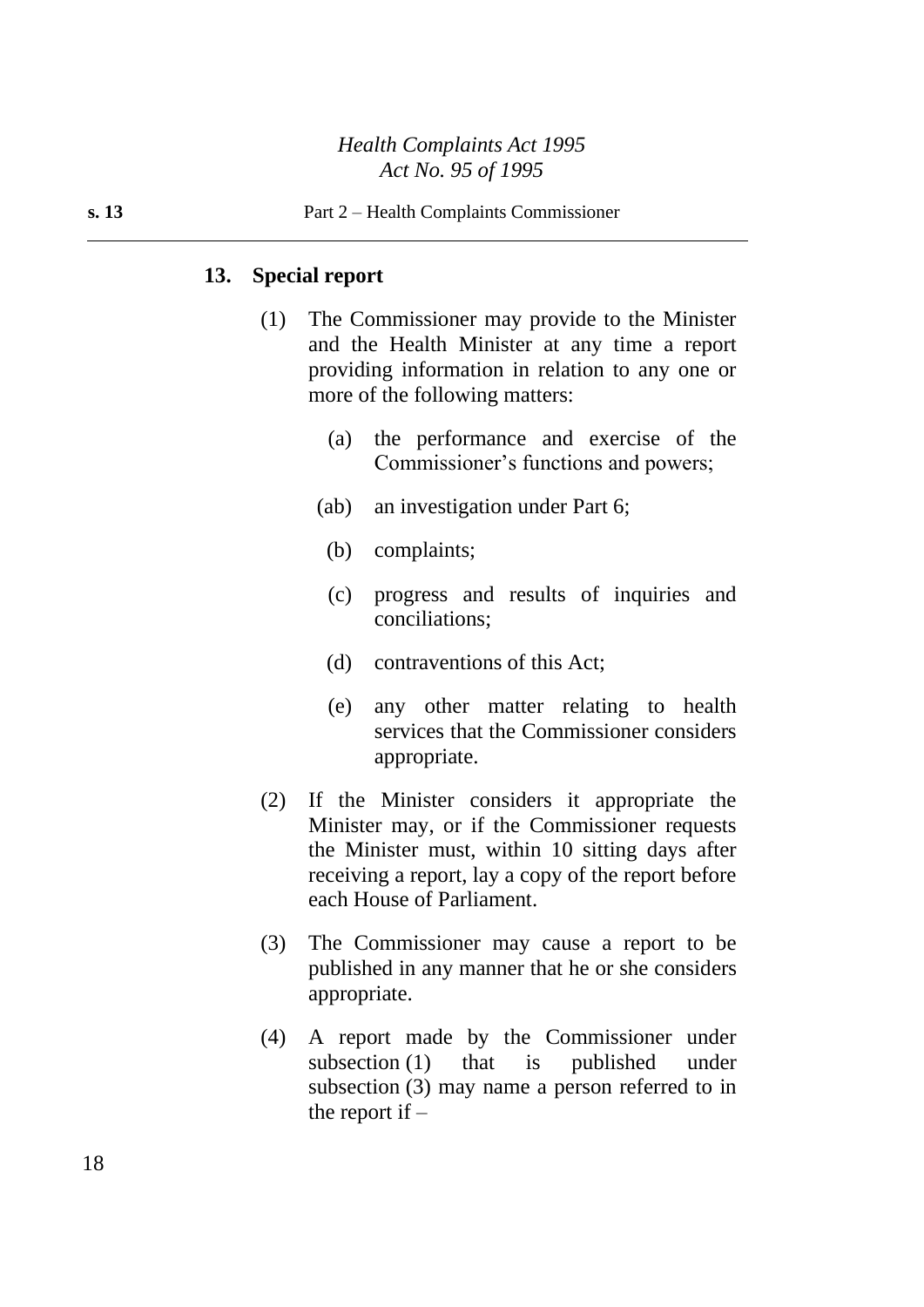- (a) the Commissioner believes on reasonable grounds that naming the person is reasonably necessary to prevent or lessen a risk to  $-$ 
	- (i) the life, health, safety or welfare of any other person; or
	- (ii) the health, safety or welfare of the public; or
- (b) the person is a health service provider who has unreasonably failed to take action that has been specified in a notice under section 56 to remedy an unresolved grievance.

## **14. Staff**

- (1) Subject to and in accordance with the *State Service Act 2000*, persons may be appointed or employed for the purposes of enabling the Commissioner to perform and exercise his or her functions and powers under this Act.
- (2) The Commissioner may arrange with the Secretary of the Department for State Service officers and State Service employees employed in the Department to be made available to enable the Commissioner to perform and exercise his or her functions and powers under this Act.
- (3) A State Service officer or State Service employee made available under subsection (2) may serve the Commissioner in any capacity in conjunction with State Service employment.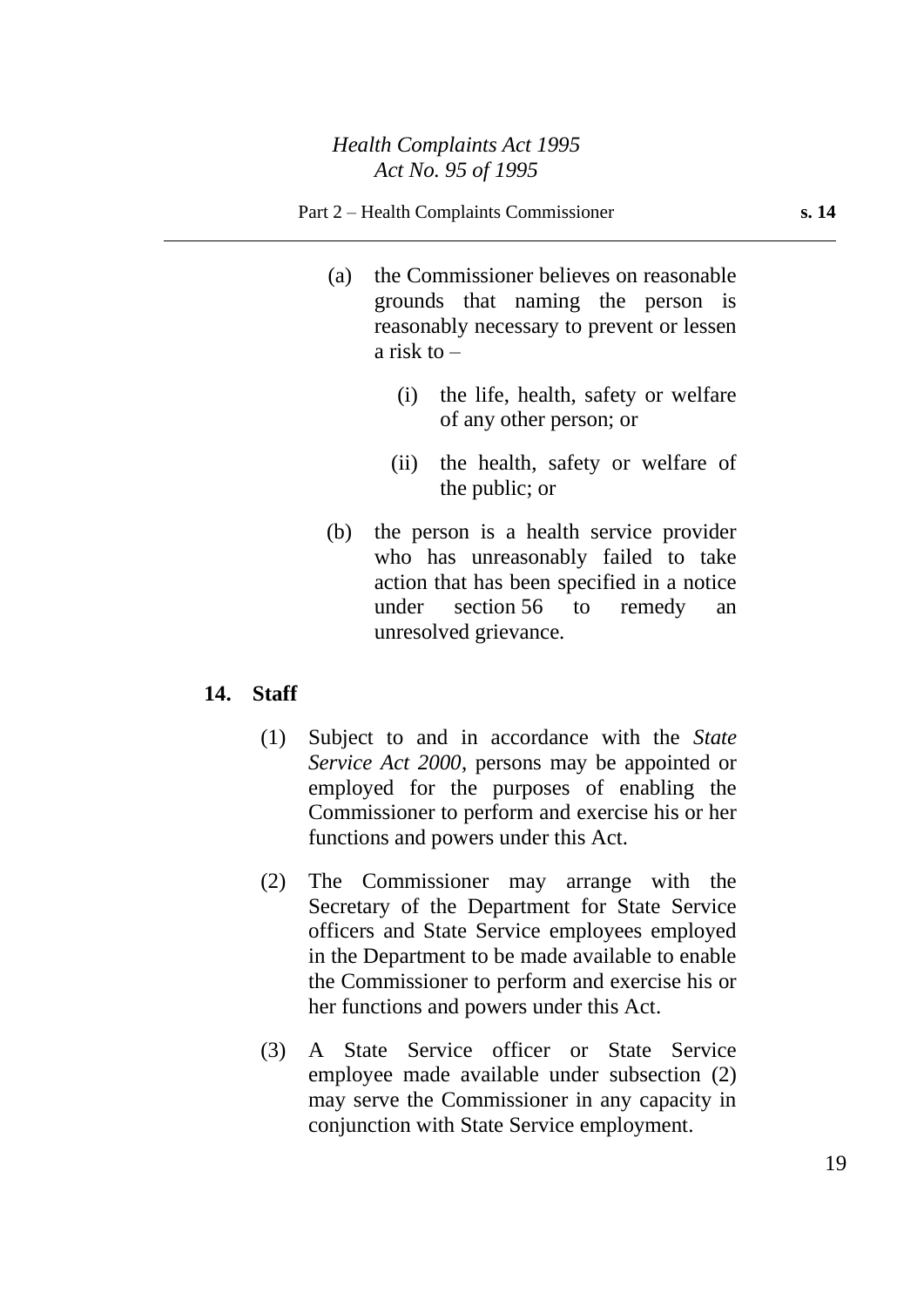## **15. Appointment of conciliators and professional mentors**

- (1) The Commissioner may appoint a person referred to in section 14 as a conciliator or professional mentor.
- (2) With the approval of the Secretary of the Department, the Commissioner may appoint a person who is not a State Service officer or State Service employee as a conciliator or professional mentor.
- $(3)$  . . . . . . . .
- (4) A person is not entitled to be appointed, or to hold office, as a professional mentor if –
	- (a) the Commissioner is not satisfied that the person has expertise in dispute resolution; or
	- (b) the person is a conciliator; or
	- (c) the person investigates complaints under Part 6.

#### **16. Protection of Commissioner and staff**

(1) The Commissioner, a conciliator, a professional mentor, a staff member or a member of a committee does not incur any personal liability in respect of any act done, or omitted, in good faith in the performance or exercise, or the purported performance or exercise, of any function or power under this or any other Act.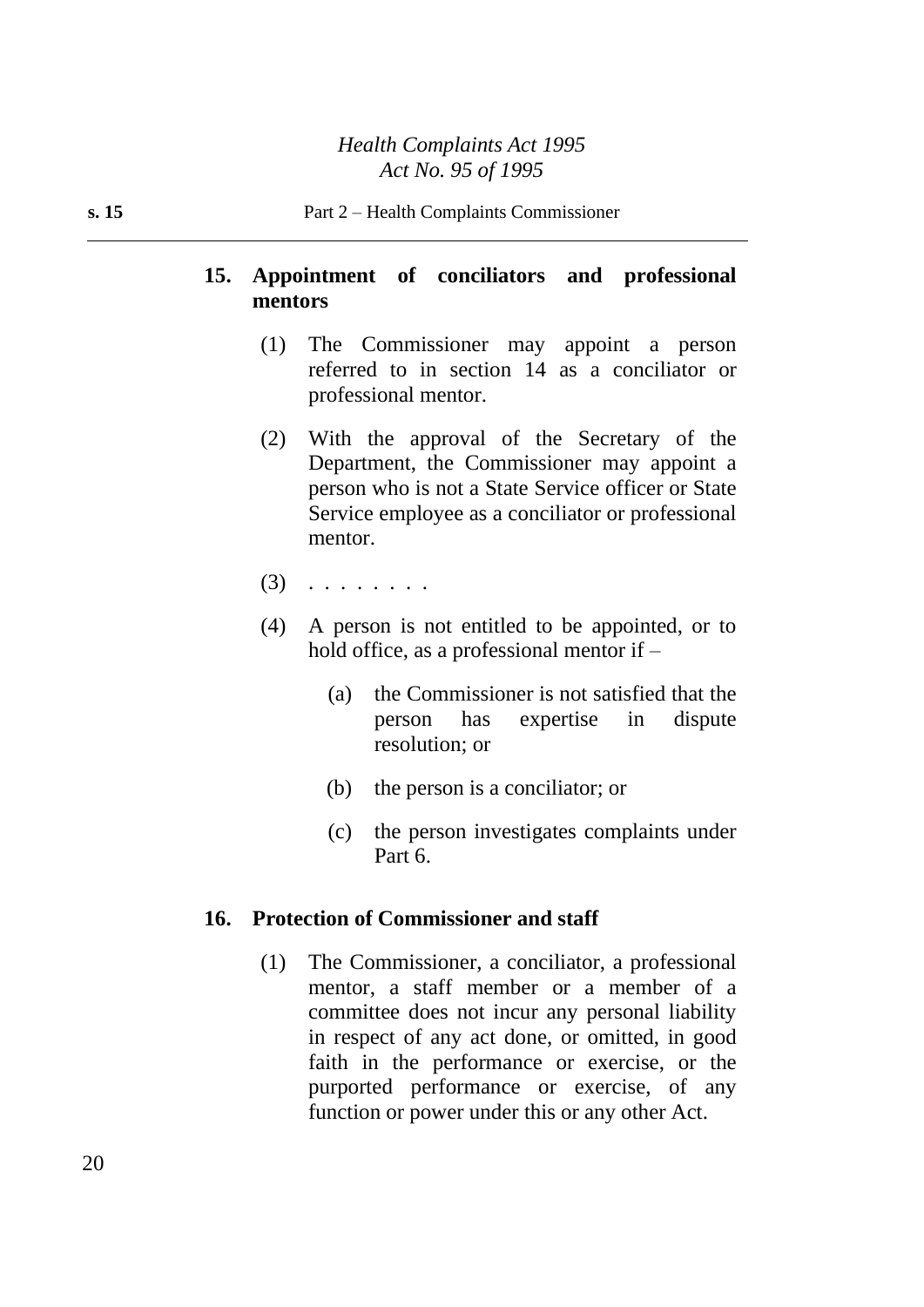#### Part 2 – Health Complaints Commissioner **s. 16**

(2) A person who is or has been the Commissioner, a conciliator, a professional mentor, a staff member or member of a committee is entitled to be indemnified by the Crown against any costs incurred in contesting any action, claim or demand brought or made in respect of any act done or omitted in good faith in the performance or exercise, or purported performance or exercise, of any function or power under this Act.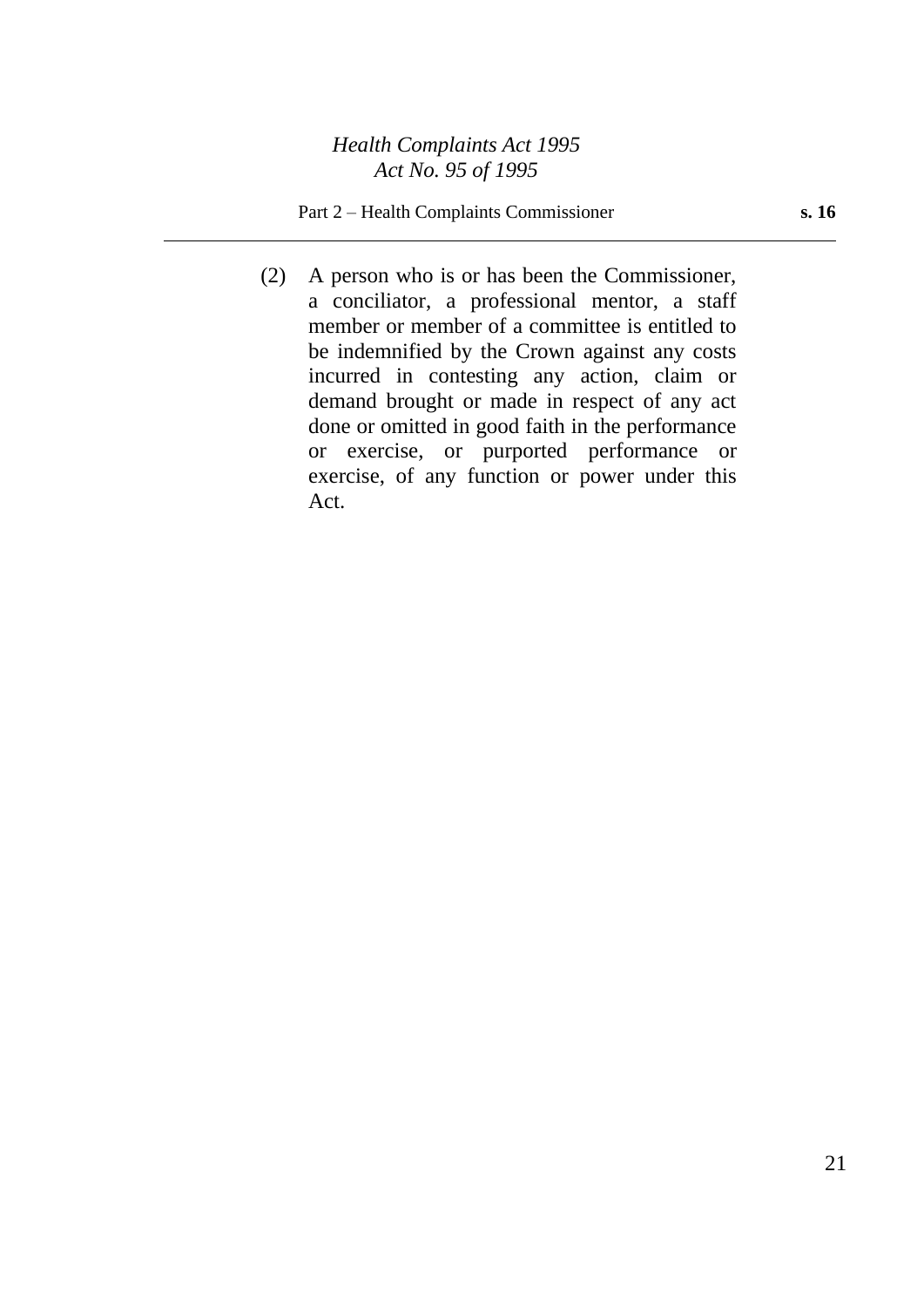## **PART 3 – CHARTER OF HEALTH RIGHTS**

#### **17. Development of Charter of Health Rights**

- (1) The Commissioner is to develop a draft Charter of Health Rights for the consideration of the Health Minister within 18 months after the commencement of this Act or such longer period as the Health Minister determines in writing.
- (2) The Commissioner is to report to the Health Minister on the progress of the development of the draft Charter at intervals of not more than 6 months until it is given to the Health Minister for consideration.

#### **18. Review of Charter**

The Commissioner –

- (a) may at any time review the Charter; and
- (b) if the Health Minister so directs, must review the Charter.

#### **19. Consultation on Charter**

In developing the draft Charter or reviewing the Charter, the Commissioner must invite submissions from, and consult with, interested persons to the extent necessary to ensure that a wide range of views is obtained in the development of the draft Charter or review of the Charter.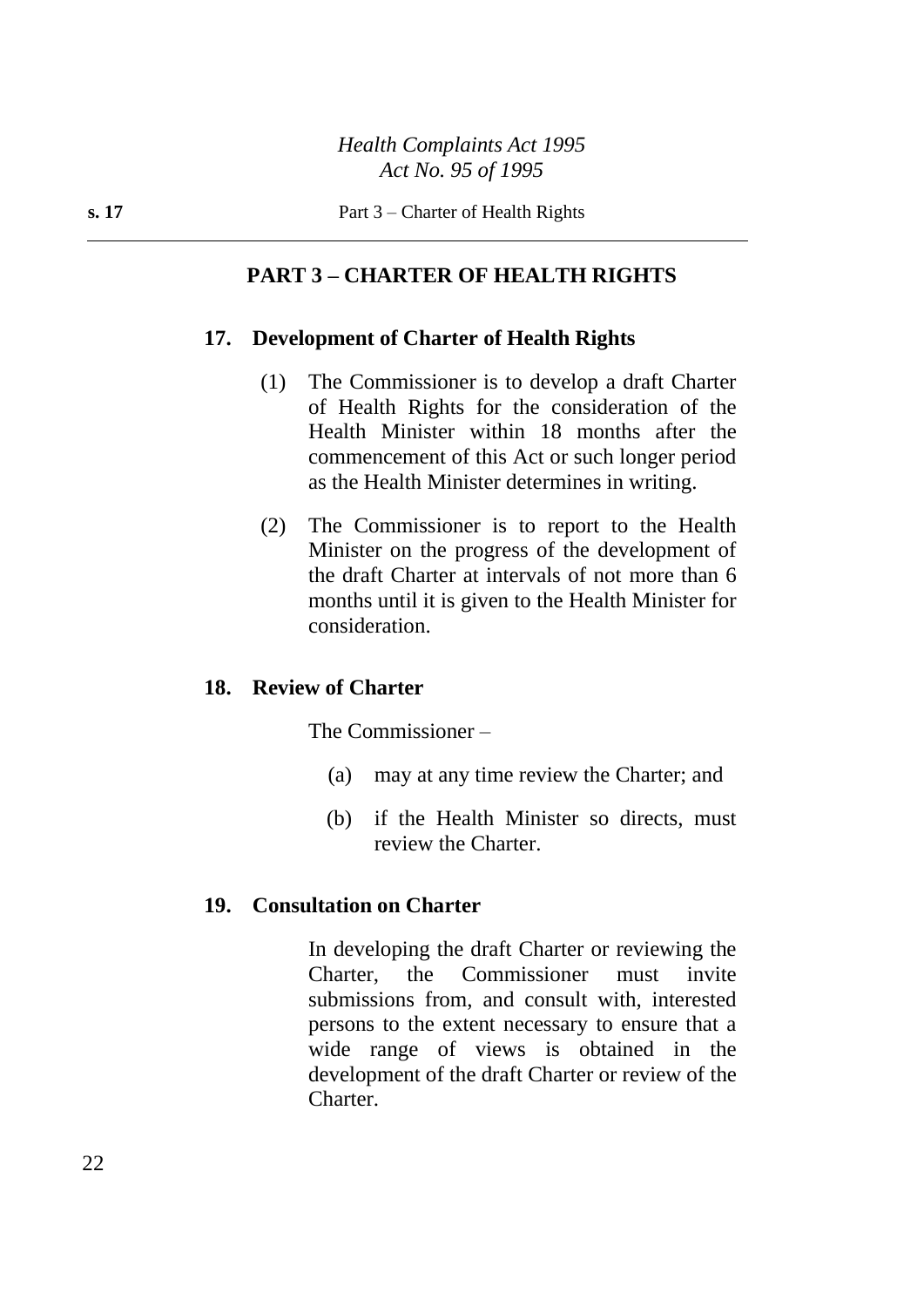#### **20. Content of Charter**

- (1) In developing the draft Charter or reviewing the Charter, the Commissioner is to consider and make recommendations to the Health Minister in relation to its content, application, enforcement and regular review.
- (2) In developing or reviewing the content of the Charter, the Commissioner may have regard to all matters relevant to the provision and use of health services.
- (3) In developing or reviewing the content of the Charter, the Commissioner must have regard to the following principles:
	- (a) that a person should be entitled to participate effectively in decisions about his or her health;
	- (b) that a person should be entitled to take an active role in his or her health care;
	- (c) that a person should be entitled to be provided with health services in a considerate way that takes into account his or her background, needs and wishes;
	- (d) that a health service provider should be given consideration and recognition for the contribution he or she makes to health care;
	- (e) that a person who provides care for another person receiving a health service should be given consideration and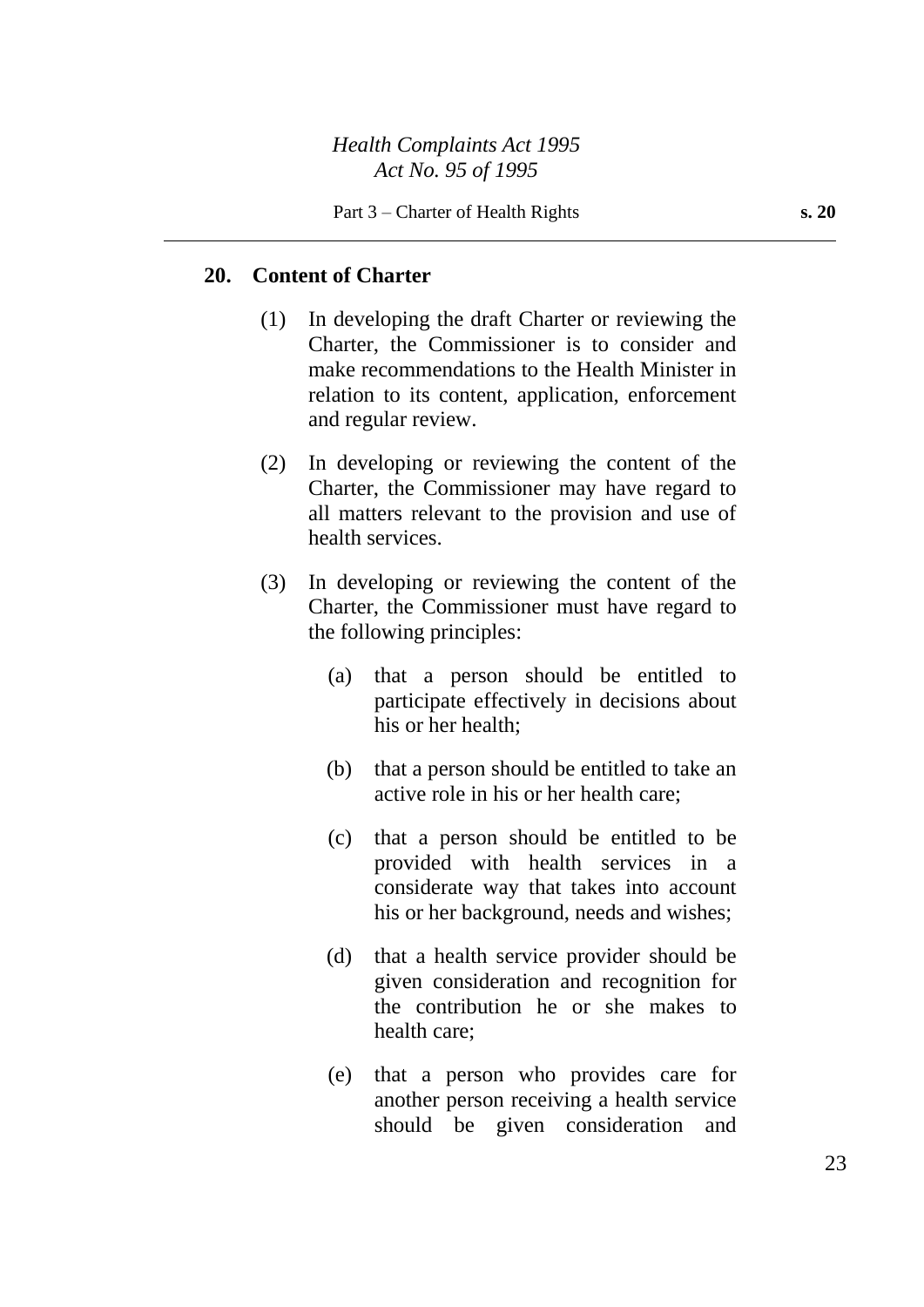recognition for the contribution he or she makes to health care;

- (f) that the confidentiality of information about a person's health should be preserved;
- (g) that a person should be entitled to reasonable access to records concerning his or her health;
- (h) that a person should be entitled to reasonable access to procedures for the redress of grievances with respect to the provision of health services.

## **21. Approval of Charter**

- (1) The Health Minister may approve, in writing, a draft Charter or a variation of the Charter.
- (2) After approving a draft Charter or a variation of the Charter, the Health Minister must lay the draft Charter or variation on the table of each House of Parliament.
- (3) A House of Parliament is taken to have approved a draft Charter or variation of the Charter if –
	- (a) the draft Charter or variation is approved by the House; or
	- (b) at the expiration of 5 sitting days after the draft Charter or variation was laid on the table of the House, there was no notice of a motion to disapprove it before the House; or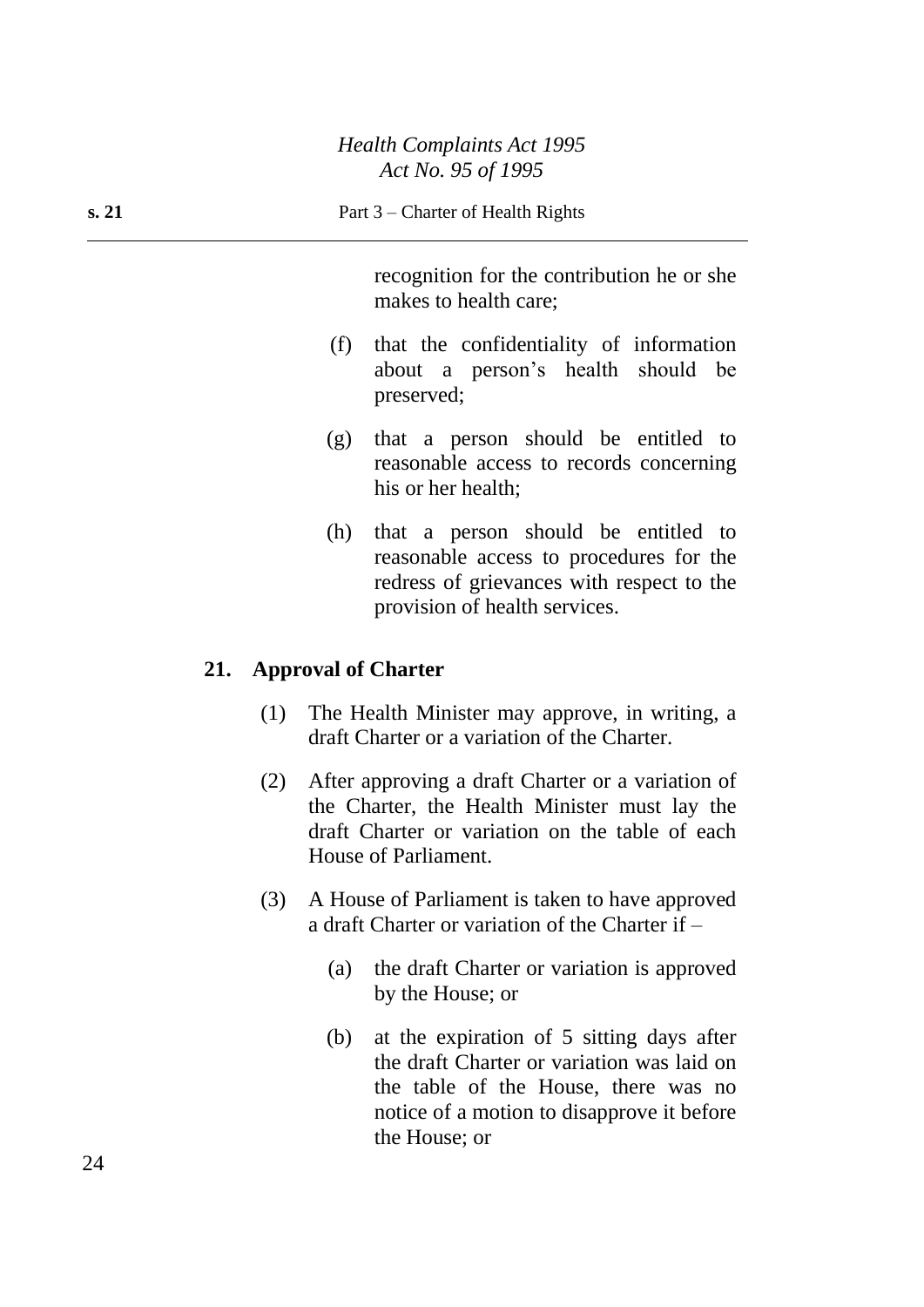- (c) at the expiration of that 5 day period such a notice was before the House, the notice is later withdrawn or the motion is later negatived.
- (4) A House of Parliament may request the Health Minister to amend a draft Charter or variation of the Charter.
- (5) If the Health Minister agrees to the request of a House of Parliament to amend a draft Charter or variation of the Charter, the Health Minister must withdraw the draft Charter or variation from both Houses of Parliament and lay the amended draft Charter or amended variation on the table of each House of Parliament.
- (6) On the approval by both Houses of Parliament of a draft Charter or variation of the Charter, the draft Charter becomes the Charter or the Charter is varied as approved, whichever the case requires.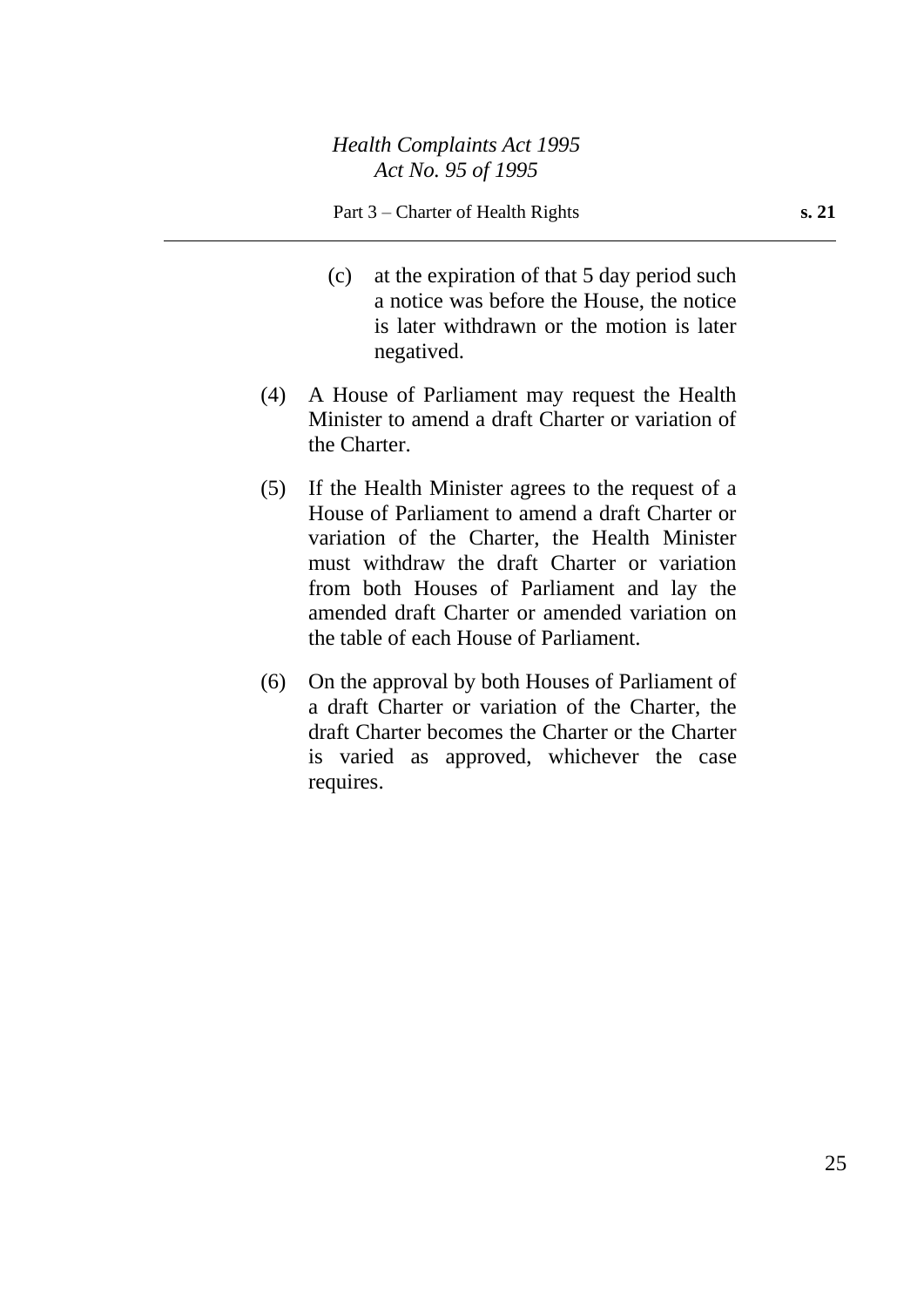**s. 22** Part  $4 -$  Complaints

## **PART 4 – COMPLAINTS**

#### *Division 1 – Making complaints*

#### **22. Who may complain**

Any of the following persons is entitled to make a complaint to the Commissioner about a health service sought, used or received by, or administered to, a health service user:

- (a) the health service user;
- (b) in the case of a health service user who is  $a$  child  $-$ 
	- (i) where the child has attained the age of 14 years, a person appointed by that child to make the complaint on that child's behalf; or
	- (ii) where the child has not attained the age of 14 years, a parent or guardian of that child; or
	- (iii) where the Commissioner is of the opinion that the child is capable of lodging a complaint himself or herself, the child;
- $(c)$  . . . . . . . .
- (d) the donee of a power of attorney from the health service user whose authority includes the making of a complaint under this Act;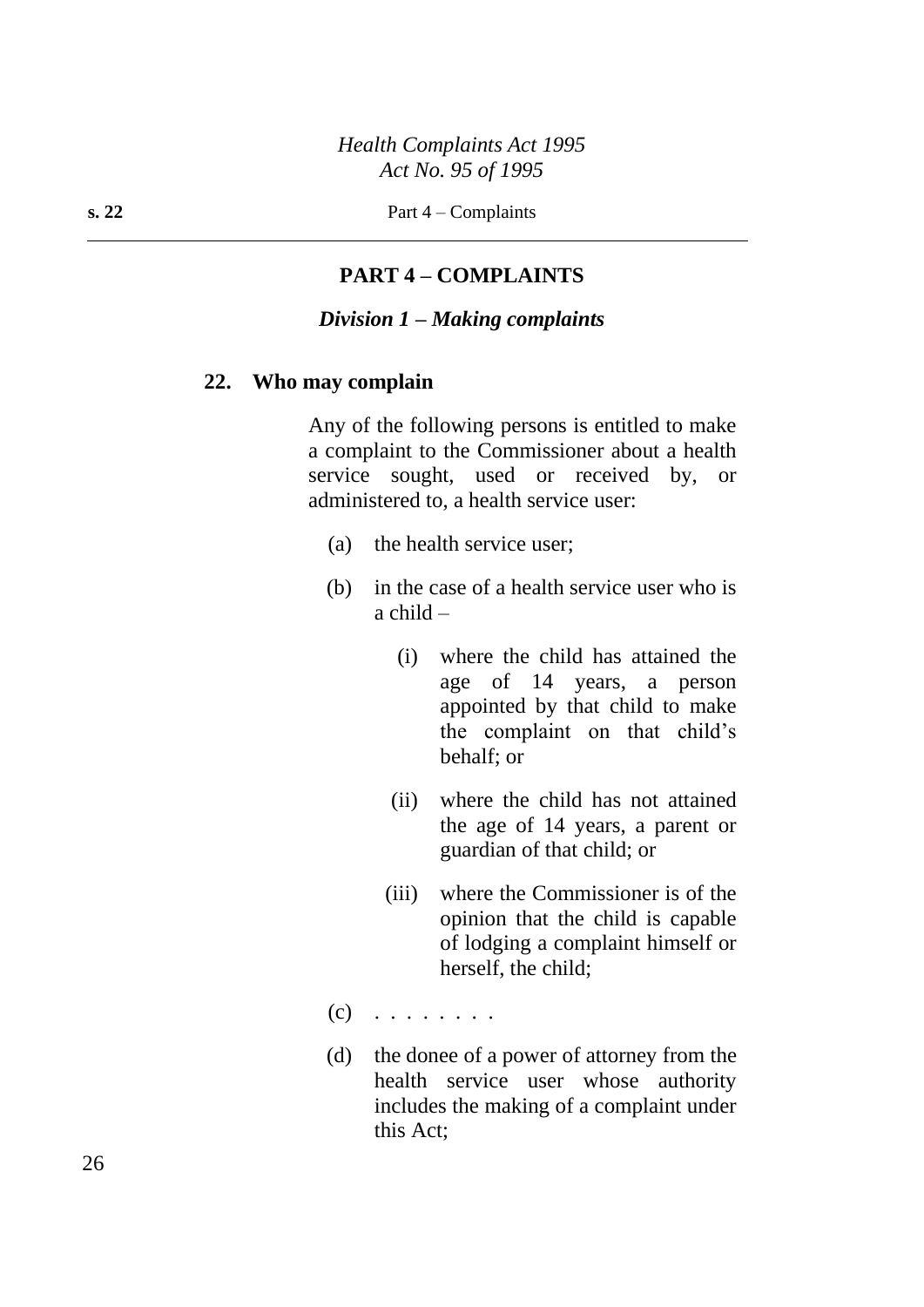- (e) where a person, under any other law or an order of a court, has the care of the affairs of the health service user, that person;
- (f) where it is difficult or impossible for the health service user to make a complaint, or to make a complaint that complies with section 23, a person approved by the Commissioner;
- (g) a health service provider;
- (h) the Minister;
- (i) the Health Minister;
- (j) the Secretary of the Health Department;
- (k) if the Commissioner considers that in the circumstances of the particular case a person other than a person referred to in paragraph (a) to (j) (inclusive) should be permitted to make a complaint, that person.

## **23. Making a complaint**

- (1) A person who is entitled to make a complaint under section 22 may make one or more of the following complaints to the Commissioner:
	- (a) a health service provider acted unreasonably by not providing a health service;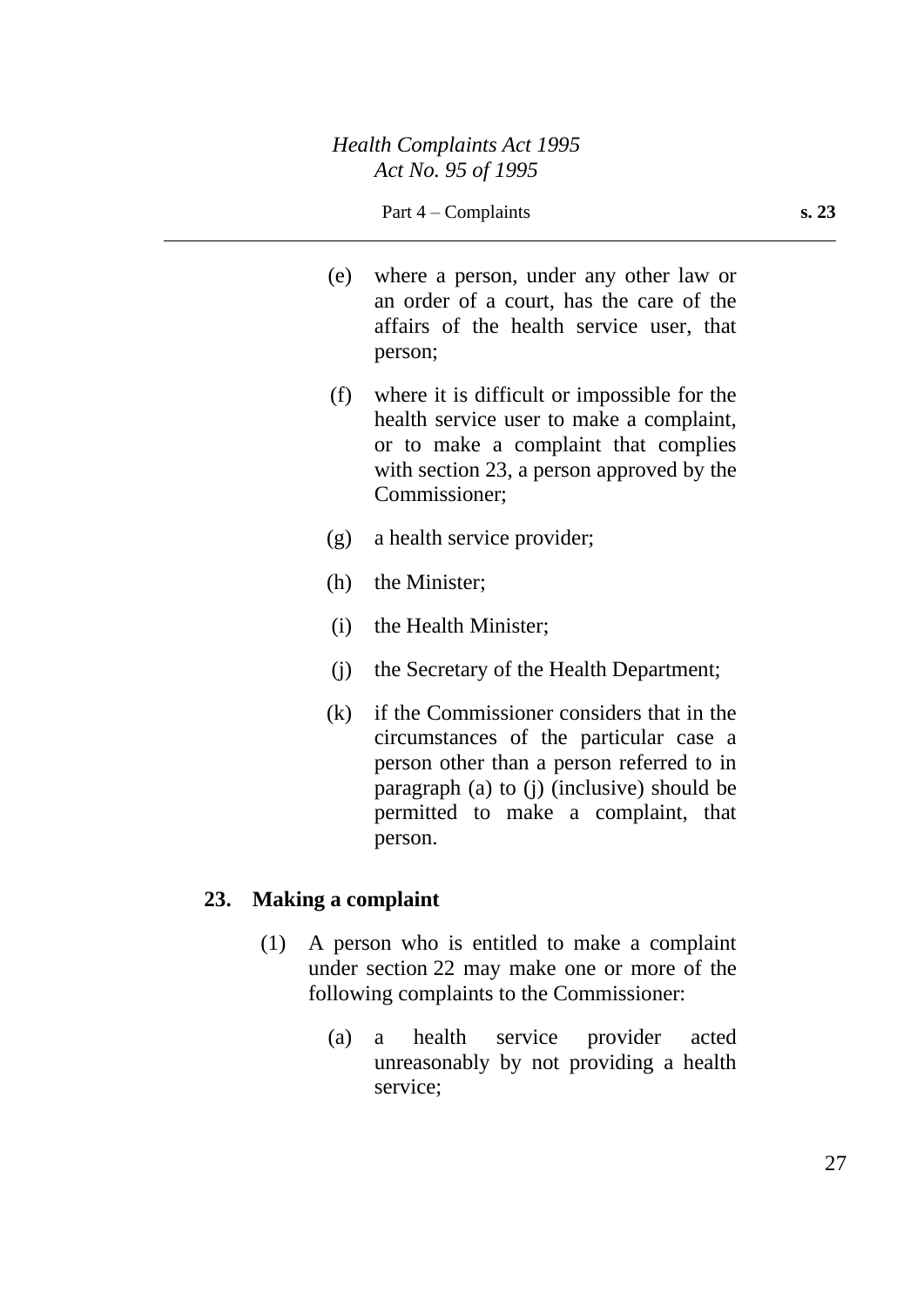| s. 23 | Part $4$ – Complaints                                                                                                                                                                                           |
|-------|-----------------------------------------------------------------------------------------------------------------------------------------------------------------------------------------------------------------|
| (b)   | the provision of a health service or of<br>part of a health service was<br>not<br>necessary;                                                                                                                    |
| (c)   | health<br>service<br>provider<br>acted<br>a<br>unreasonably in the manner of providing<br>a health service;                                                                                                     |
| (d)   | a health service provider failed<br>to<br>exercise due skill;                                                                                                                                                   |
| (e)   | a health service provider failed to treat a<br>health service user in an appropriate<br>professional manner;                                                                                                    |
| (f)   | a health service provider failed to respect<br>a health service user's privacy or dignity;                                                                                                                      |
| (g)   | a health service user was not provided-                                                                                                                                                                         |
|       | (i)<br>language and<br>in<br>terms<br>understandable to the user, with<br>sufficient information<br>on the<br>treatment and health services<br>available to enable the user to<br>make an informed decision; or |
|       | with a reasonable opportunity to<br>(ii)<br>make an informed choice of the<br>treatment or services available; or                                                                                               |
|       | with adequate information on the<br>(iii)<br>availability of further advice on<br>the user's condition or of relevant<br>education programmes; or                                                               |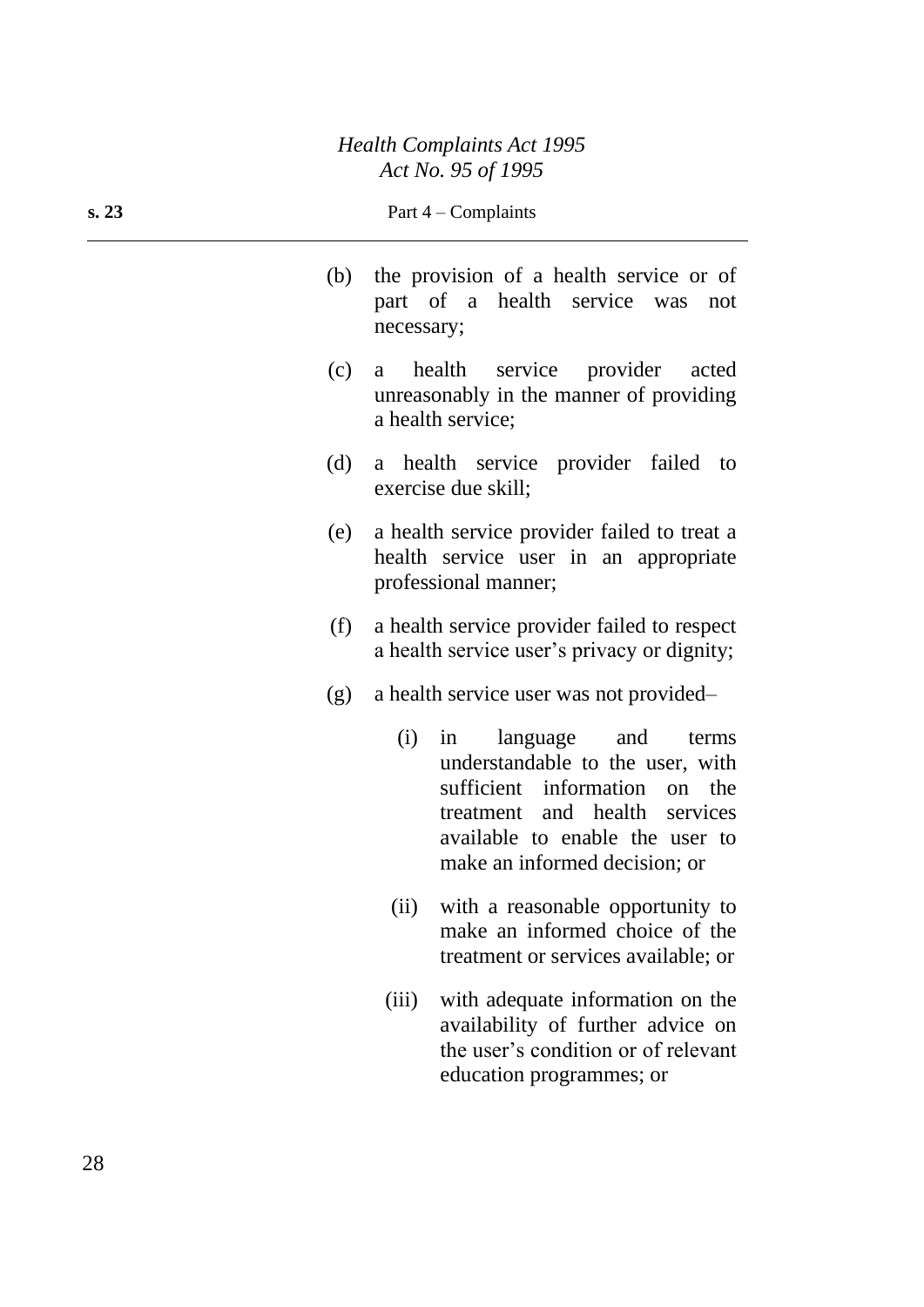- (iv) with adequate information on the treatment or services received; or
- (v) with any prognosis that it would have been reasonable for the user to be provided with;
- (h) a health service provider acted unreasonably by–
	- (i) denying a health service user access to, or restricting the user's access to, records relating to the user that were in the provider's possession; or
	- (ii) not making available to a health service user information about the user's condition that the health service provider was able to make available;
- (i) a health service provider acted unreasonably in disclosing information in relation to a health service user;
- (j) a health service provider acted unreasonably by not taking proper action in relation to a complaint made to him or her by the user about a provider's action of a kind referred to in this section;
- (k) a health service provider acted in any other manner that was inconsistent with the Charter.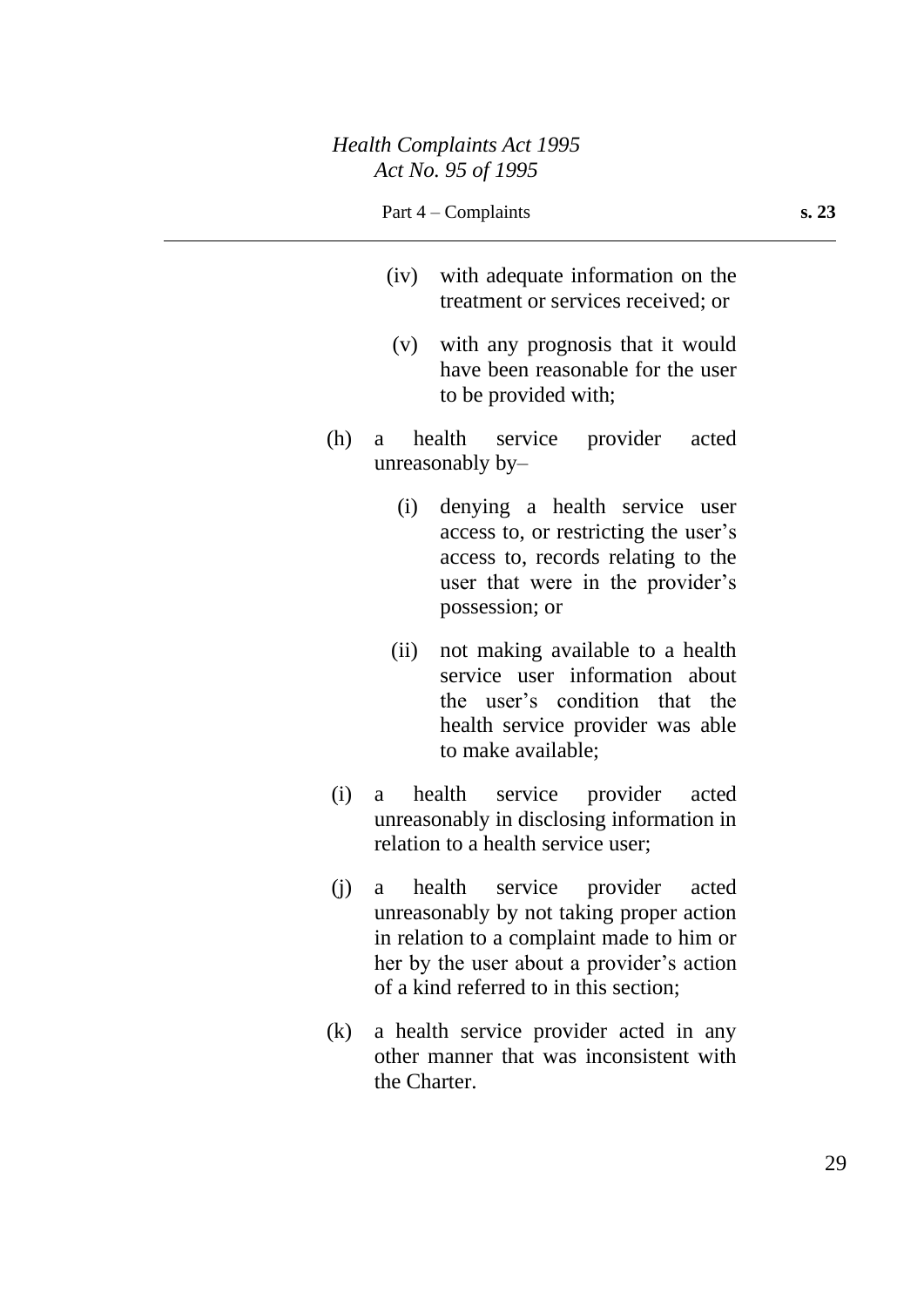- (2) A person who is entitled to make a complaint under section 22 may make the complaint even though the circumstances that give rise to the complaint occurred before the commencement of this Act if the complainant became aware of those circumstances not earlier than 2 years before the commencement of this Act.
- (3) Subject to this section, a complaint
	- (a) is to be in writing; and
	- (b) is to be signed by the complainant; and
	- (c) is to disclose the name and address of the complainant.
- (4) The Commissioner may accept a complaint that does not comply with subsection (3).
- (5) If the Commissioner accepts an oral complaint, the Commissioner must require the complainant to put the complaint in writing and sign it unless satisfied that there are good reasons for not doing so.
- (6) If a complainant changes his or her name or address, the complainant must notify the Commissioner of that change in writing.
- (7) If the Commissioner becomes aware that a complainant has changed his or her name or address without notifying the Commissioner, the Commissioner must require the complainant to provide his or her name or address.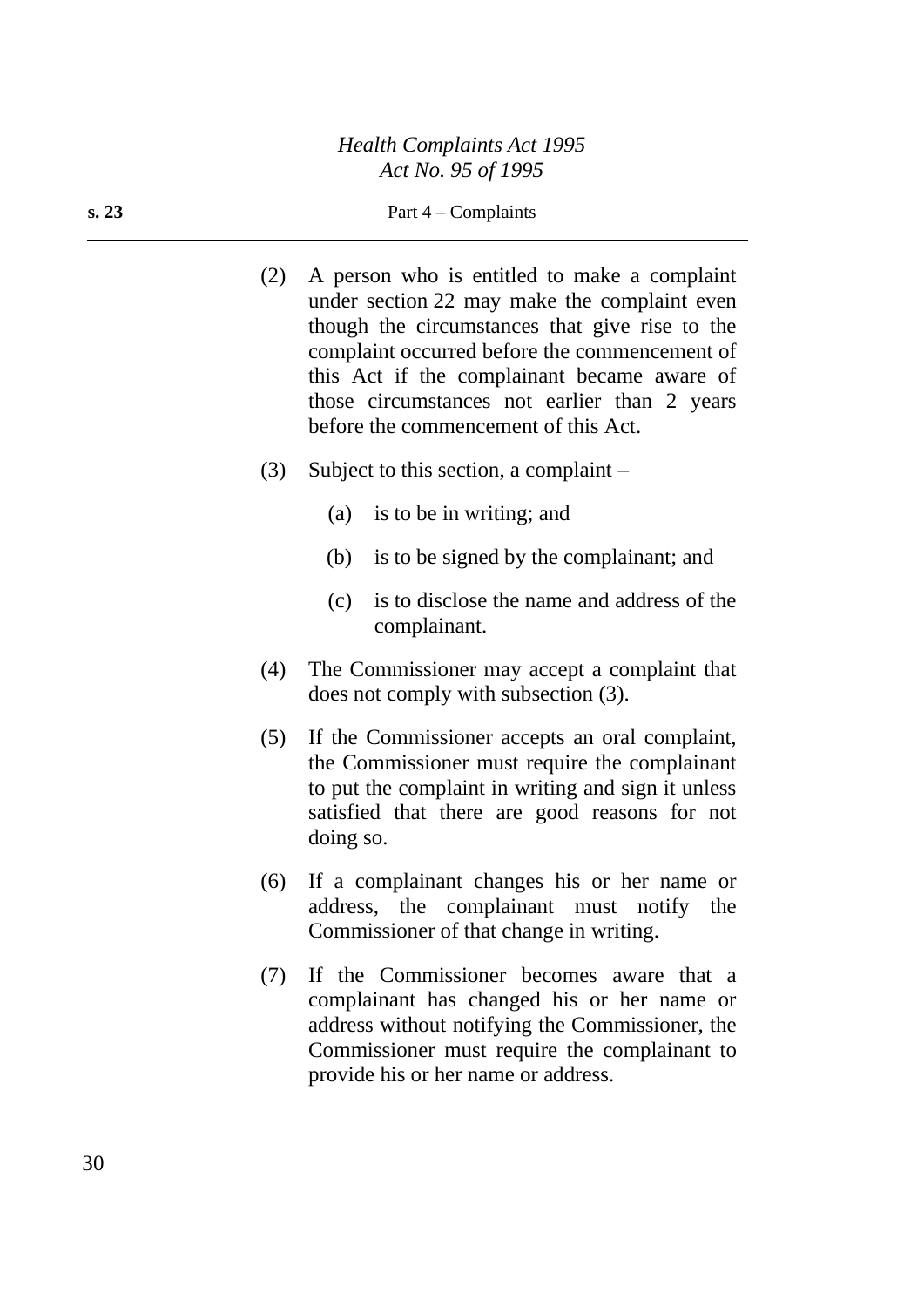#### **24. Further information may be required**

- (1) The Commissioner may, at any time, require a complainant –
	- (a) to provide further information or documents; or
	- (b) to verify all or any part of the complaint by statutory declaration.
- (2) When making a requirement under subsection (1), the Commissioner must specify a reasonable period of time within which the requirement is to be satisfied.
- (3) The Commissioner may extend the period specified under subsection (2), whether before or after its expiry.

#### **24A. Notice of complaints to local registration boards**

As soon as practicable after receiving a complaint, the Commissioner is to notify any relevant local registration board stating –

- (a) the name of the health service provider against whom the complaint is made; and
- (b) the substance of the complaint; and
- (c) the date or dates on which the events forming the basis of the complaint occurred; and
- (d) any other details that the Commissioner considers relevant.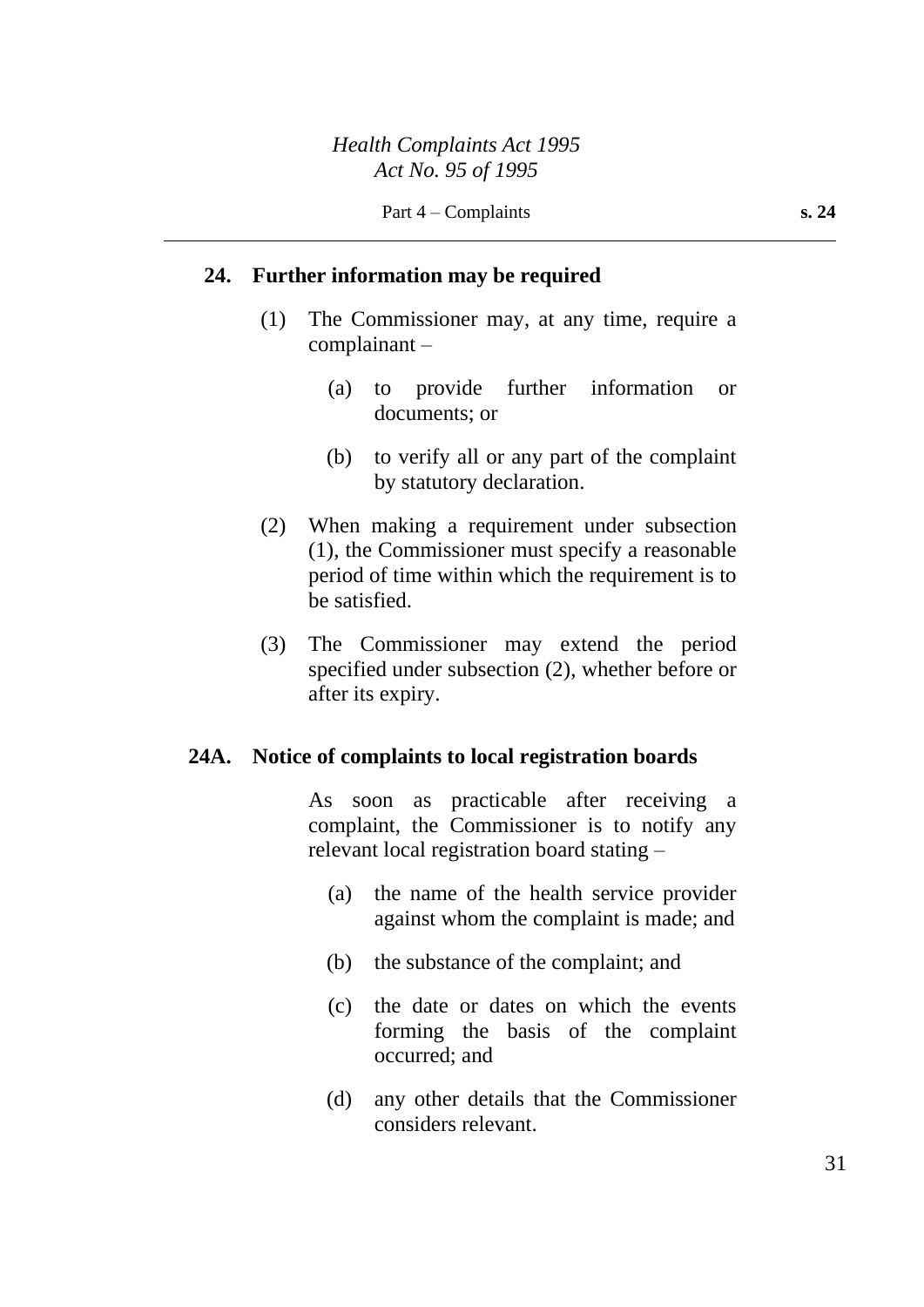#### *Division 2 – Assessment of complaints*

#### **25. Assessment**

- (1) The Commissioner must assess a complaint within 45 days after receiving it.
- (1A) On assessing a complaint under subsection  $(1)$ 
	- (a) if the Commissioner is of the opinion that it is appropriate to do so because the complaint relates to a matter that falls within the functions imposed on the Ombudsman, a relevant registration board or other person by a law of Tasmania, another State, a Territory or the Commonwealth, the Commissioner may refer the complaint to the Ombudsman, the relevant registration board or the other person; or
	- (b) if the Commissioner is of the opinion that it is appropriate to do so, the Commissioner may –
		- (i) refer the complaint to a conciliator for conciliation under Part 5; or
		- (ii) investigate the complaint under Part 6; or
		- (iii) dismiss the complaint.
- (1B) The Commissioner may refer a complaint to both a relevant registration board and a conciliator or defer the matter of conciliation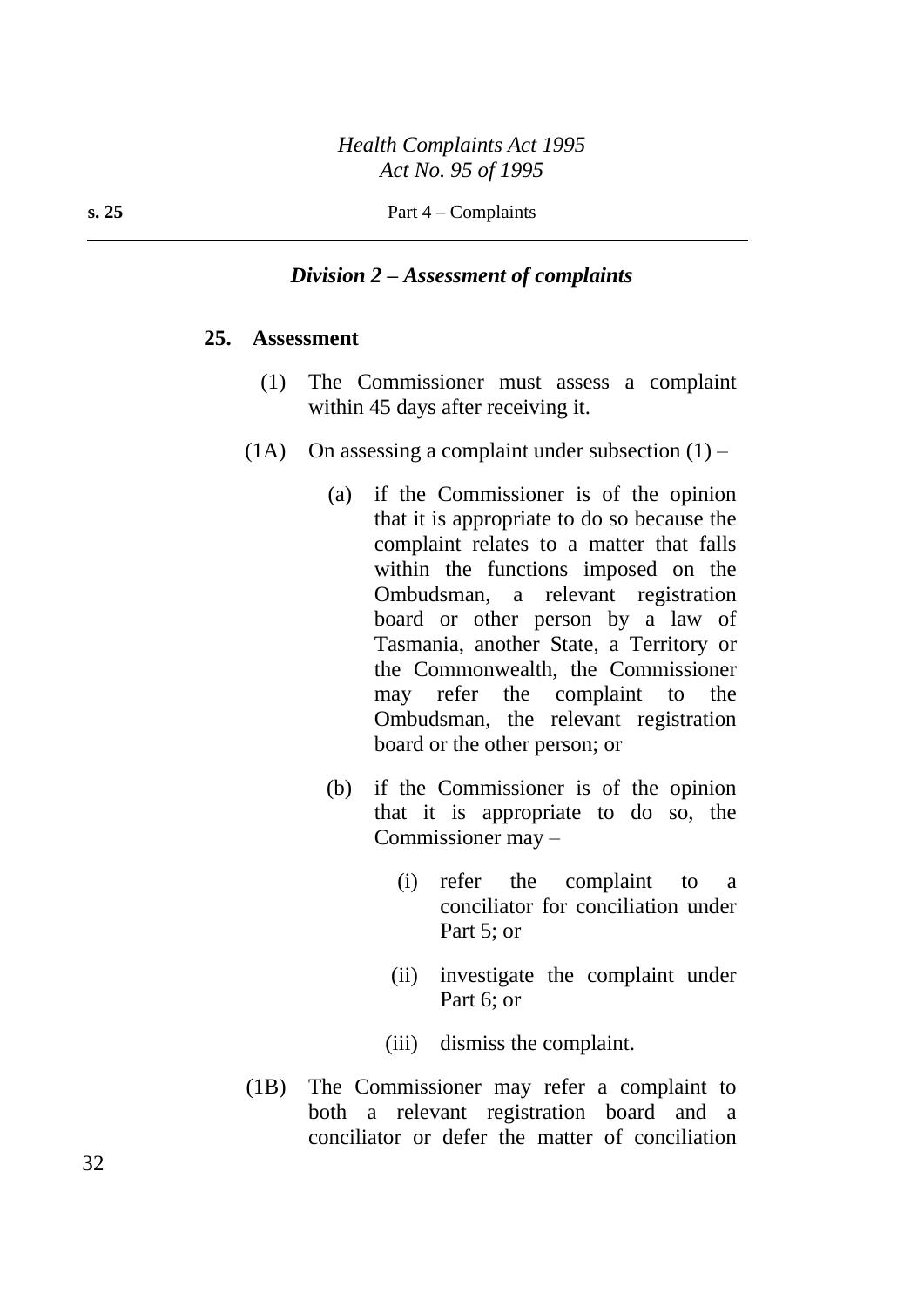until the relevant registration board has reported to him or her on the matter.

- (1C) The Commissioner may extend the period for assessment referred to in subsection (1) for an additional period not exceeding 45 days if –
	- (a) the Commissioner has, under section 25A, attempted to facilitate the early resolution of the complaint and the attempt has been unsuccessful; or
	- (b) the Commissioner considers it necessary for the purposes of assessment to extend the period.
- (1CA) If there is a delay in obtaining information sought by the Commissioner, the Commissioner may extend the period referred to in subsection (1) for such time as is necessary to allow the provision and consideration of the requested information.
	- (1D) The Commissioner must notify the complainant and the relevant health service provider of any extension of the period for assessment under subsection (1C) or (1CA).
	- (1E) Nothing in this section prevents the early resolution of a complaint under section 25A.
		- (2) In subsection (1), *complaint* includes a complaint or notification that has been referred, or referred back, to the Commissioner by the Ombudsman, a registration board or a person referred to in that subsection.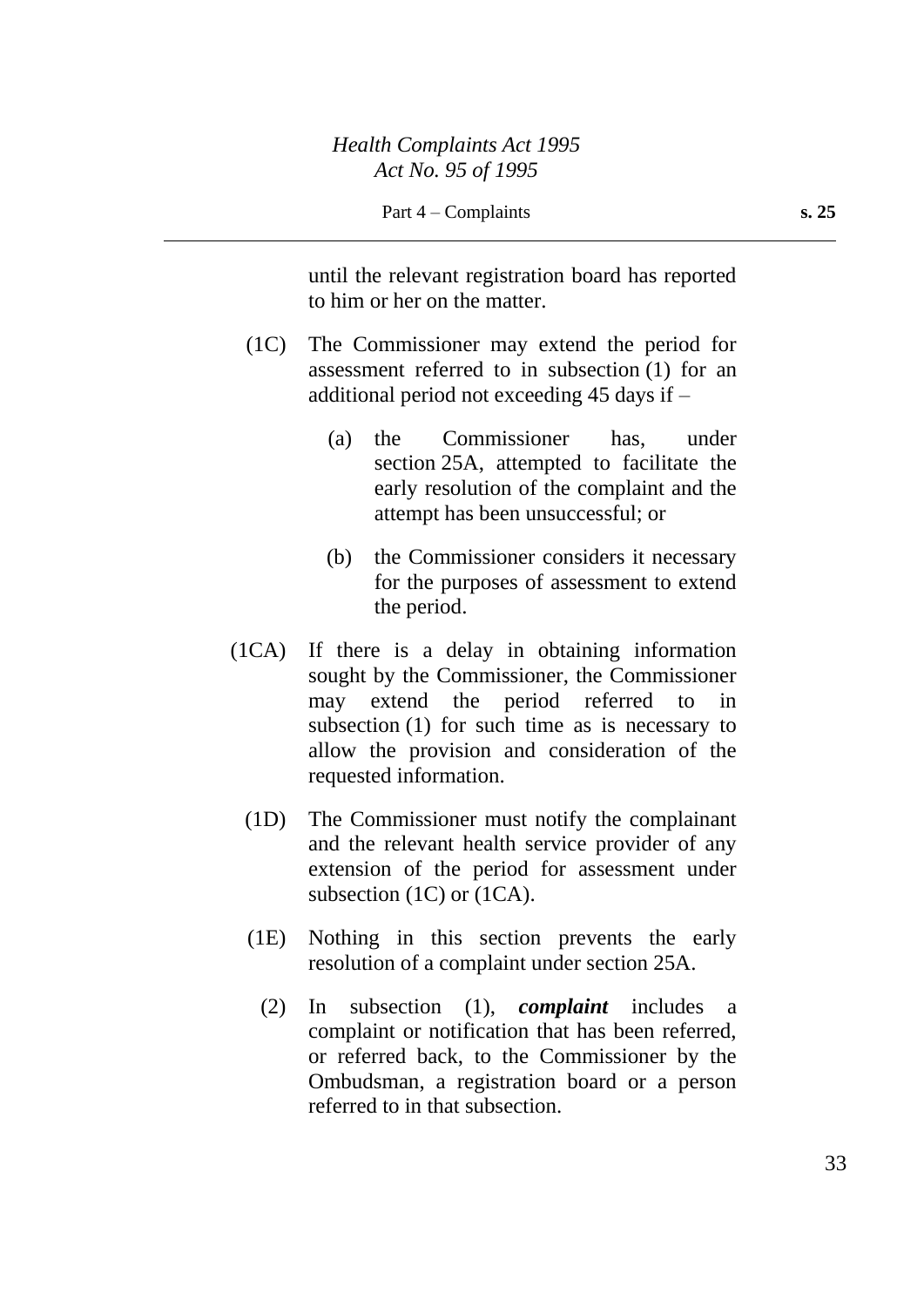**s. 25** Part  $4 -$  Complaints

- (2A) For the purposes of subsection (2), a notification which is or is to be dealt with by the Commissioner by reason of the provisions or operation of section 150 of the Health Practitioner Regulation National Law (Tasmania) is taken to have been referred to the Commissioner by the National Board to which the notification was made.
	- (3) The Commissioner must not refer a complaint to a registration board without first consulting that board.
	- (4) The Commissioner must not refer a complaint to a conciliator if –
		- (a) the complaint appears to the Commissioner to indicate –
			- (i) the existence of a significant issue of public safety or public interest; or
			- (ii) a significant question as to the practice of a health service provider; or
		- (b) section 64 would prevent the Commissioner from disclosing to the health service provider information that would enable the health service user to be identified.
	- (5) The Commissioner must dismiss a complaint if satisfied that –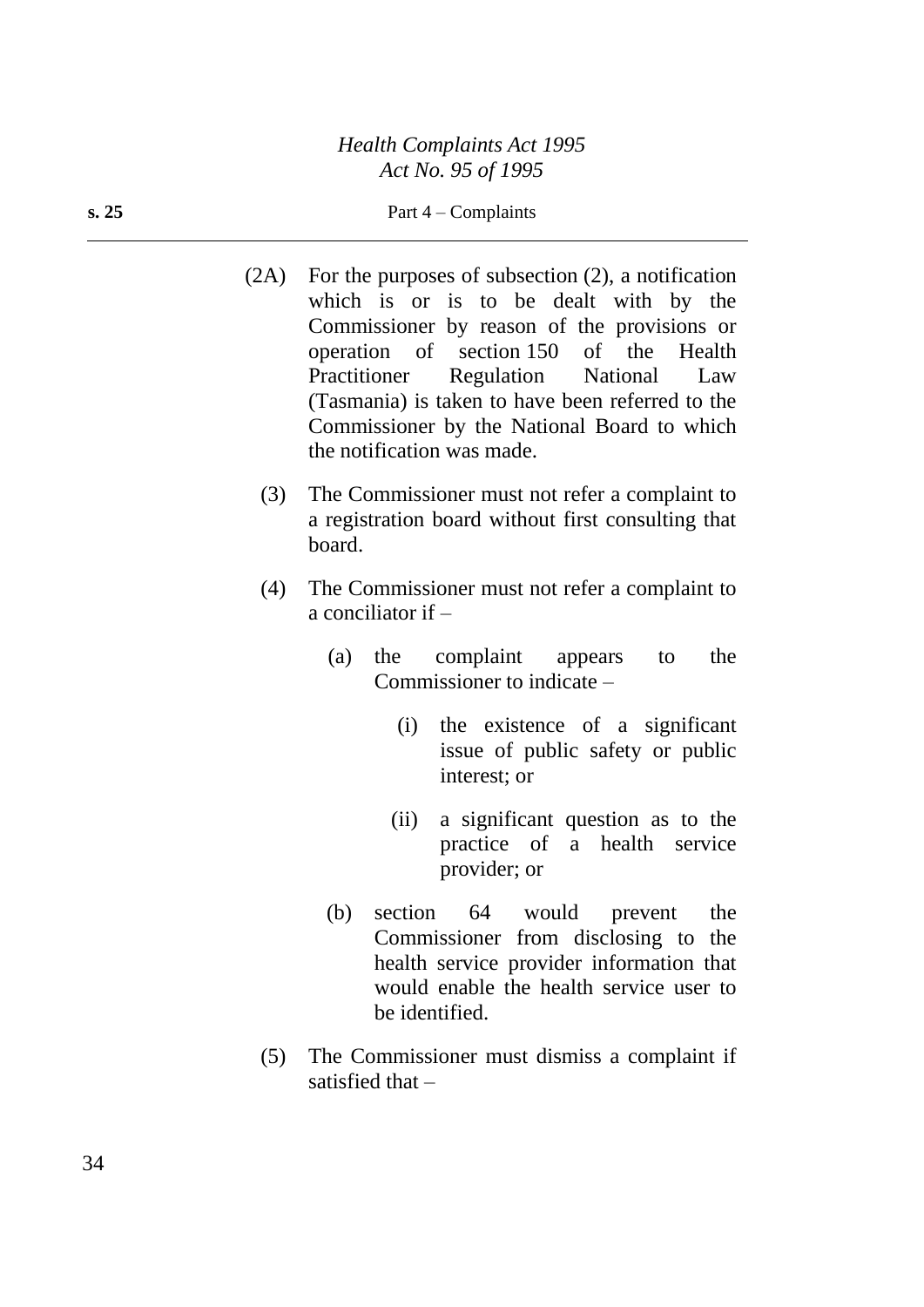- (a) the complainant is not a person entitled to make a complaint under section 22; or
- (b) the complaint does not disclose a subject matter of complaint referred to in section 23; or
- (c) the health service user became aware of the circumstances that gave rise to the complaint more than 2 years before the complaint was made; or
- (d) the complainant has failed, without good reason, to take reasonable steps to resolve with the health service provider the grievance on which the complaint is based; or
- (e) all the issues arising out of the subject matter of the complaint have been adjudicated upon by a court, tribunal, board or other person established by or under a law of Tasmania, the Commonwealth, a Territory or another State; or
- (f) a court has commenced to hear a proceeding that relates to the subject matter of the complaint; or
- (g) the complainant has been given reasonable explanations and information and there would be no benefit in further entertaining the complaint; or
- (h) the complaint lacks substance; or

35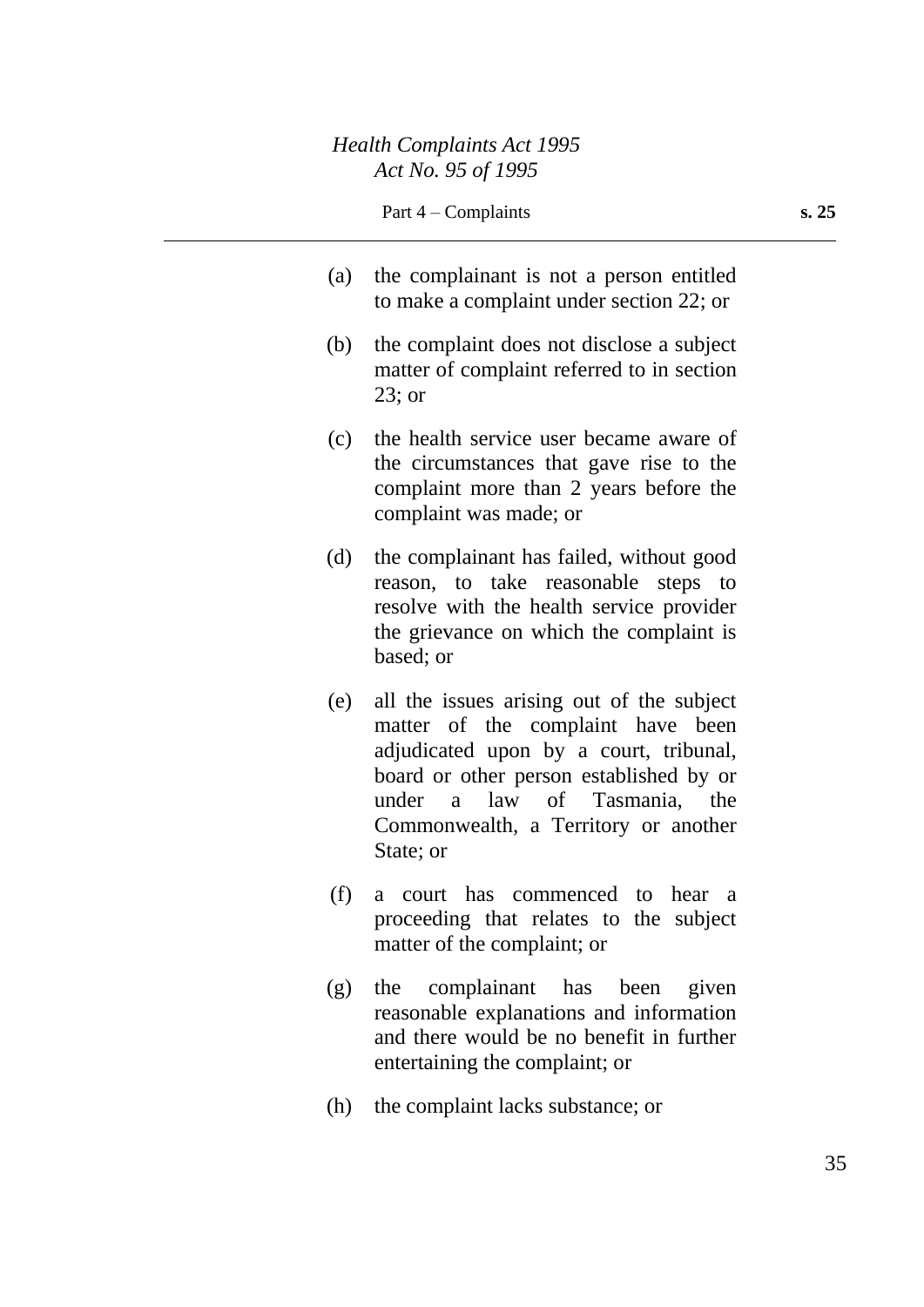**s. 25A** Part 4 – Complaints

- (i) the complaint is frivolous, vexatious or was not made in good faith; or
- (j) the complaint has been resolved.
- (6) Subsection (5)(c) does not apply where the Commissioner is satisfied that the complainant had good reason for not making the complaint within 2 years of becoming aware of the circumstances that gave rise to it.
- (7) Where the Commissioner has made a requirement on a complainant under section 24(1), the Commissioner may dismiss the complaint if –
	- (a) the period for satisfying the requirement has expired; and
	- (b) after the expiration of that period, the Commissioner notified the complainant in writing that the complaint might be dismissed unless the requirement was satisfied within 14 days after the notice was provided; and
	- (c) that period of 14 days has expired; and
	- (d) the requirement is unsatisfied.

## **25A. Early resolution of complaints**

(1) As soon as practicable after receiving a complaint, the Commissioner may, if he or she is of the opinion that it is reasonable to do so and if the complainant consents, attempt to facilitate the early resolution of the complaint to the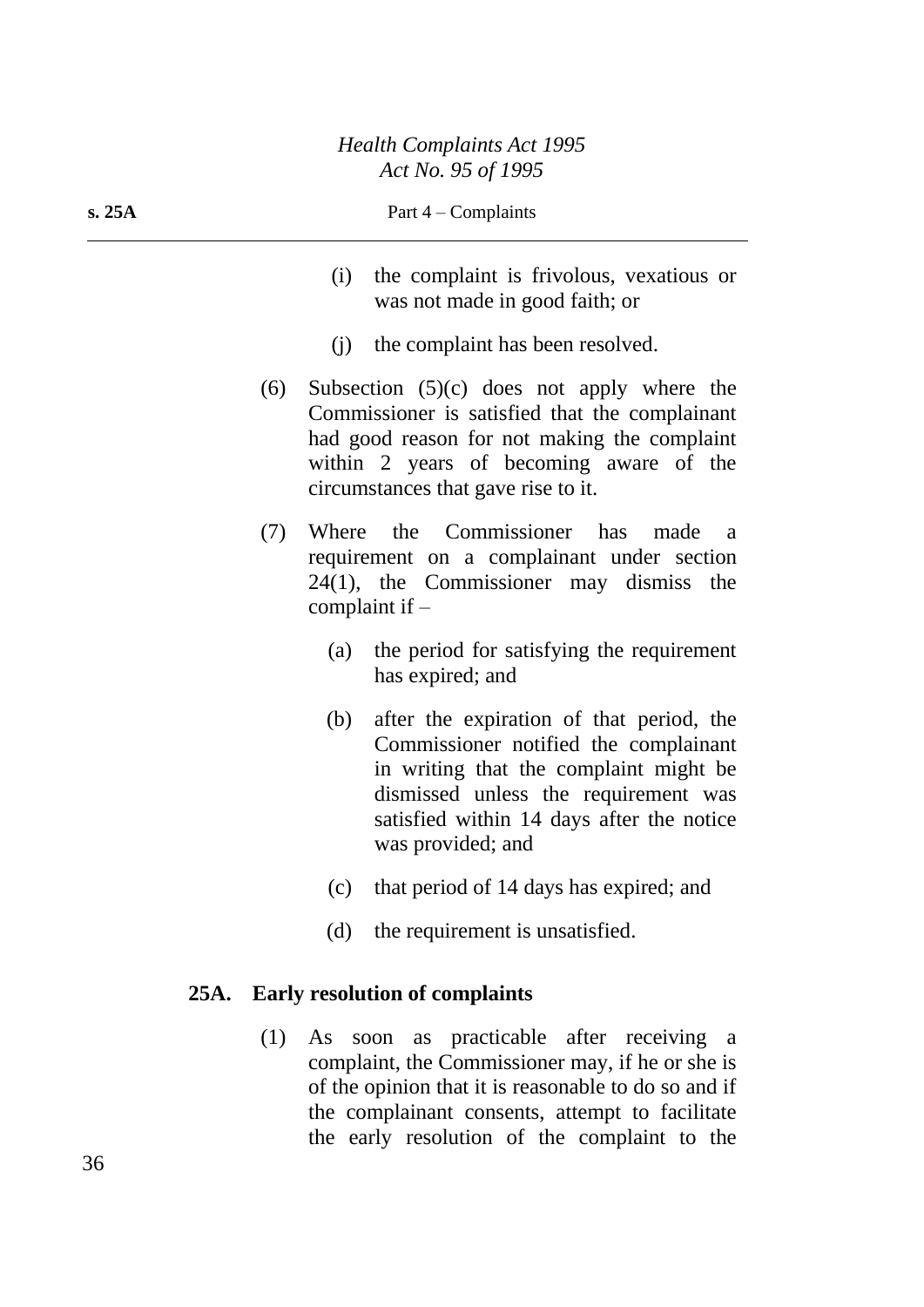satisfaction of the parties without the need for the Commissioner to proceed to assessment under section 25.

(2) Without limiting the Commissioner's powers of resolution, the Commissioner may provide mediation.

### **26. Enquiries during assessment**

- (1) Before making a determination under section 25(1), the Commissioner may make enquiries and obtain information that the Commissioner considers necessary or appropriate.
- (2) Subsection (1) does not authorize the exercise of a power under Part 6.
- (3) If the Commissioner, having made enquiries in accordance with subsection (1), is unable to obtain relevant information from a person and has reason to believe that a person other than the complainant is capable of providing information or producing a document relevant to an assessment, the Commissioner may, by notice in writing provided to the latter person, require that person to do one or more of the following:
	- (a) provide that information to the Commissioner in writing signed by that person or, in the case of a body corporate, by an officer of the body corporate;
	- (b) produce that document to the Commissioner;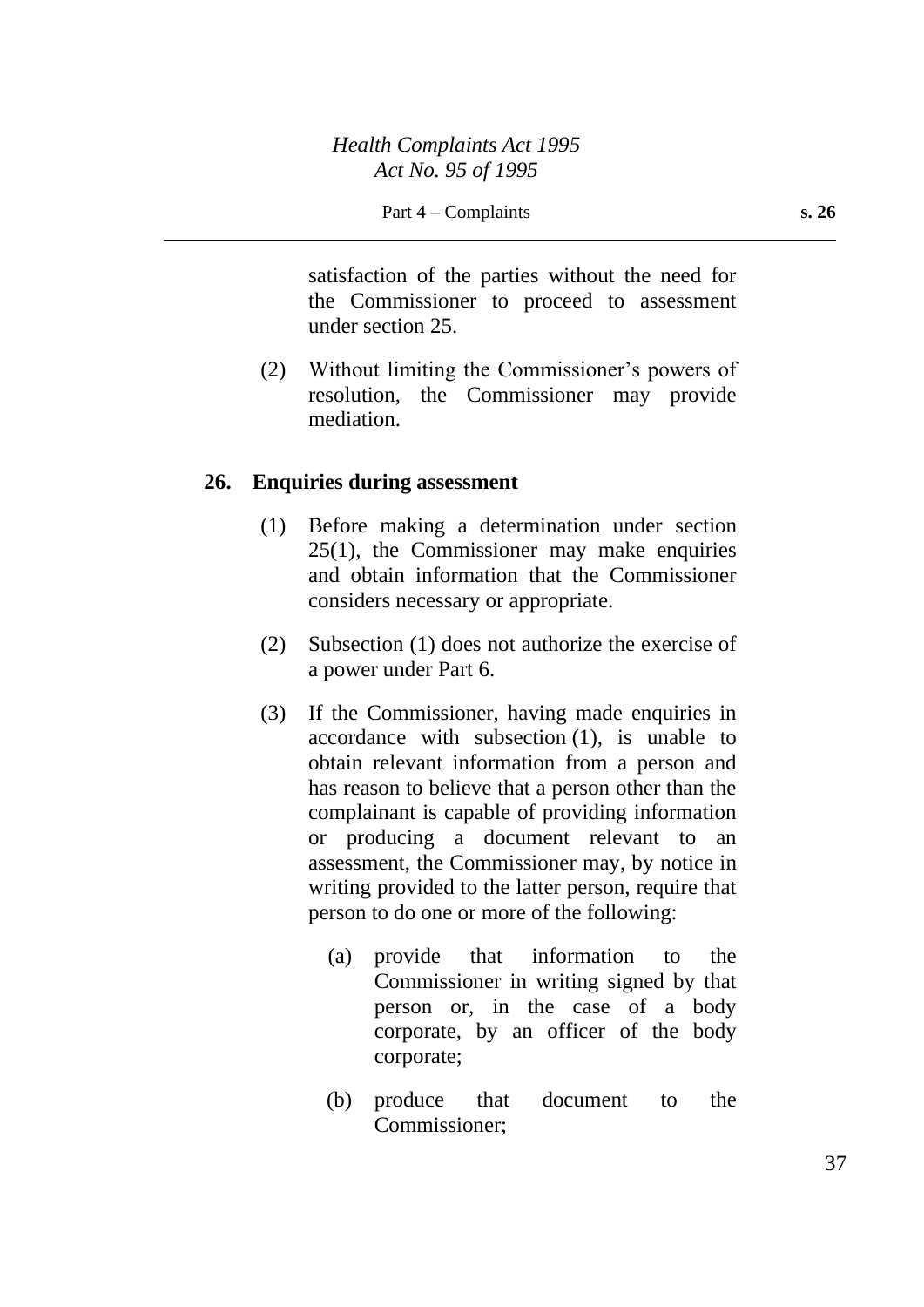#### **s.** 27 **Part** 4 – Complaints

- (c) attend before a person specified in the notice and provide information by answering questions relevant to the assessment.
- (4) A notice referred to in subsection (3) is to specify the period within which, or the day on which and the time and place at which, the person is required to provide the information or document or attend to answer questions.
- (5) Nothing in subsection (3) authorises the Commissioner to require the provision of exempt information or any part of a document containing exempt information.
- (6) Where a document is produced in accordance with a requirement under this section, the Commissioner may take possession of, make copies of or take extracts from the document.

### **27. Notice of assessment**

Within 14 days after making a determination under section 25(1), the Commissioner must provide written notice of the determination –

- (a) to the complainant; and
- (b) except where the Commissioner has determined to dismiss the complaint, to the health service provider.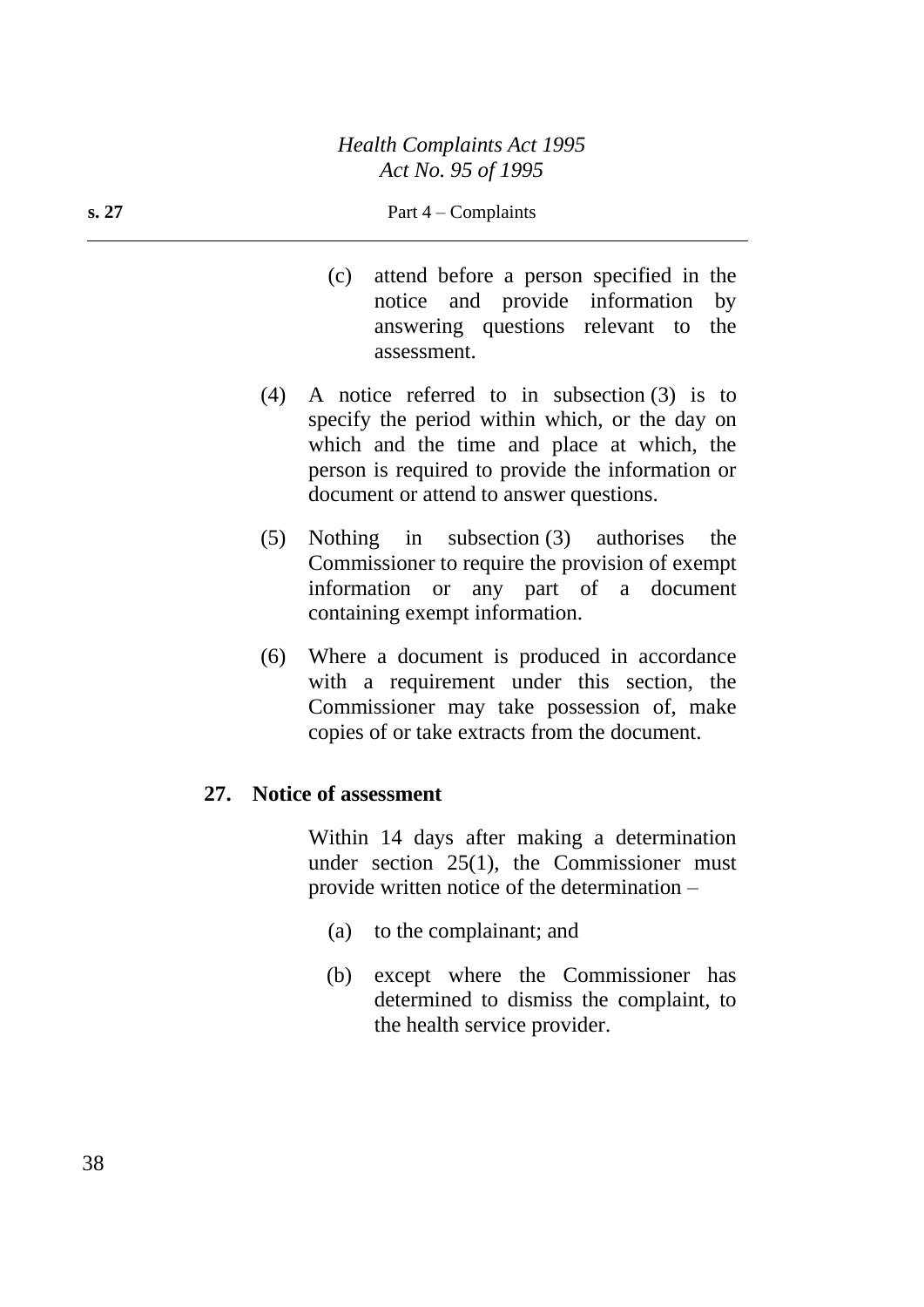# **28. Provision of documents, &c., on referral of complaint**

- (1) Where the Commissioner has referred a complaint to another person under section 25, the Commissioner must give to the other person all documents and information in the possession of the Commissioner that relate to the complaint.
- (2) The Commissioner may
	- (a) make and retain a record of information referred to in subsection (1); and
	- (b) make copies of, or take extracts from, a document referred to in subsection (1) and retain those copies or extracts.

### **29. Splitting of complaints**

- (1) This section applies to a complaint that
	- (a) deals with more than one subject matter; or
	- (b) deals with more than one set of circumstances; or
	- (c) makes allegations against more than one health service provider; or
	- (d) makes more than one allegation against a health service provider; or
	- (e) for any other reason is susceptible to being dealt with in separate parts.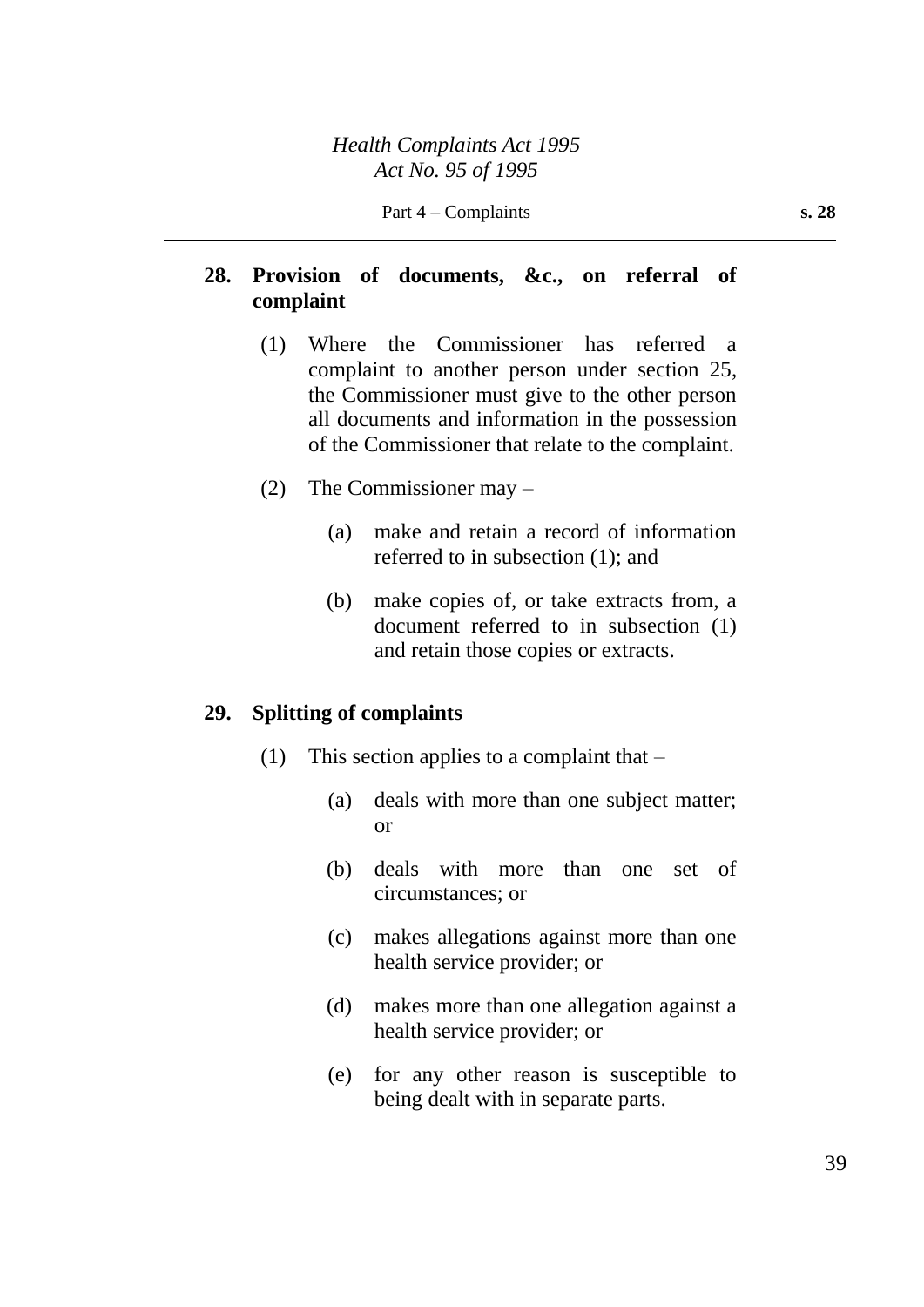- (2) If it is administratively or otherwise convenient to do so, the Commissioner may determine that a complaint to which this section applies be treated as 2 or more complaints.
- (3) The Commissioner must determine that a complaint to which this section applies be treated as 2 or more complaints if it is in the interests of a health service user that the Commissioner do so.
- (4) The Commissioner must not make a determination under subsection (2) or (3) except where he or she is satisfied that any attempt at resolution or conciliation is not likely to be prejudiced by the making of the determination.

## *Division 3 – Miscellaneous*

## **29A. Powers of Commissioner**

- (1) The Commissioner may add further grounds, persons or particulars to a complaint received under section 23 if at any stage the Commissioner is of the opinion that any such matters should form part of the complaint.
- (2) On adding further grounds, persons or particulars to a complaint, the Commissioner must notify the complainant, the health service provider and any relevant registration board.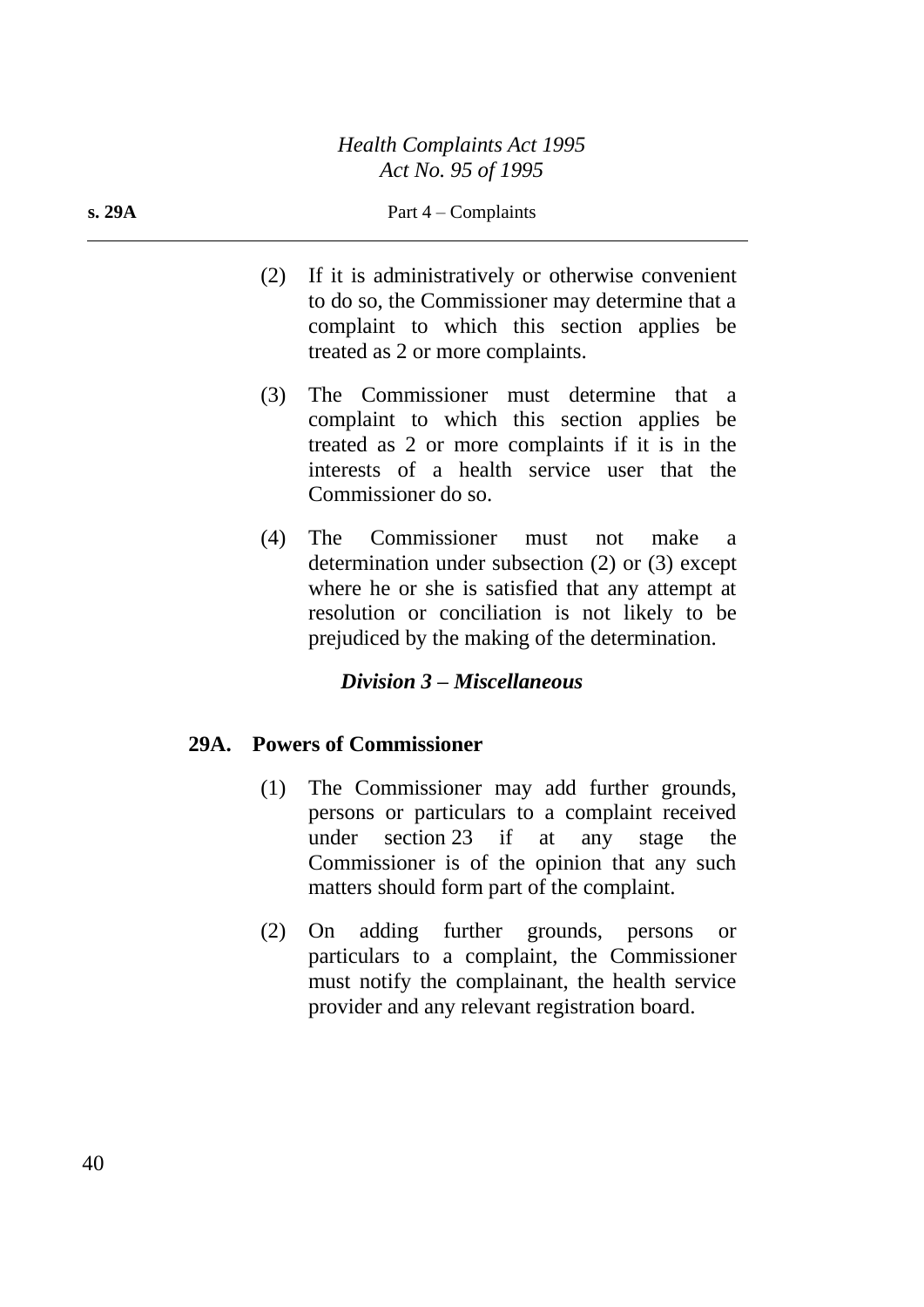# **29B. Power of Commissioner to give information to registration board**

For the purpose of assisting a registration board to perform its functions under this or any other Act, the Commissioner may make available to the board any information that he or she receives in the administration of this Act.

## **30. Withdrawal of complaint**

- (1) A complainant may withdraw a complaint at any time by notifying the Commissioner in writing of the withdrawal.
- (2) Where a complaint is withdrawn the Commissioner must –
	- (a) if the health service provider has been notified of the receipt of the complaint, notify that provider of the withdrawal within 14 days; and
	- (b) take no further action in relation to the complaint other than an investigation under Part 6.
- (3) If the Commissioner has referred a complaint to the Ombudsman, a relevant registration board or another person under section  $25(1A)(a)$ , the withdrawal of that complaint under subsection (1) does not affect the performance and exercise by the Ombudsman, board or person of his, her or its functions and powers in respect of the matters raised by or in the complaint.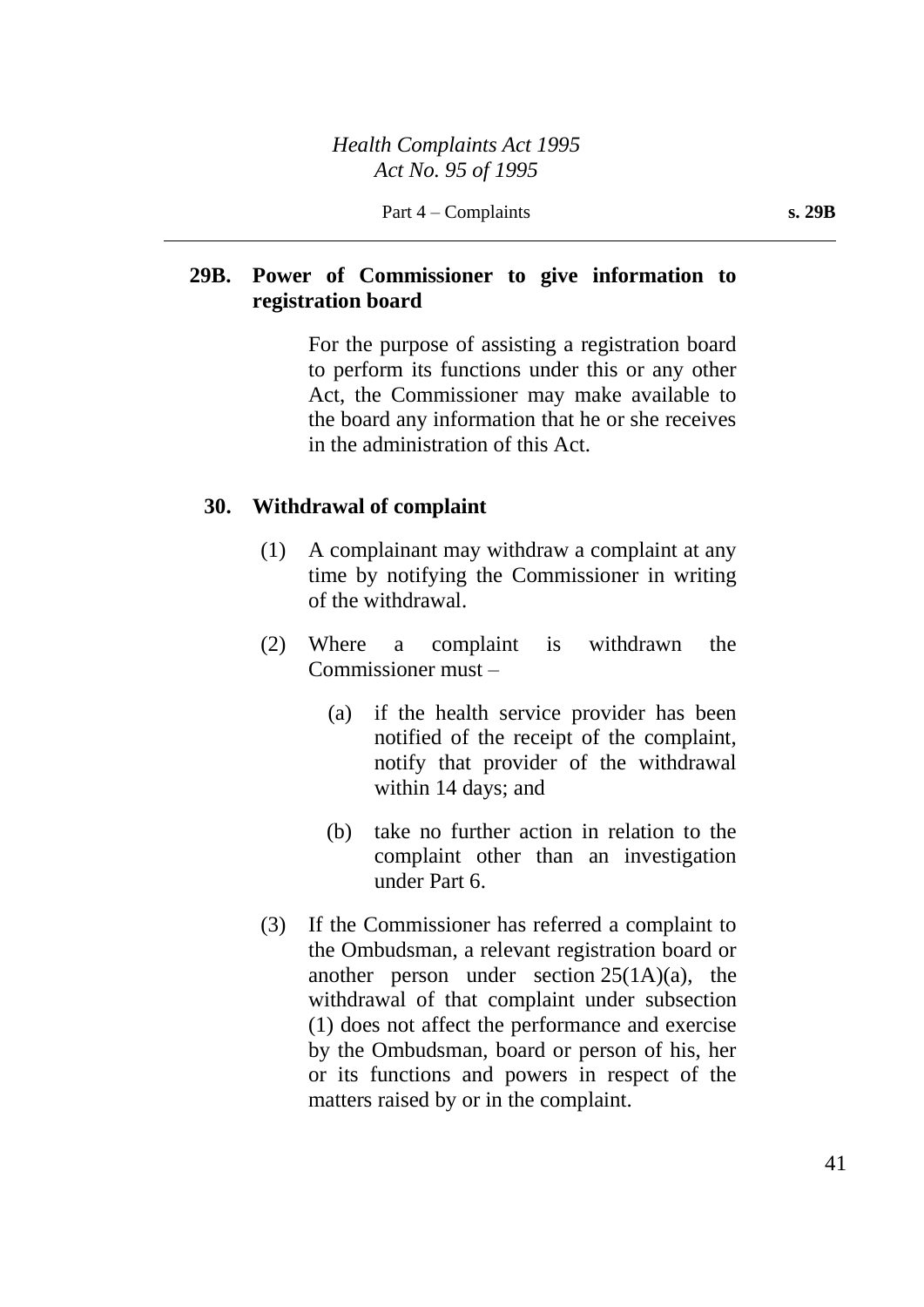# **PART 5 – CONCILIATION OF COMPLAINTS**

## **31. Function of conciliator**

The function of a conciliator is to encourage the settlement of a complaint by –

- (a) arranging discussions or negotiations between the complainant and the health service provider; and
- (b) assisting in the conduct of any such discussions or negotiations; and
- (c) assisting the complainant and the health service provider to reach agreement; and
- (d) assisting in the resolution of the complaint in any other way.

## **32. Public interest**

- (1) Before the conciliation of a complaint starts, the Commissioner must identify and inform the conciliator of any issue raised by the complaint that the Commissioner considers involves the public interest.
- (2) At the start of the conciliation, the conciliator is to draw any issues involving the public interest of which he or she has been informed under subsection (1) to the attention of the complainant and the health service provider.
- (3) In the course of the conciliation, at times the conciliator considers appropriate, the conciliator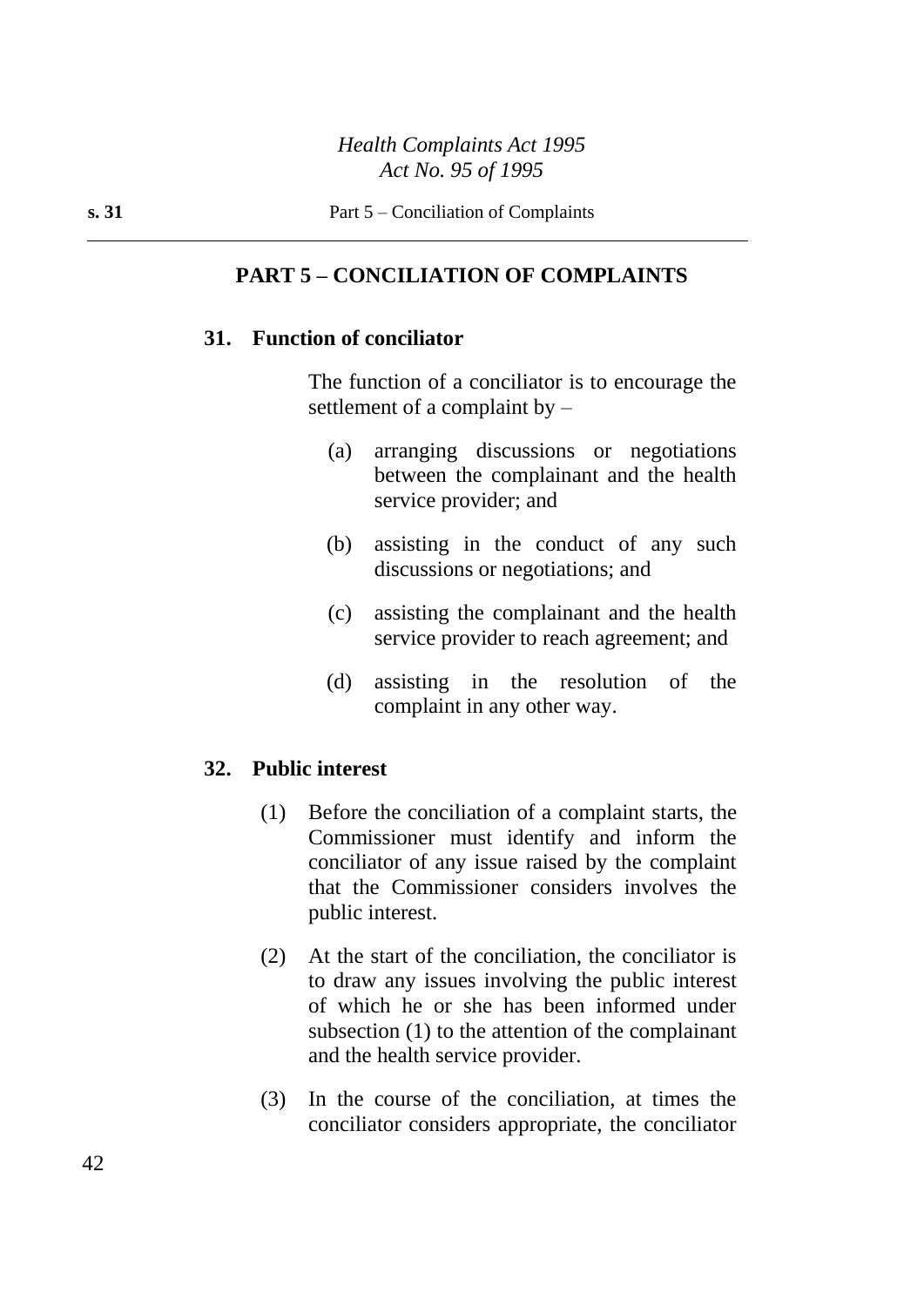must draw to the attention of the parties any issues involving the public interest that the conciliator considers are raised by the complaint.

(4) The conciliator must report to the Commissioner any issue involving the public interest that the conciliator considers is raised by the complaint, other than an issue of which the conciliator has been informed under subsection (1).

## **32A. Duty to attend initial meeting**

Where the Commissioner has referred a complaint for conciliation, the complainant and the health service provider must attend an initial meeting, but any subsequent participation in the conciliation by the parties is voluntary and either party may withdraw from the conciliation process at any time.

### **33. Representation at conciliation**

A party in a conciliation process may not be represented by another person except where –

- (a) the Commissioner is satisfied that such representation is likely to assist substantially in resolving the complaint; and
- (b) not less than 48 hours before requesting the Commissioner to allow such representation, that party has notified the other party, in writing, that he or she will be making that request.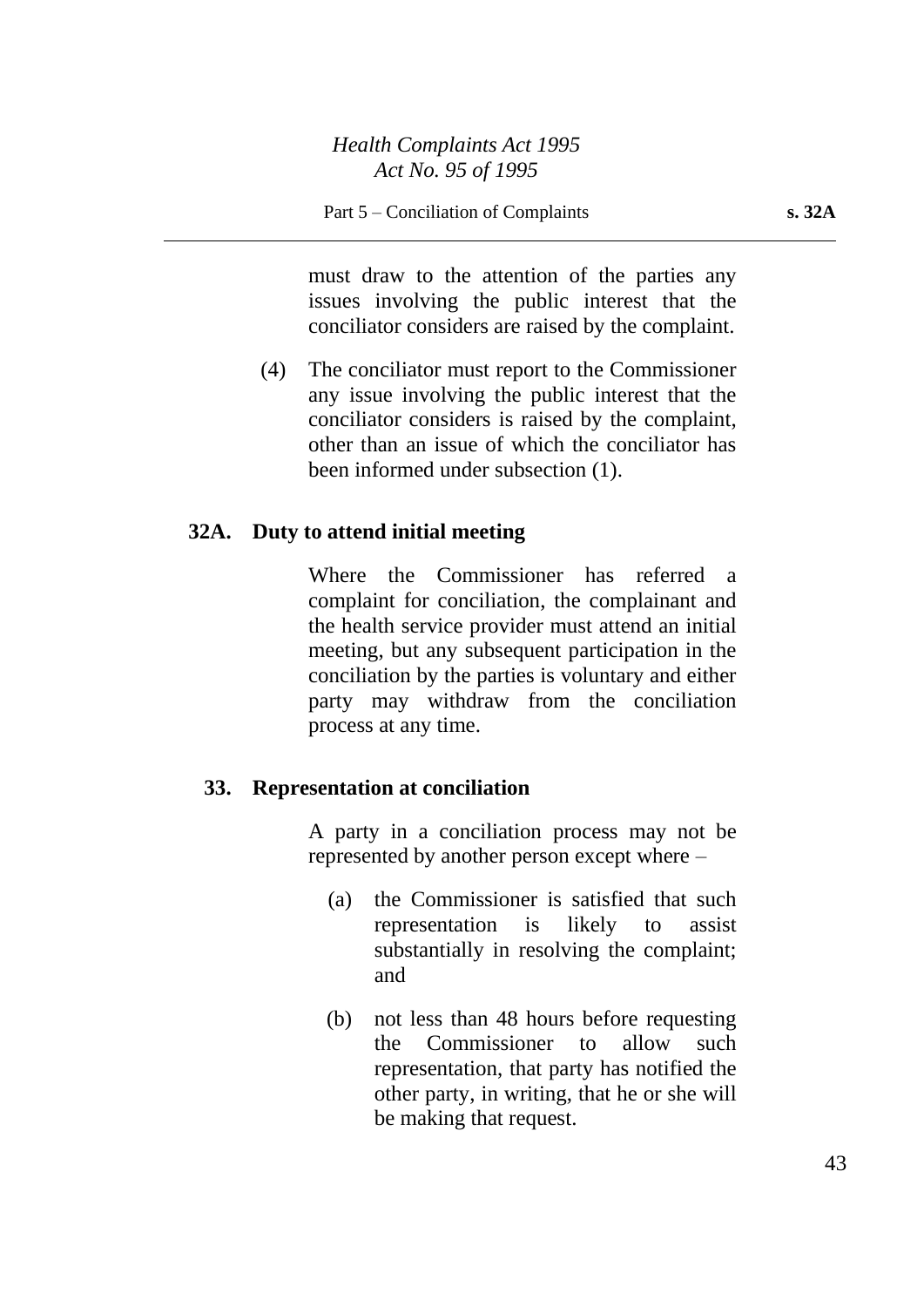## *Health Complaints Act 1995 Act No. 95 of 1995*

#### **34. Progress report from conciliator**

A conciliator must provide to the Commissioner a written report of the progress of a conciliation when requested to do so by the Commissioner.

#### **35. Results report from conciliator**

- (1) A conciliator must provide to the Commissioner a written report of the results of a conciliation when the conciliator is satisfied that –
	- (a) the complainant and the health service provider have reached agreement on all issues raised by a complaint on which the conciliator considers agreement to be possible; or
	- (b) no agreement between the complainant and health service provider on any issue raised by a complaint is possible.
- (2) The report  $-$ 
	- (a) must provide details of any agreement reached; and
	- (b) must provide details of progress towards agreement on any issue in respect of which agreement has not been reached; and
	- (c) may recommend action that the conciliator considers appropriate for the Commissioner to take on receipt of the report.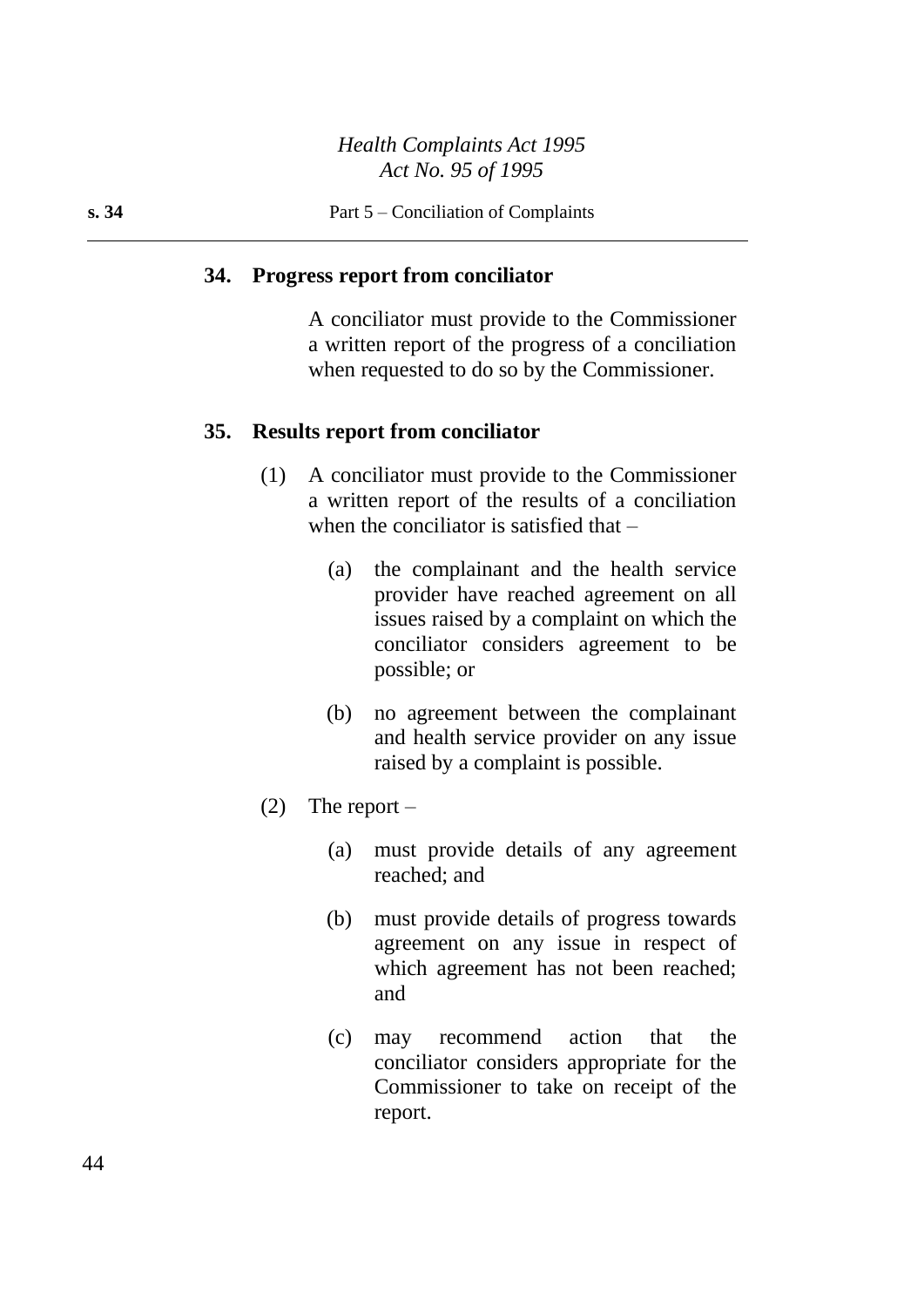- (3) The conciliator must provide the complainant and the health service provider with a copy of the report as soon as practicable after the report has been provided to the Commissioner.
- (4) A relevant registration board is not entitled to receive a copy of the report but the Commissioner may inform the registration board that the conciliation process has been concluded and that agreement has or has not been reached.

## **36. Commissioner may end conciliation**

- (1) If the Commissioner considers that a complaint that is the subject of a conciliation cannot be resolved in that way, the Commissioner may end the conciliation.
- (2) After ending a conciliation under subsection (1), the Commissioner may –
	- (a) investigate it under Part 6; or
	- (b) refer it to a person specified in section  $25(1A)(a)$ ; or
	- (c) dismiss the complaint.

## **37. Privilege and confidentiality**

- (1) Anything said or admitted during conciliation
	- (a) is not admissible as evidence in a proceeding before a court or tribunal; and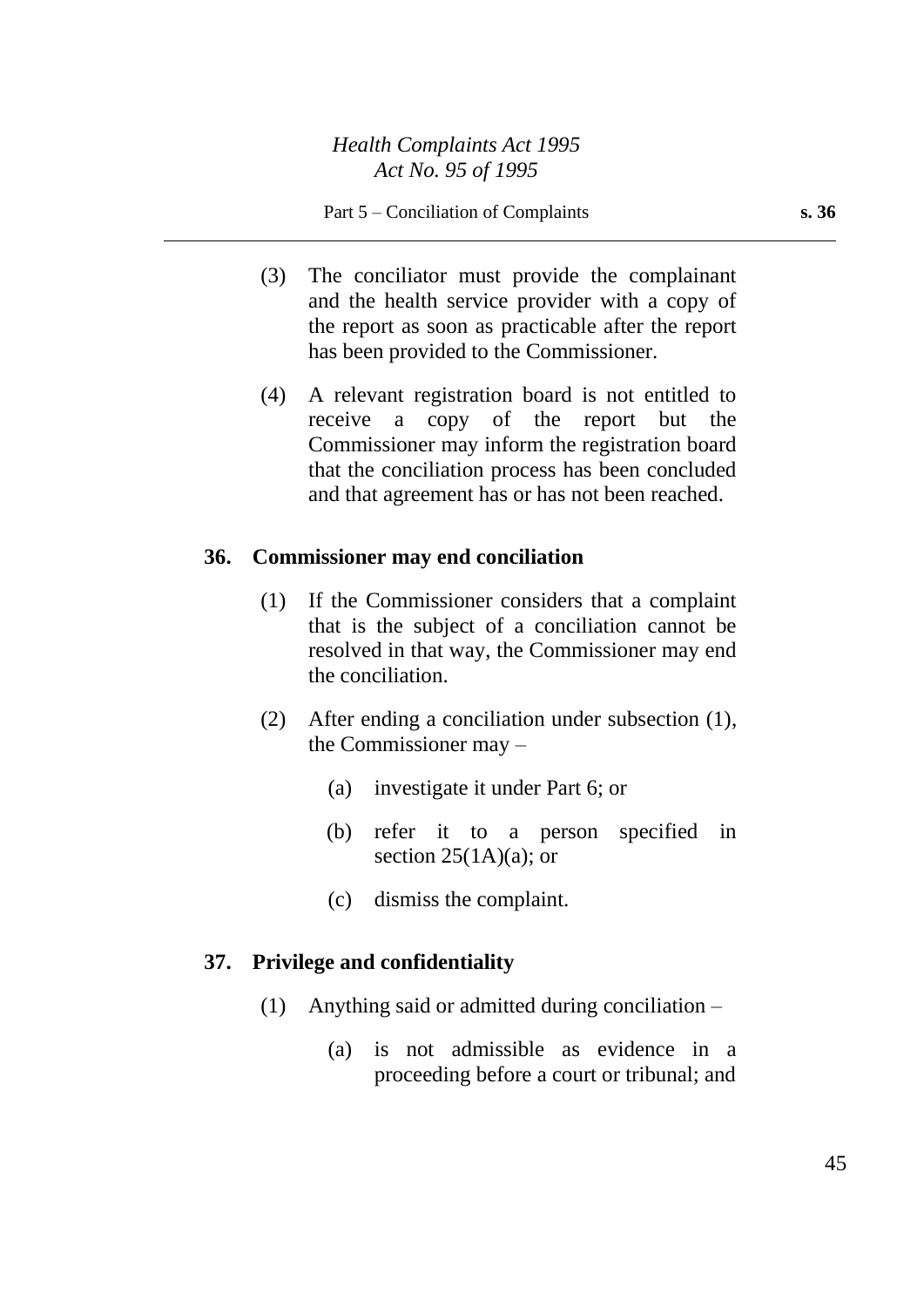| s.38 | Part 5 – Conciliation of Complaints                                                                                                                                           |  |  |
|------|-------------------------------------------------------------------------------------------------------------------------------------------------------------------------------|--|--|
|      | cannot be used by the Commissioner as a<br>(b)<br>ground for investigation or inquiry.                                                                                        |  |  |
|      | Except where a disclosure is authorized under<br>(2)<br>this Part, a conciliator must not disclose<br>information gained during conciliation –                                |  |  |
|      | in any further conciliation; or<br>(a)                                                                                                                                        |  |  |
|      | (b) to any person appointed, employed or<br>engaged for the purposes of this Act.                                                                                             |  |  |
|      | Penalty: Fine not exceeding 50 penalty units.                                                                                                                                 |  |  |
|      | <b>Professional mentor</b><br><b>38.</b>                                                                                                                                      |  |  |
|      | The Commissioner is to ensure that each<br>(1)<br>conciliator has a professional mentor available to<br>advise the conciliator in the performance of his<br>or her functions. |  |  |

- (2) A conciliator may discuss all matters arising in relation to the performance of his or her functions with a professional mentor.
- (3) A professional mentor must not disclose information that was gained by a conciliator during conciliation and communicated by the conciliator to the professional mentor.

Penalty: Fine not exceeding 50 penalty units.

# **39. Enforceable agreements**

(1) Any agreement reached between a complainant and a health service provider in the course of the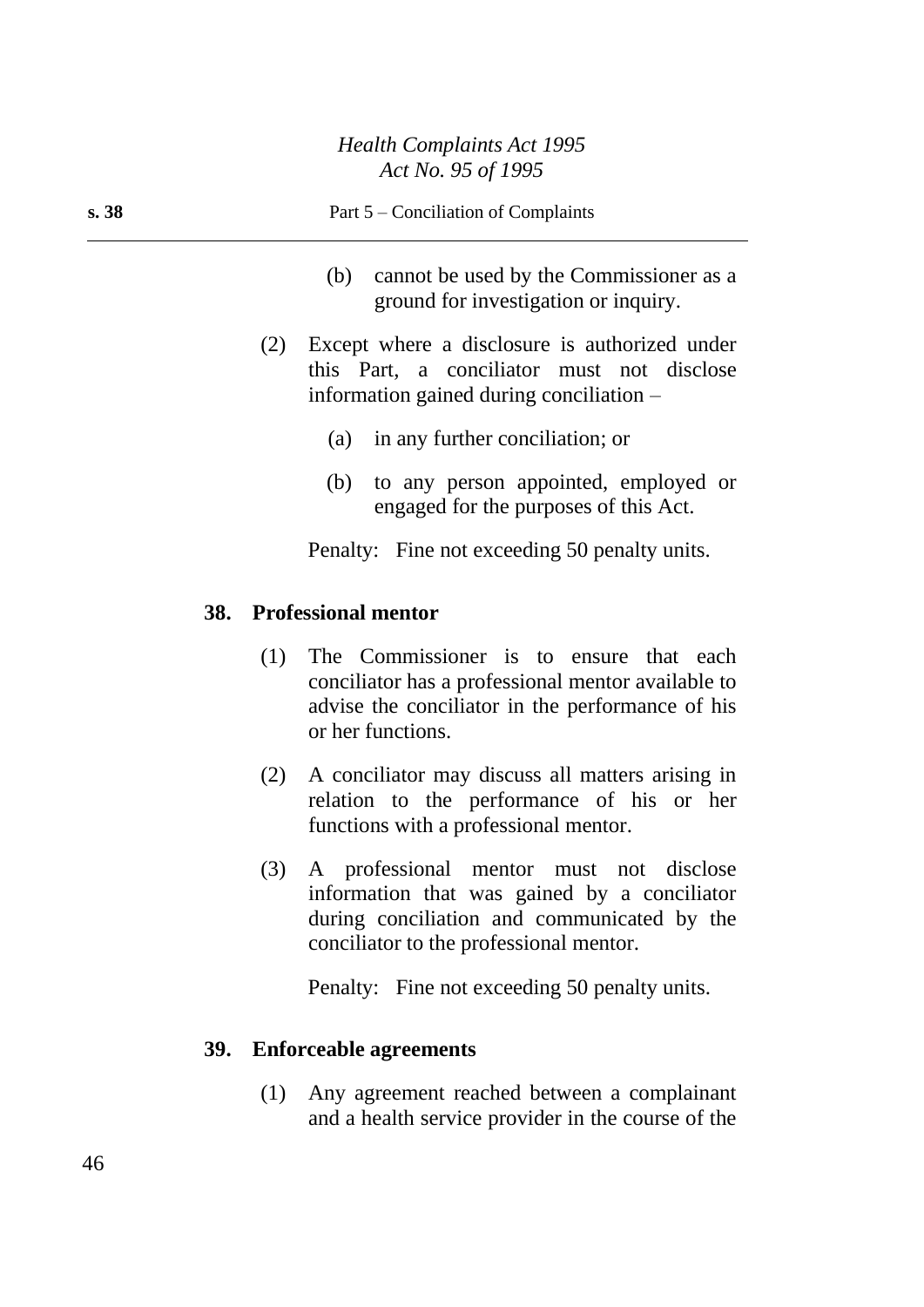conciliation process may be put in a form that is binding on them.

- (2) An agreement is not binding unless it is
	- (a) in writing; and
	- (b) entered into within 14 days after the verbal agreement is reached in the course of the conciliation.
- (3) Subsection (1) does not affect the effectiveness of any agreement reached outside the conciliation process.
- (4) A conciliator  $-$ 
	- (a) must not be a party to any agreement between a complainant and a health service provider relating to a matter that has been dealt with in a process of conciliation; and
	- (b) is not eligible to attest the signature of a party to a document that evidences such an agreement.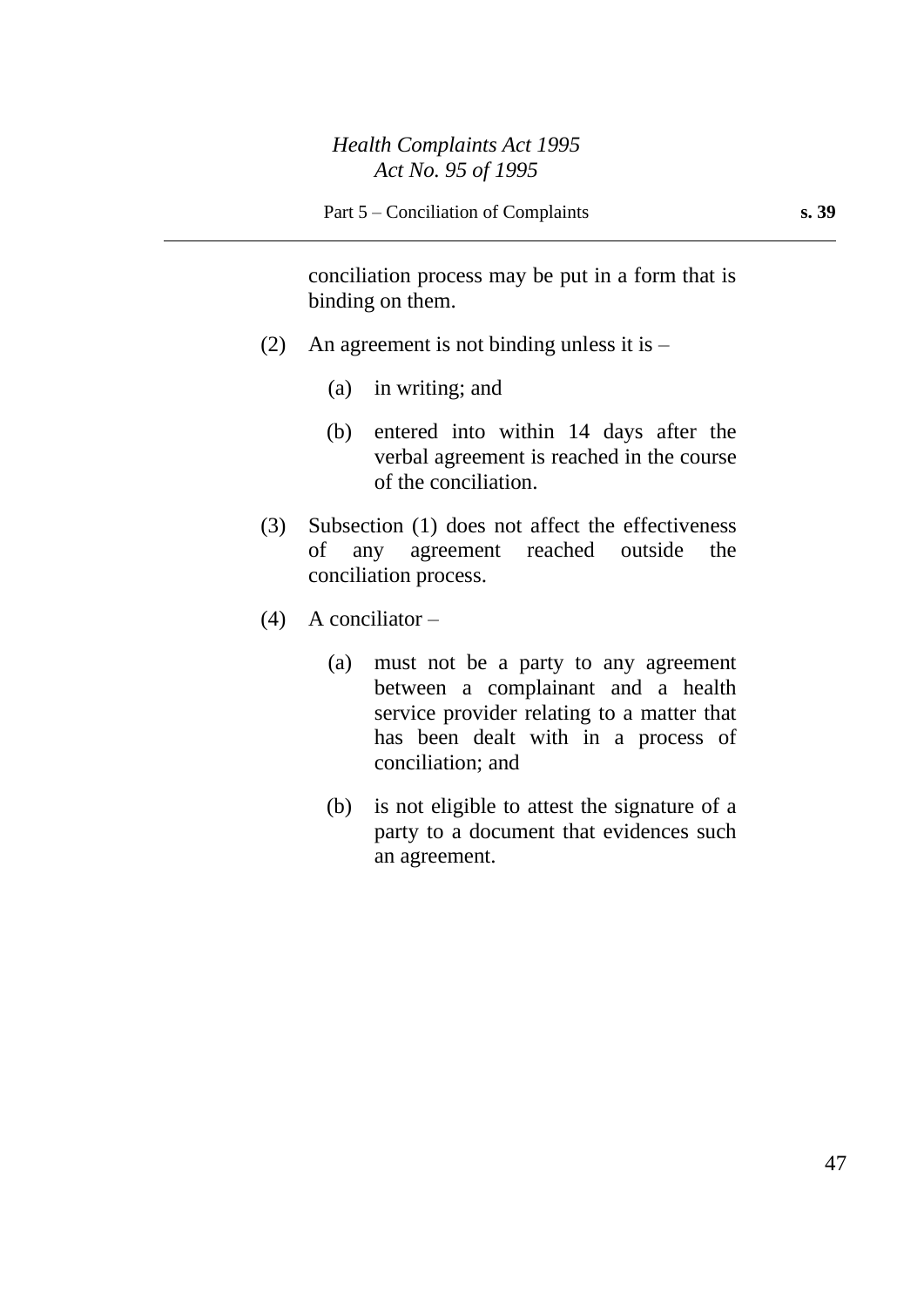## **PART 6 – INVESTIGATIONS**

### *Division 1 – Application of Part 6*

#### **40. Matters that may be investigated**

- (1) The Commissioner may investigate, by exercising the powers conferred by this Part –
	- (a) any matter specified in a written direction given by the Health Minister; and
	- (b) a complaint that the Commissioner has determined to investigate under section  $25(1A)(b)(ii)$ ; and
	- (c) an issue or question arising from a complaint if it appears to the Commissioner –
		- (i) to be a significant issue of public safety or public interest; or
		- (ii) to be a significant question as to the practice of a health service provider; and
	- (d) on his or her own motion, any other matter relating to the provision of health services in Tasmania.
- (2) An investigation referred to in subsection  $(1)(c)$ may be carried out whether or not –
	- (a) the process of assessment of the relevant complaint has been completed; or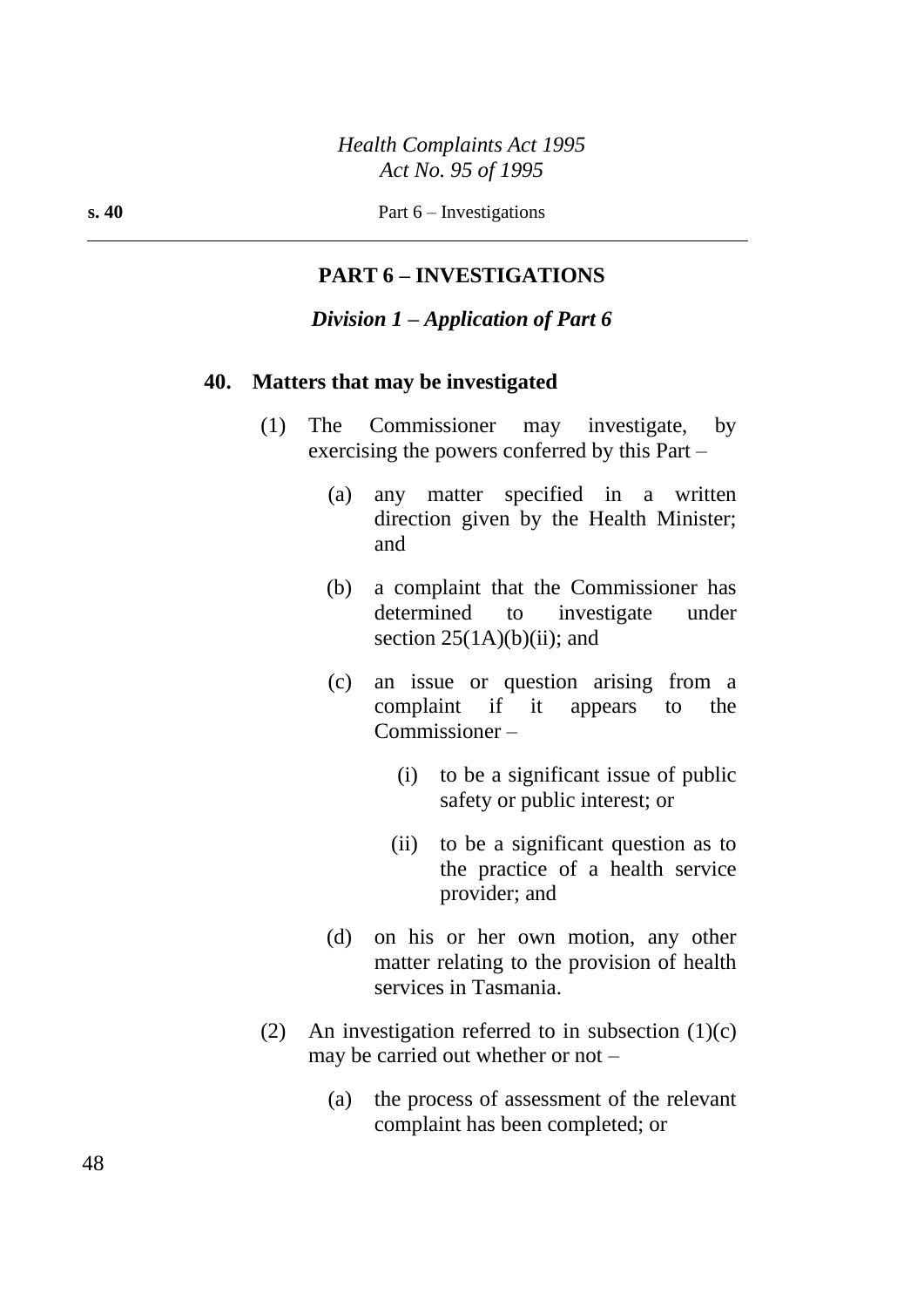- (b) any process of conciliation of the relevant complaint has been completed; or
- (c) the relevant complaint has been withdrawn; or
- (d) the Commissioner has decided to dismiss the relevant complaint.
- $(2A)$  An investigation referred to in subsection  $(1)(b)$ may be carried out whether or not –
	- (a) the relevant complaint has been withdrawn; or
	- (b) the Commissioner has decided to dismiss the relevant complaint.
	- (3) Notwithstanding subsection (2), an investigation referred to in subsection  $(1)(c)$  may not be carried out to the extent that it interferes with a process of conciliation.

## **41. Continuation of investigation after resolution**

The Commissioner is not required to cease an investigation referred to in section 40(1)(b) or (c) only because the relevant complaint has been resolved.

## **42. Limitation of powers**

The powers conferred by this Part may be exercised only for purposes of an investigation.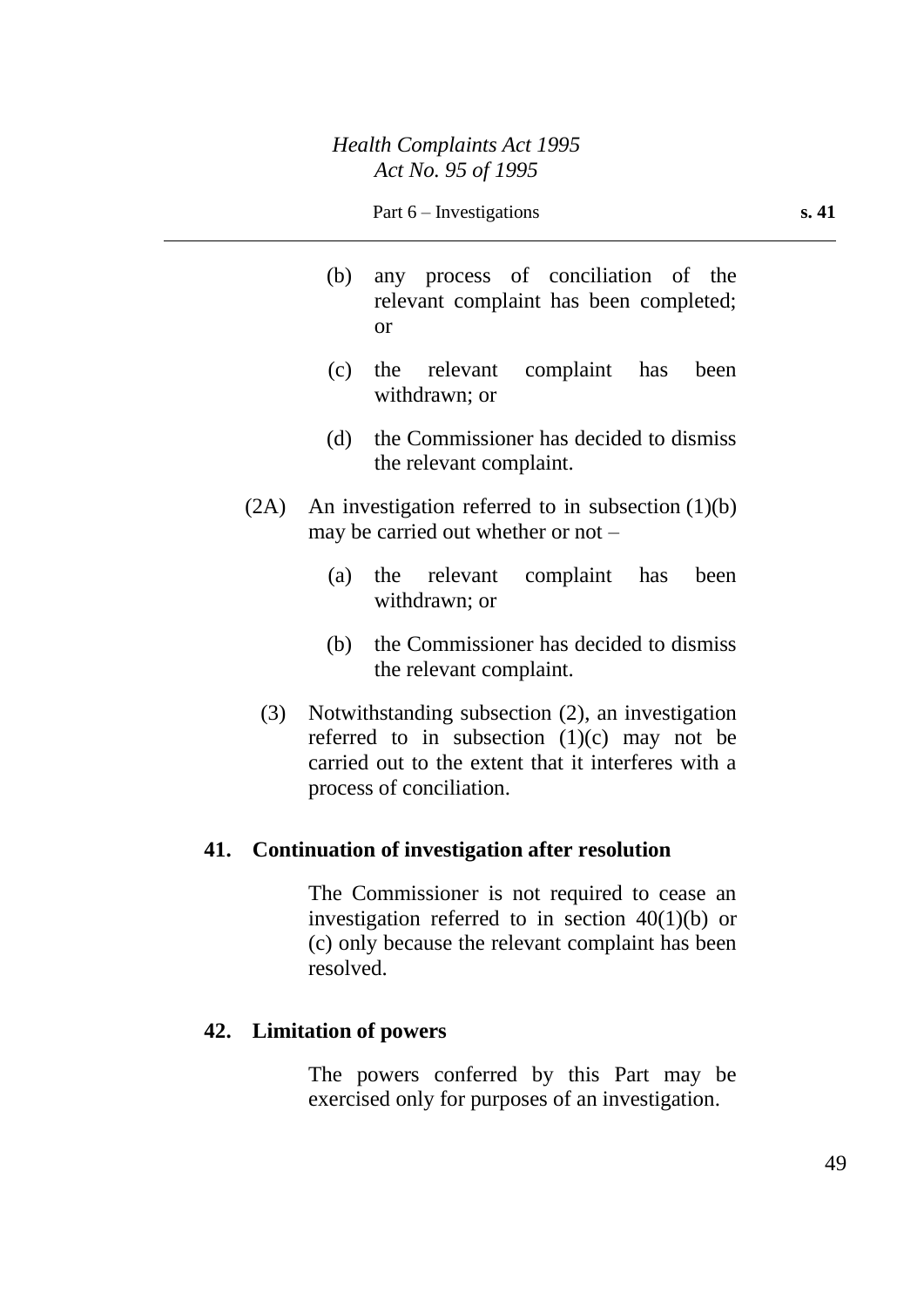### *Division 2 – Conduct of investigations*

### **43. Conduct of investigation**

- (1) An investigation is to be conducted in such manner as the Commissioner considers appropriate.
- (2) A conciliator to whom a complaint had been referred under section  $25(1A)(b)(i)$  is not eligible, in an investigation of that complaint or of an issue, matter or question arising out of it–
	- (a) to act as the delegate of the Commissioner; or
	- (b) to perform any function in relation to the investigation.
- (3) The Commissioner may, when conducting an investigation into a complaint, refer the complaint or any part of, or issue arising out of, the complaint for conciliation under Part 5.
- (4) An investigation may be conducted jointly by the Commissioner and a registration board.

# **44. Representation**

A person required to appear or to produce documents under this Part may be assisted or represented by another person.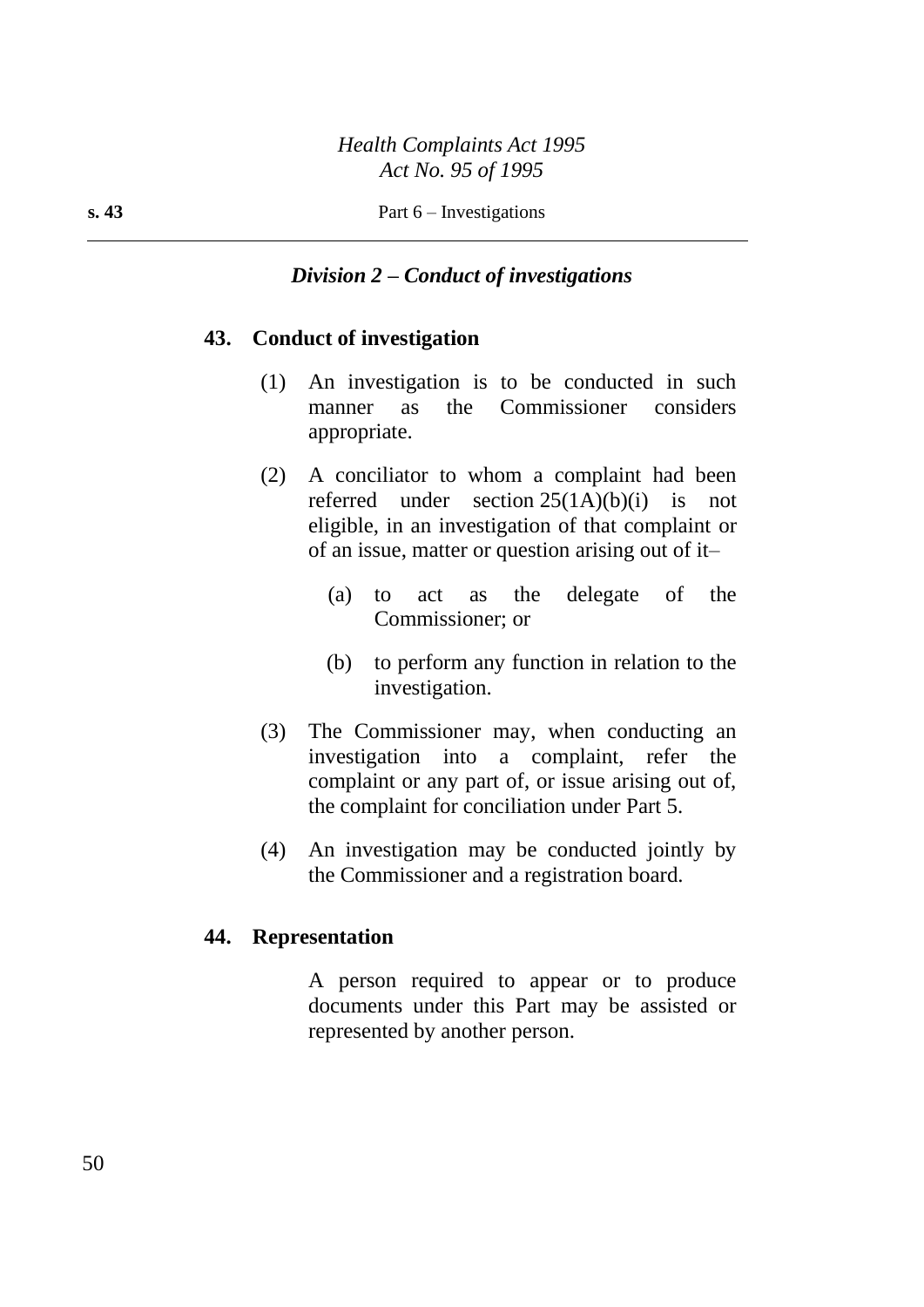#### **45. Use and obtaining of information**

- (1) If the Commissioner has obtained a document or information under this Act, other than the report of a conciliator obtained under section 34 or 35, the Commissioner may use that document or information for the purposes of this Part.
- (2) If the Commissioner has reason to believe that a person is capable of providing information or producing a document relevant to an investigation, the Commissioner may, by notice in writing provided to the person, require the person to do one or more of the following:
	- (a) to provide that information to the Commissioner in writing signed by that person or, in the case of a body corporate, by an officer of the body corporate;
	- (b) to produce that document to the Commissioner;
	- (c) to attend before a person specified in the notice and provide information by answering questions relevant to the investigation.
- (3) A notice referred to in subsection (2) is to specify the period within which, or the time, day and place at which, the person is required to provide the information or document or attend to answer questions.
- (4) Nothing in subsection (2) authorizes the Commissioner to require the provision of exempt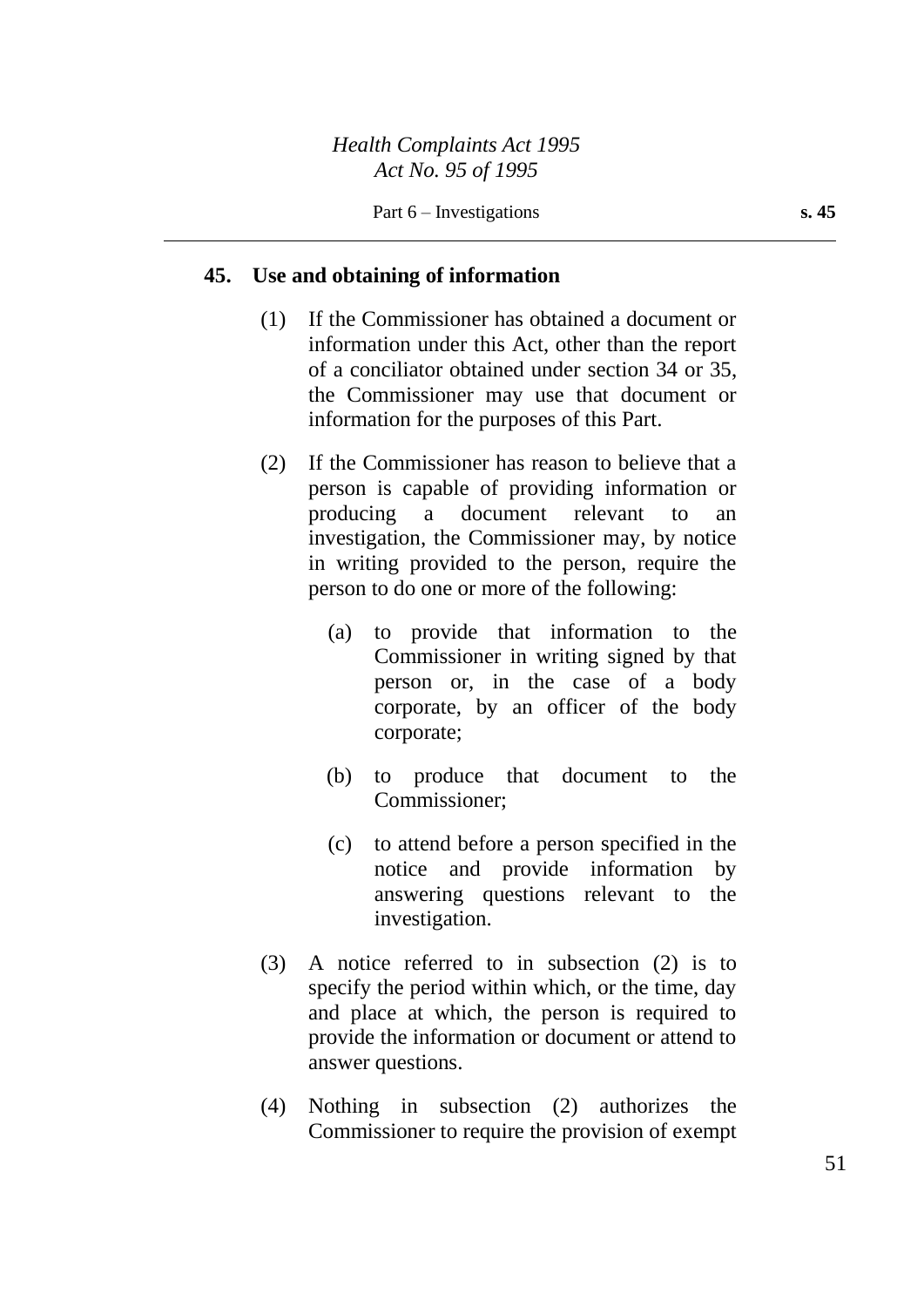information or that part of a document containing exempt information.

(5) Where a document is produced in accordance with a requirement under this section, the Commissioner may take possession of, make copies of, or take extracts from, the document.

## **46. Power to examine witnesses, &c.**

- (1) The Commissioner, or a person who is to receive information under section 45(2), may administer an oath or affirmation to a person required to attend before him or her under this Part and may examine the person on oath or affirmation.
- (2) The Commissioner may require a person to verify by statutory declaration –
	- (a) any information or document produced under this Part; or
	- (b) a statement that the person has no relevant information or documents or no further relevant information or documents.
- (3) A person must comply with a requirement under subsection  $(2)$ .

Penalty: Fine not exceeding 50 penalty units.

## **47. Search powers and warrants**

(1) On the application of the Commissioner, a magistrate or justice may issue a warrant if the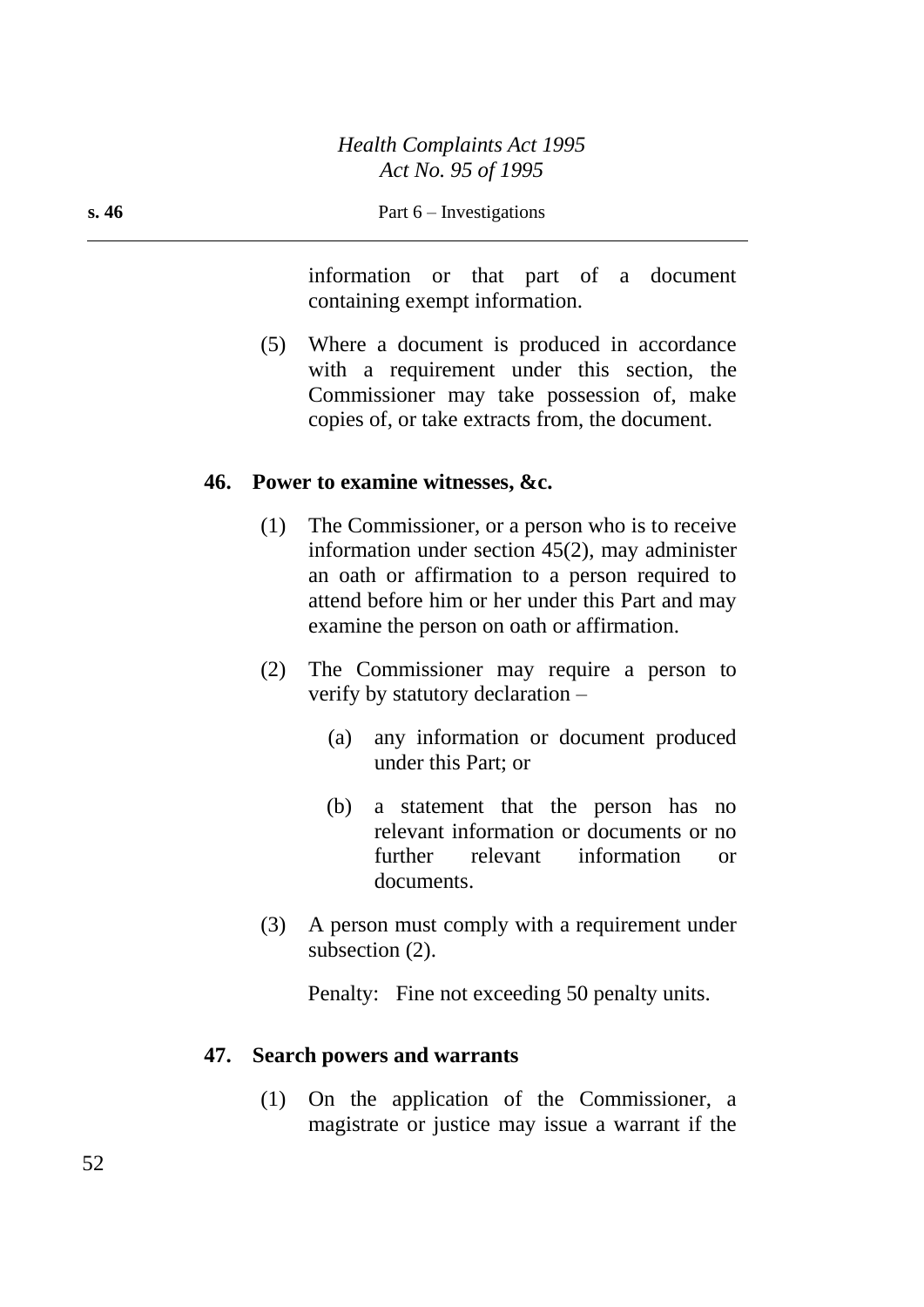magistrate or justice is satisfied that there are reasonable grounds –

- (a) for believing that entry and inspection of premises are necessary to enable the Commissioner to carry out an investigation under this Part; or
- (b) for suspecting that there may be on premises a document or other thing relevant to a matter the Commissioner is investigating under this Part.
- (2) A warrant authorizes a person named in the warrant and any other person acting in aid of that person, with such force as is necessary –
	- (a) to enter and remain in the premises specified in the warrant; and
	- (b) search those premises and any person or thing in those premises; and
	- (c) break open and search anything in those premises in which any document or other thing relevant to the investigation may be contained; and
	- (d) take photographs; and
	- (e) seize and remove anything in those premises which that person has reasonable grounds for believing is relevant to the investigation; and
	- (f) examine, seize and remove, make copies of, or take extracts from, any document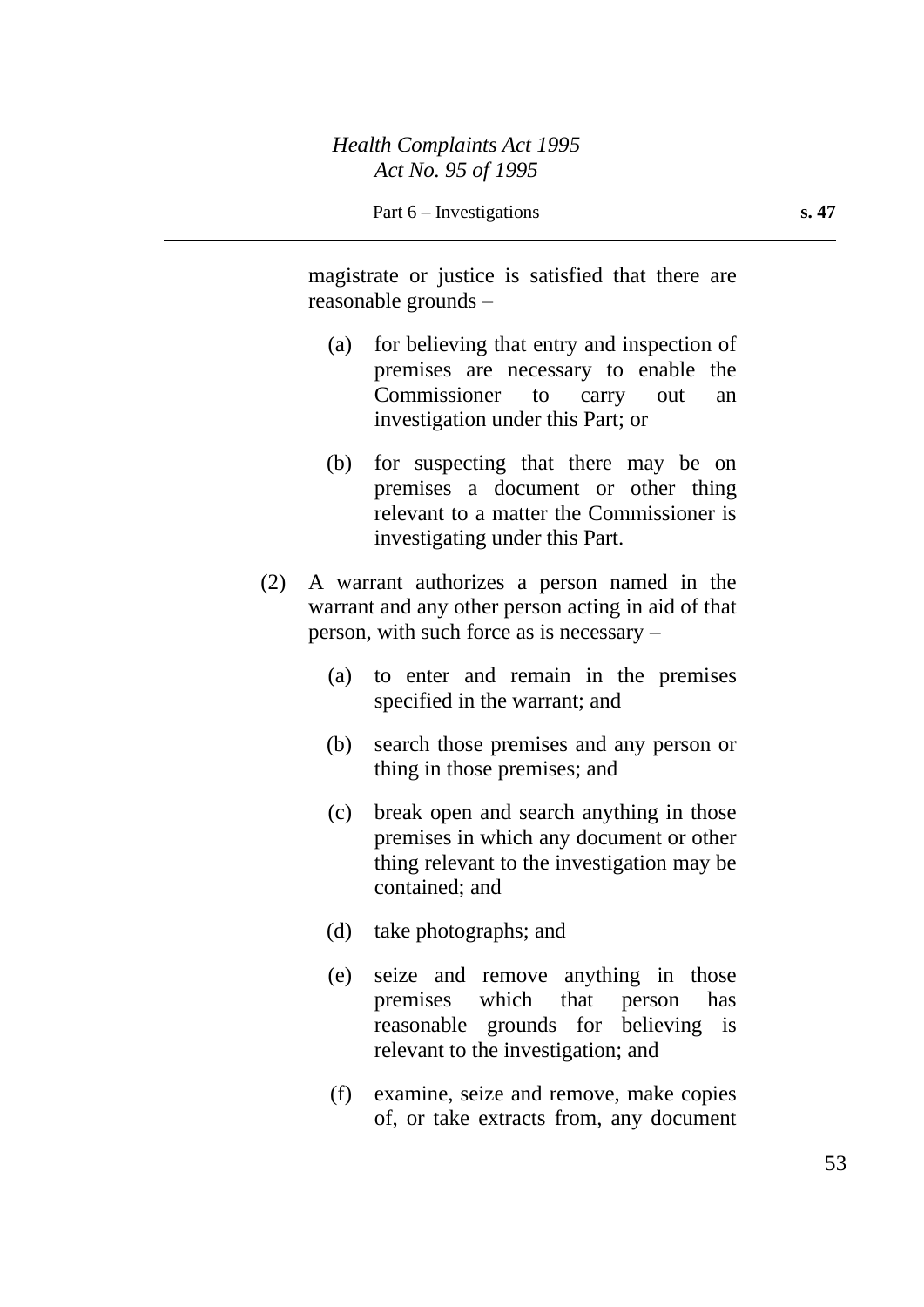in those premises which that person has reasonable grounds for believing is relevant to the investigation; and

- (g) require a health service provider or any other person employed in those premises to provide information by answering questions which that person considers relevant to the investigation.
- (3) A warrant is to  $-$ 
	- (a) be in a prescribed form; and
	- (b) specify the premises in respect of which it is made.
- (4) A warrant has effect for a period of 30 days after the day on which it is issued.

# **47A. Entry of premises**

- (1) For the purposes of carrying out an investigation under this Act, the Commissioner or, if so authorised by the Commissioner, any State Service officer or State Service employee may at any reasonable time enter any premises occupied or used by a health service or a health service provider and inspect the premises or anything for the time being on or within them.
- (2) The powers conferred by this section to enter premises occupied or used by a health service or a health service provider are not to be exercised unless previous notice of the intention to do so has been given in writing to –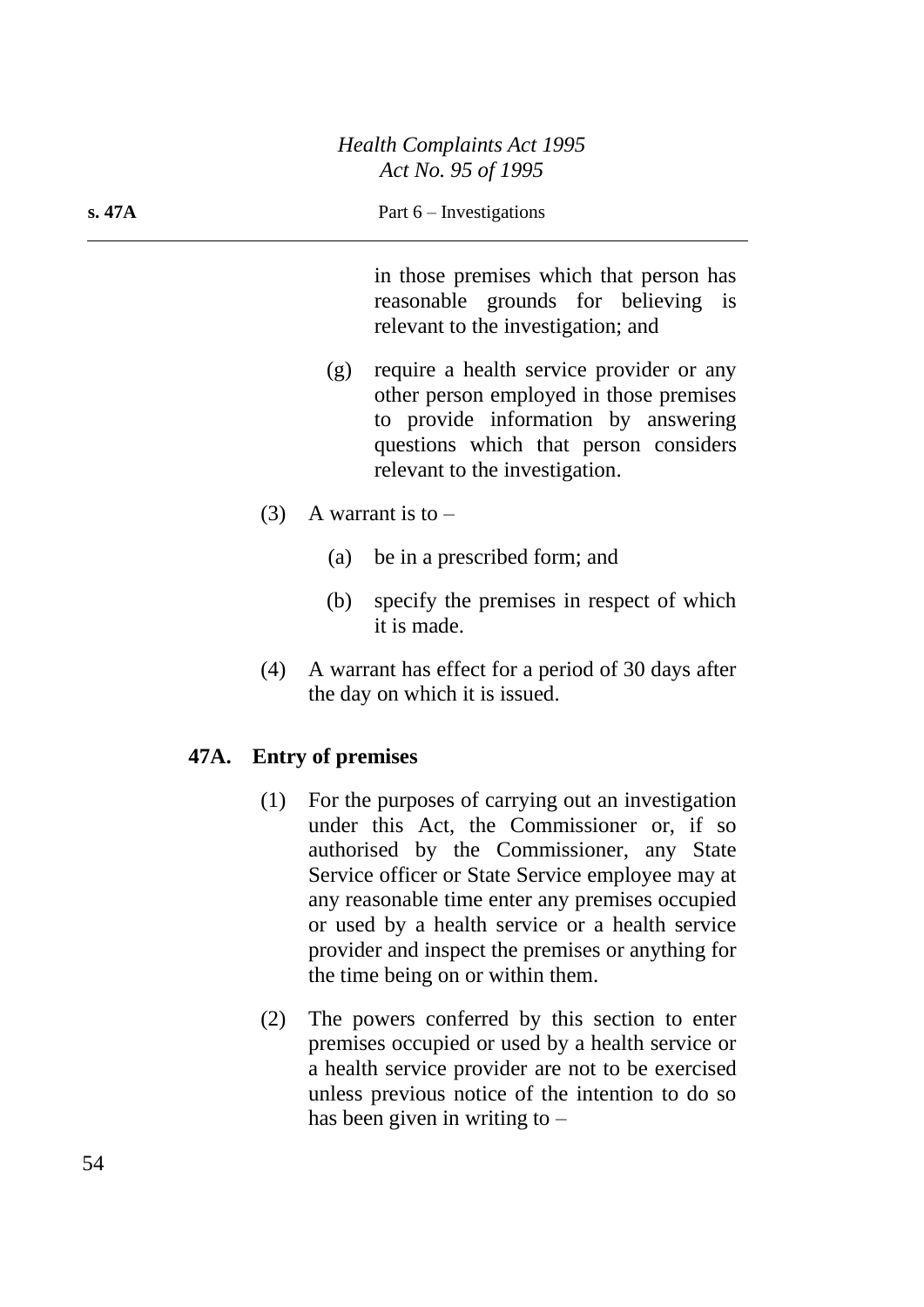- (a) the owner or occupier of the premises in which the health service is provided; or
- (b) the health service provider.

#### **48. Reimbursement of expenses**

A person required to attend before the Commissioner or another person under this Part is entitled to be paid the expenses and allowances –

- (a) that are prescribed; or
- (b) if none are prescribed, that the Commissioner determines.

#### **49. Reference to another authority for investigation**

- (1) If the Commissioner considers that a matter raised by, or during the course of, an investigation should be investigated by the Ombudsman, a registration board or another person that has functions under any law of Tasmania, another State, a Territory or the Commonwealth, the Commissioner may refer the matter to the Ombudsman, registration board or other person (as the case requires) for investigation.
- (2) The Commissioner must not refer a matter to a registration board without first consulting that board.
- (3) The Commissioner's powers to investigate a matter are not affected by the matter having been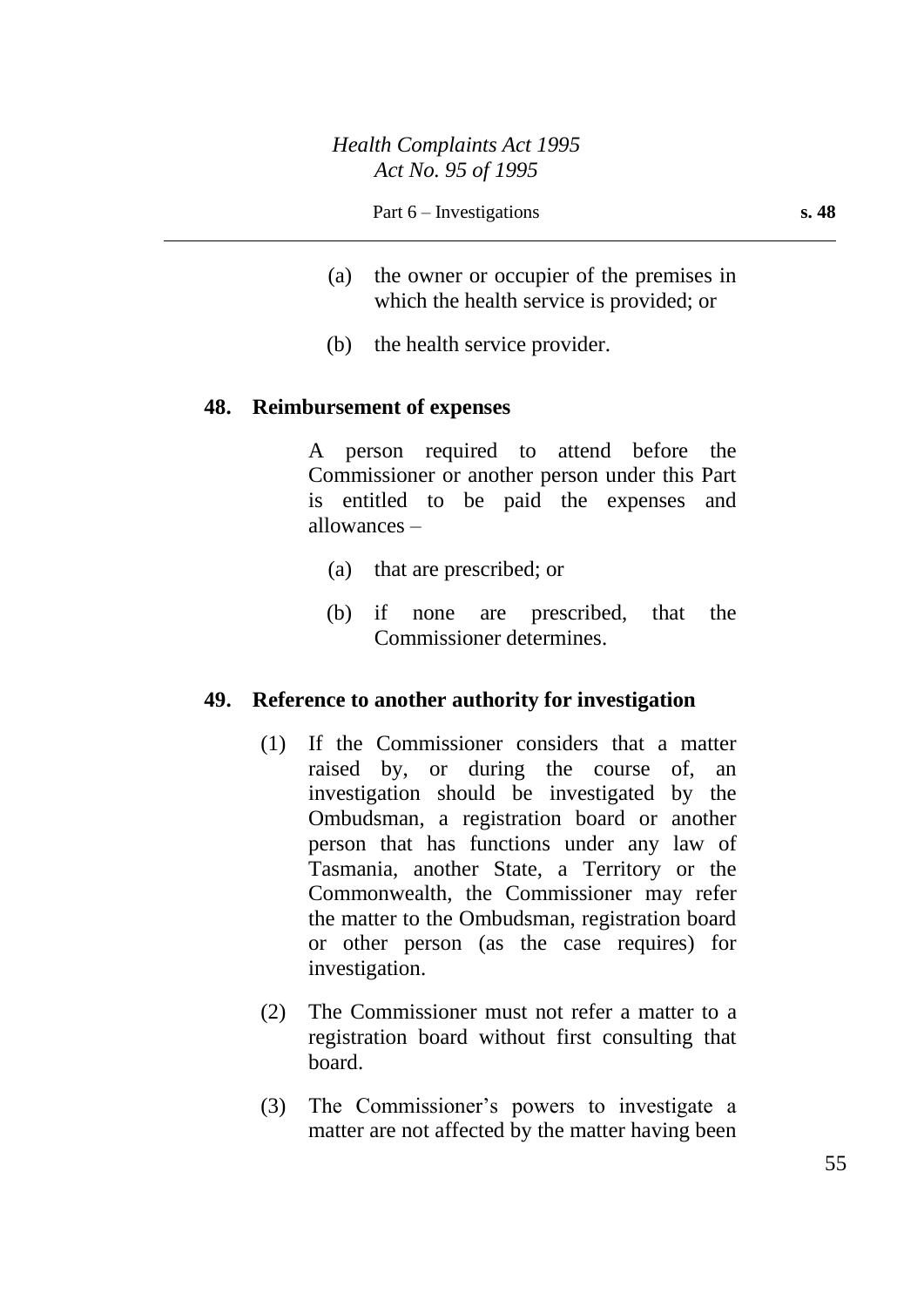referred under subsection (1) to another person for investigation.

# **50. Possession by Commissioner of document or other seized item**

- (1) Where the Commissioner or another person has taken possession of or seized a document or other thing under this Part, the Commissioner may retain possession of the document or other thing for such period not exceeding 60 days as is necessary for the purposes of an investigation.
- (2) Where the Commissioner or another person has taken possession of a document, the Commissioner must –
	- (a) provide the person from whom it was taken with a copy of the document as soon as practicable and, in any case, within 48 hours after it was taken; and
	- (b) allow a person who would be entitled to inspect the document if it were not in the possession of the Commissioner to inspect, make a copy of, or take an extract from, it at any reasonable time.

# *Division 3 – Privilege*

# **51. Application of Division**

This Division applies in relation to any information or document that a person is required to provide or produce under this Part.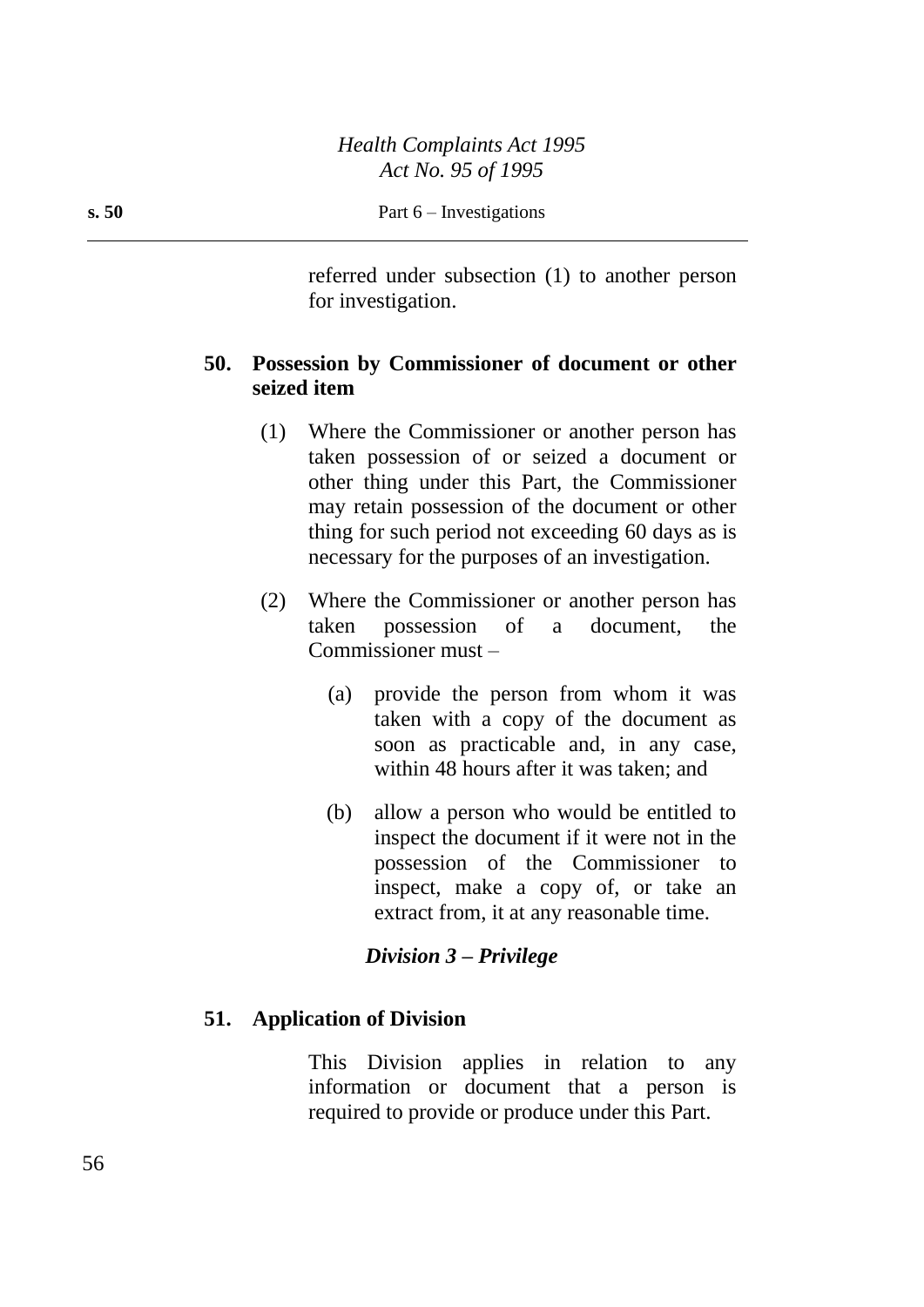## **52. Witness privilege and production of documents**

- (1) Neither the Crown or any other person is entitled to prevent or obstruct the provision of information or the production of any document or evidence from being given for the purpose of an investigation under this Act, notwithstanding any entitlement that might arise if the investigation were a legal proceeding held before a court.
- (2) A person is not excused from providing any information, producing any document or answering a question, when required to do so under this Act, on the ground that to do so would disclose legal advice furnished to a health service provider or other person to whom this Act applies.
- (3) Notwithstanding section 62B or anything in subsections (1) and (2) of this section, if the Attorney-General provides the Commissioner with a certificate that the disclosure of information concerning a specified matter (including the giving of information in answer to a question) or the disclosure of the contents of a specified document would be contrary to the public interest because the information or document would, if disclosed, prejudice the taking of proceedings for a crime or other offence, the Commissioner is not entitled to require a person to –
	- (a) provide the information; or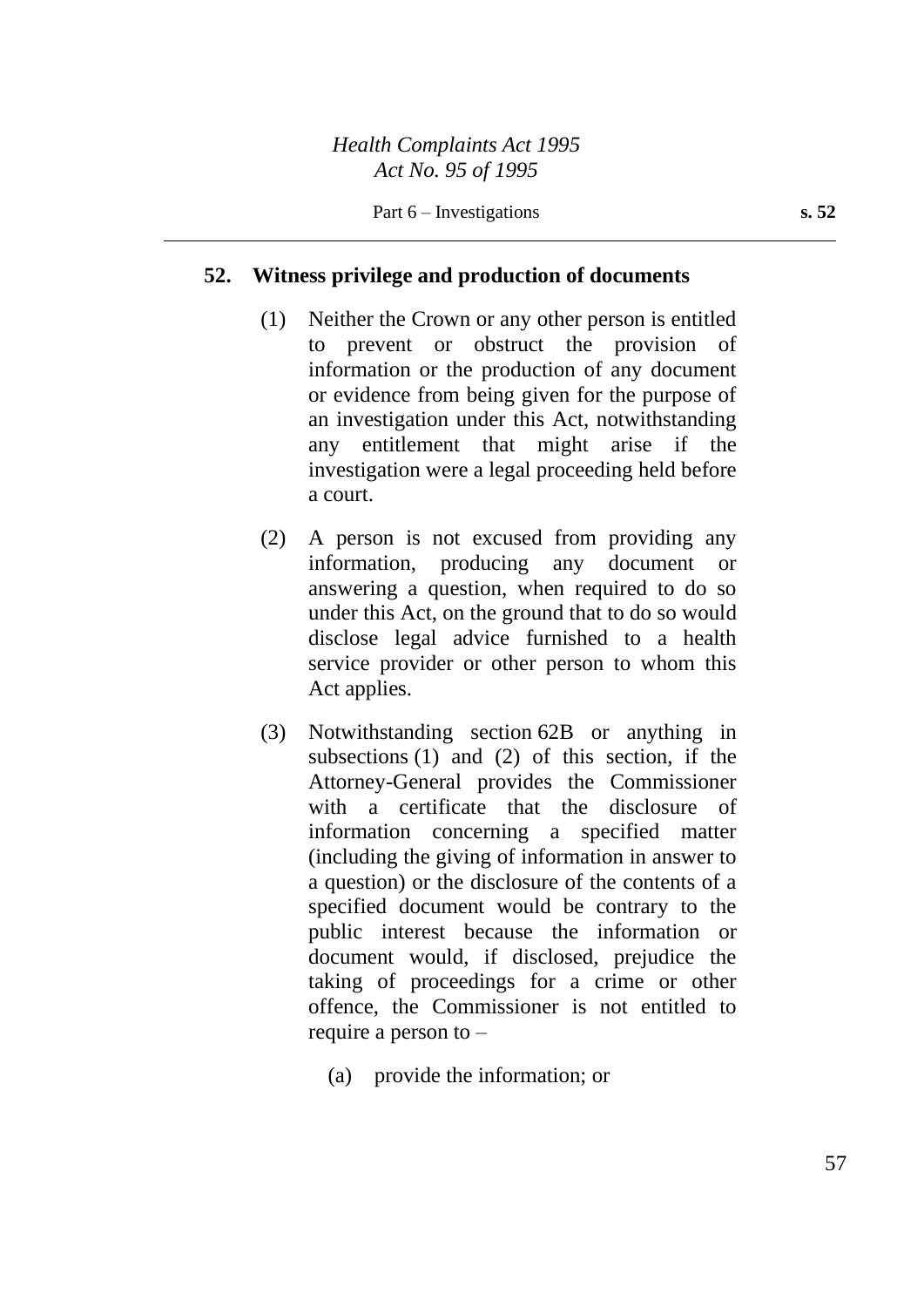- (b) answer questions concerning the matter or the document; or
- (c) produce the document to the Commissioner.

### **53. Privilege in case of unjustifiable exercise of power**

- (1) A person is not required to provide or produce any information or document under this Part if the Supreme Court determines that the purpose for which the information or document was required to be provided or produced does not justify  $-$ 
	- (a) the adverse effect on the financial interests of the person; or
	- (b) the intrusion on the privacy of an individual by disclosure of private or confidential matters relating to the individual –

that would likely result from the provision or production of the information or document.

(2) An application to the Supreme Court for a determination referred to in subsection (1) may be made by the person required to provide or produce the information or document.

## **54. Supreme Court applications**

(1) An application to the Supreme Court under section 53 –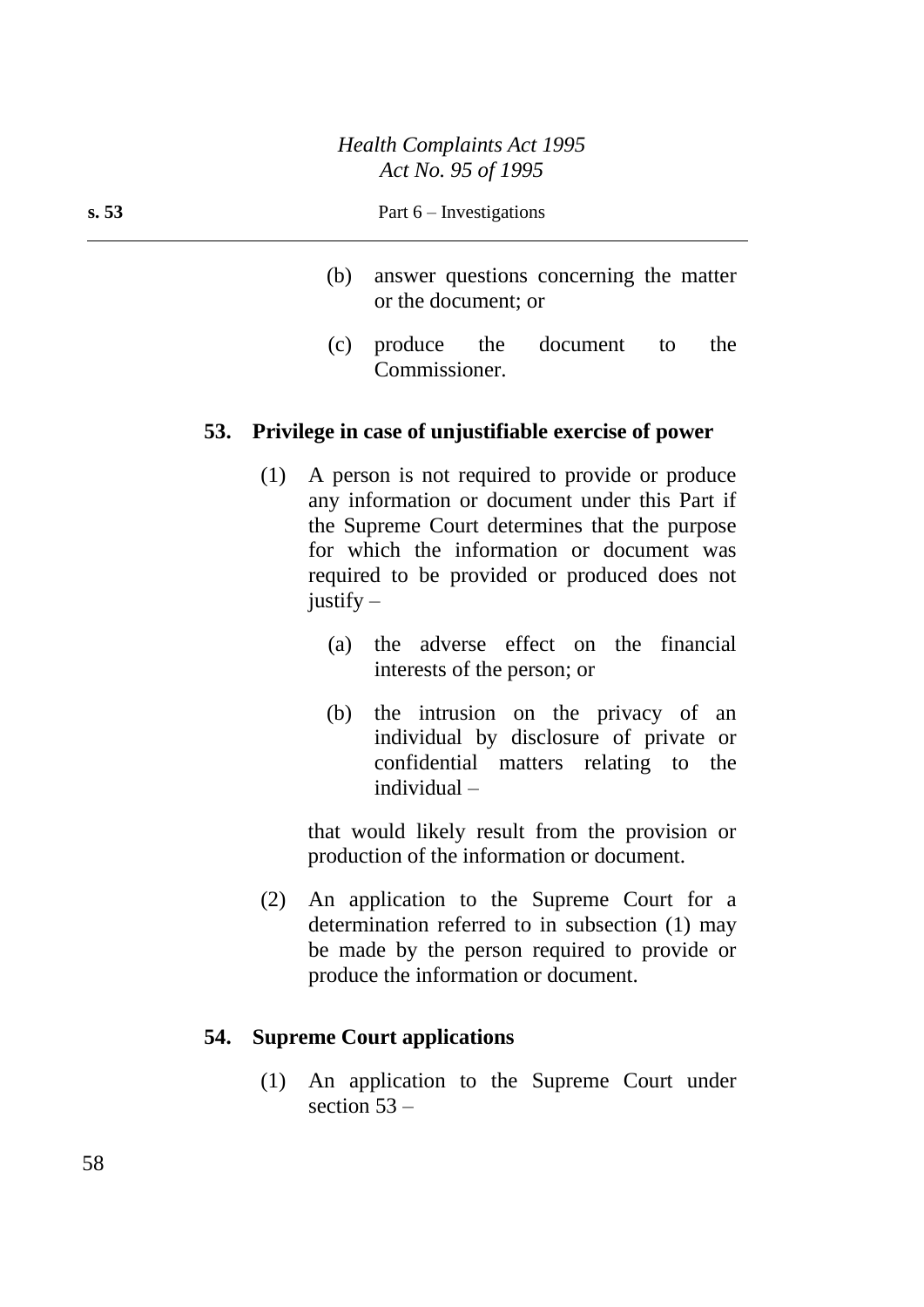#### Part 6 – Investigations **s. 55**

- (a) is to be made in accordance with the Rules of Court made under the *Supreme Court Civil Procedure Act 1932* or, to the extent the rules do not provide, as directed by the Supreme Court; and
- (b) is to be heard in Chambers.
- (2) The burden of proof on an application is on the person seeking to withhold the information or document.
- (3) In determining an application, the Supreme Court may make all orders necessary for the practical operation of this Division and, in particular, may make orders –
	- (a) excusing a person from providing or producing, or requiring a person to provide or produce, the whole or part of the information or document; or
	- (b) amending the notice or order by which the information or document was required to be provided or produced.
- (4) The costs of an application are to be borne as ordered by the Supreme Court.

### *Division 4 – Action on investigation*

## **55. Reports**

(1) The Commissioner –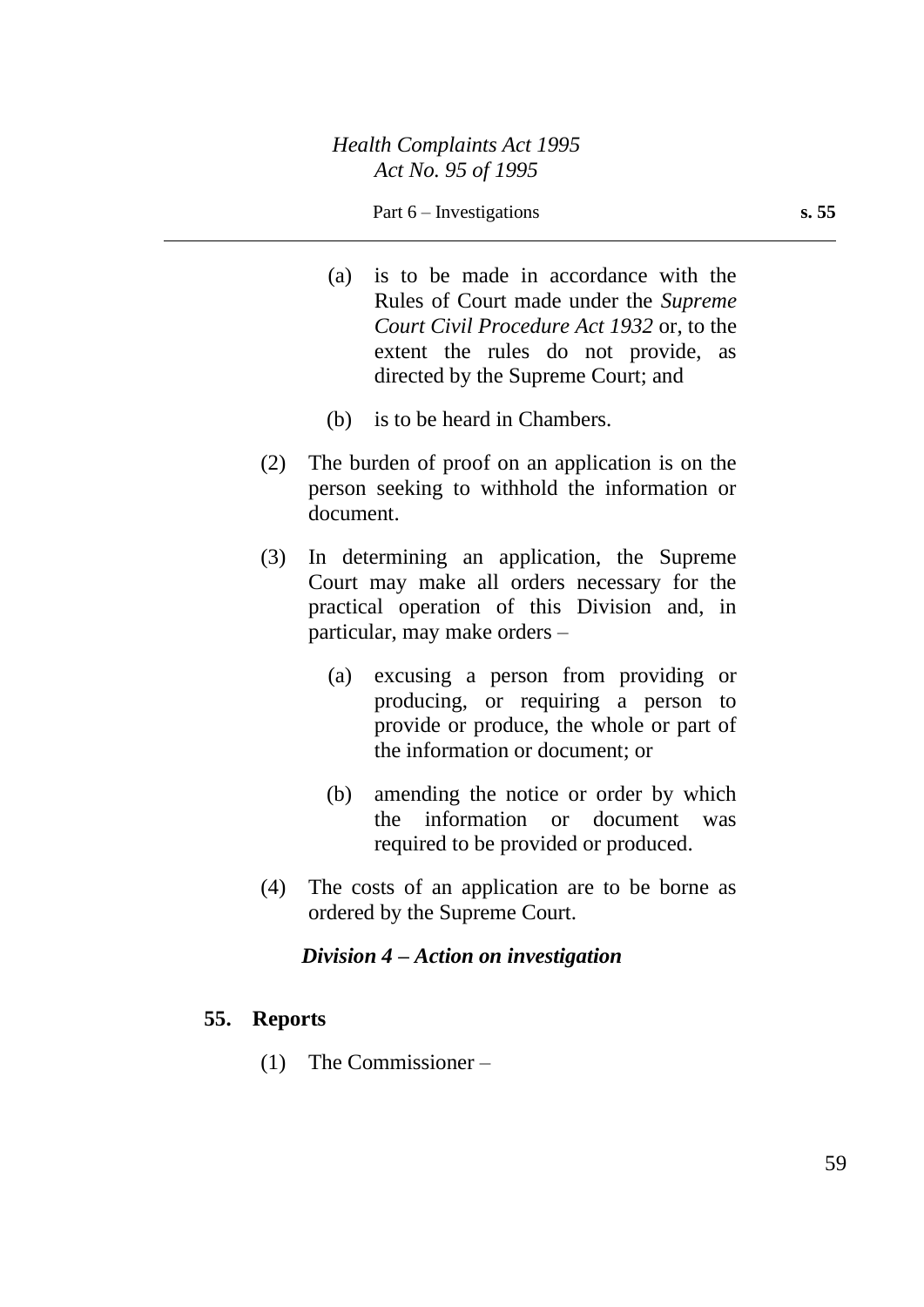## *Health Complaints Act 1995 Act No. 95 of 1995*

| s. 55 | Part $6$ – Investigations                                                                                  |
|-------|------------------------------------------------------------------------------------------------------------|
| (a)   | may prepare a report of his or her<br>findings and conclusions at any time<br>during an investigation; and |
| (b)   | must prepare such a report at the<br>conclusion of an investigation.                                       |
| (2)   | A copy of each report is to be provided to $-$                                                             |
|       | $(a - b)$                                                                                                  |
|       | (c) any health service provider mentioned in<br>the report; and                                            |
| (d)   | that provider's employer; and                                                                              |
| (e)   | any person who under a law of                                                                              |

- (e) any person who, under a law of Tasmania, another State, a Territory or the Commonwealth, has a function exercisable in relation to a matter raised in the report; and
- (f) if the investigation is one referred to in section  $40(1)(b)$  or (c), the complainant; and
- (g) if the investigation is one referred to in section  $40(1)(b)$  or (c), any relevant registration board.
- (2A) If the Commissioner is satisfied that it is desirable to do so having regard to the nature of the allegations or the seriousness of the findings, the Commissioner must provide a copy of each report to –
	- (a) the Minister; and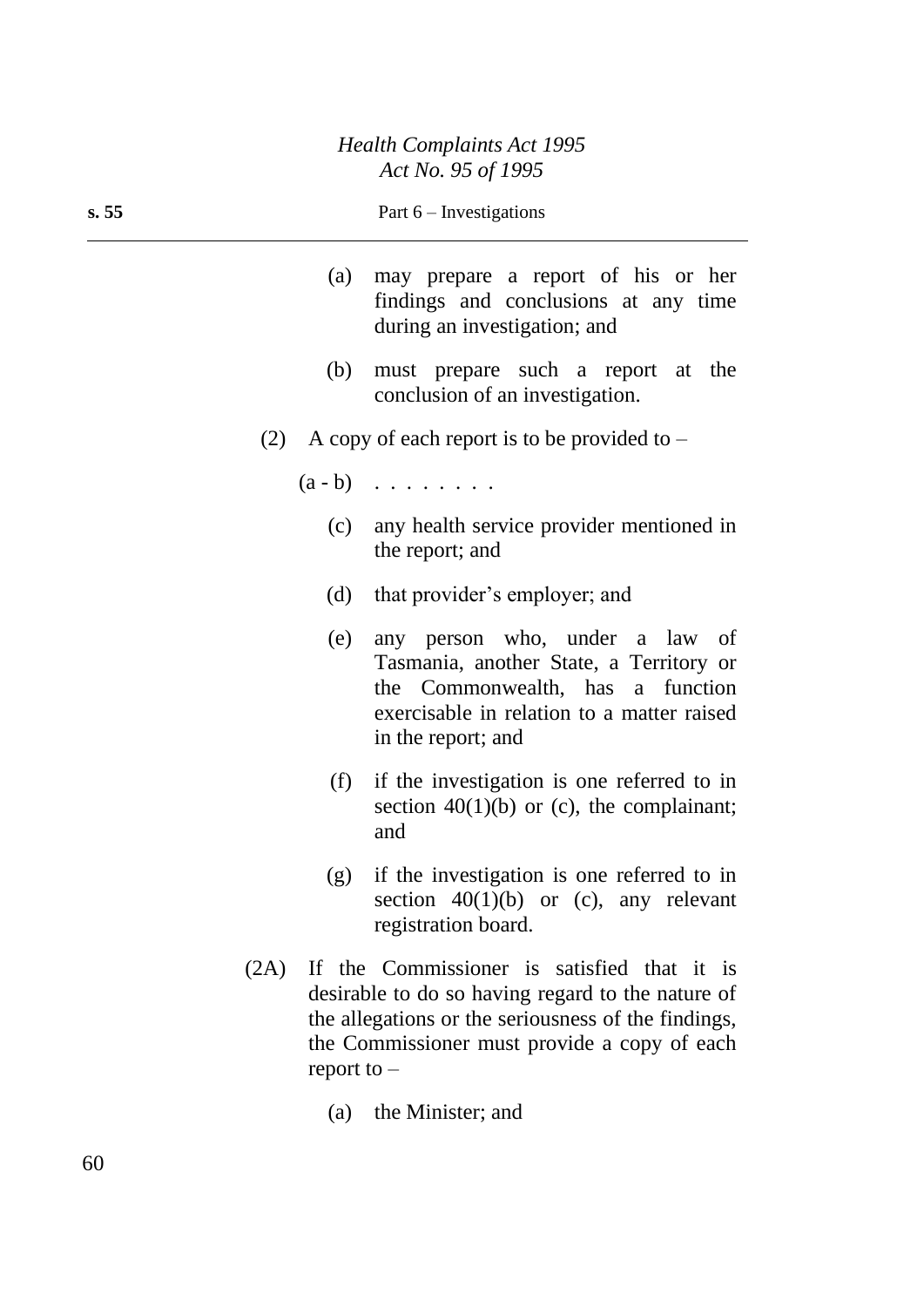- (b) the Health Minister.
- (3) Subject to section 63, a report may contain information, comments, opinions and recommendations for action.

#### **56. Notice of action to providers**

- (1) If, after investigating a complaint, the Commissioner forms the view that the complaint is justified but appears to be incapable of being resolved, the Commissioner may –
	- (a) provide to the health service provider a notice of recommended action; and
	- (b) advise the complainant of the provision of that notice.
- (2) A notice is to set out  $-$ 
	- (a) the particulars of the complaint; and
	- (b) the reasons for making the decision referred to in subsection (1); and
	- (c) any action that the Commissioner considers the health service provider ought to take in order to remedy each unresolved grievance disclosed by the complaint.
- (3) A health service provider to whom a notice is provided must, within 45 days after receiving the notice or such longer period as the Commissioner allows under subsection (4), advise the Commissioner, in writing, of what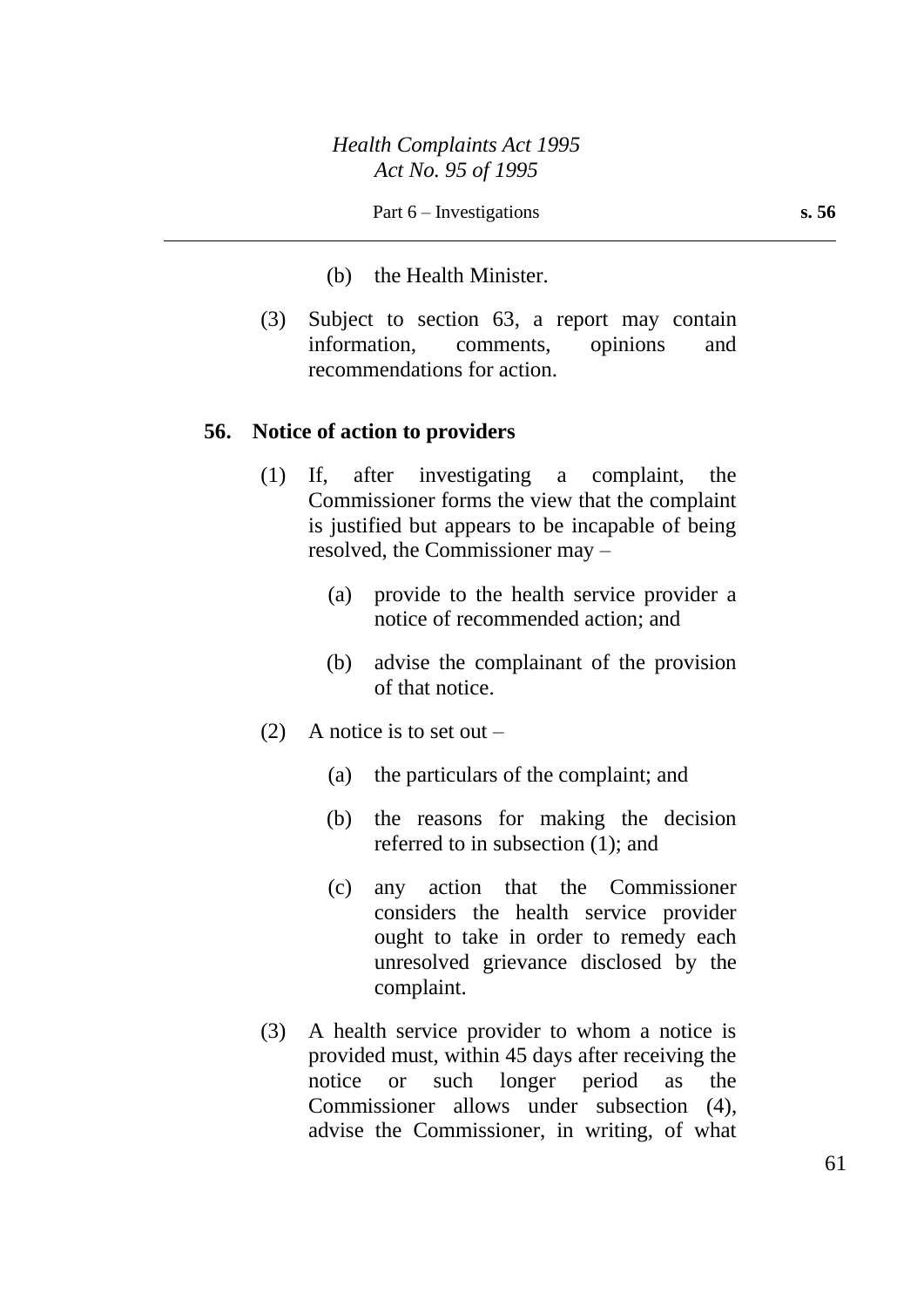## *Health Complaints Act 1995 Act No. 95 of 1995*

#### **s. 56** Part 6 – Investigations

action he, she or it has taken in order to remedy the grievances referred to in the notice.

Penalty: Fine not exceeding 50 penalty units.

(4) If the Commissioner receives before the end of the period of 45 days referred to in subsection (3) a written request by a health service provider to extend that period, the Commissioner may extend that period by not more than 15 days.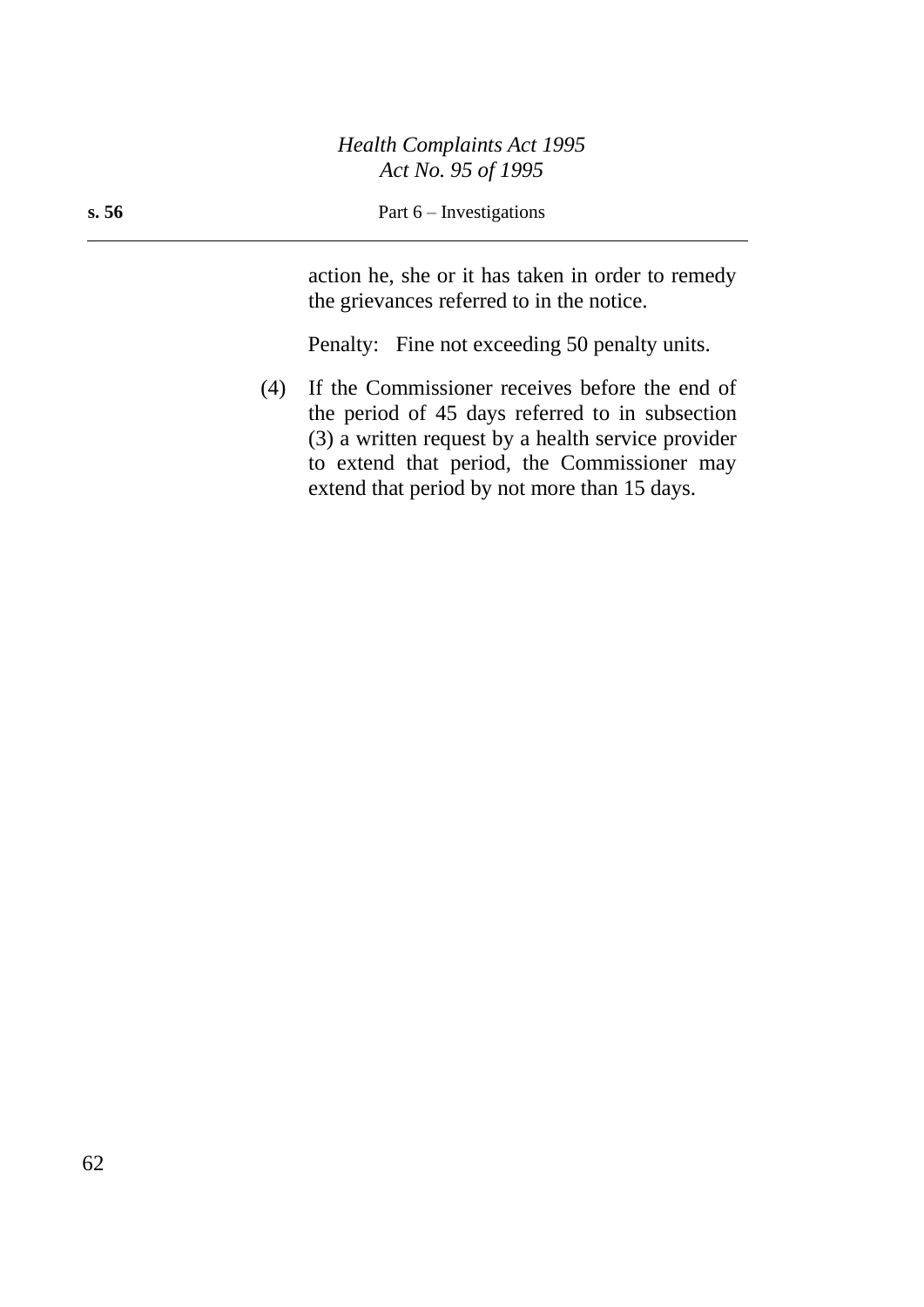# **PART 7 – REGISTRATION BOARDS**

## **56AA. Relationship of this Act to Health Practitioner Regulation National Law (Tasmania)**

- (1) If a provision of this Act is inconsistent with section 150 of the Health Practitioner Regulation National Law (Tasmania), section 150 prevails and the provision of this Act has no effect to the extent of the inconsistency.
- (2) If part of a complaint or notification is dealt with by a National Board pursuant to section 150 of the Health Practitioner Regulation National Law (Tasmania), the Commissioner is not precluded from dealing with the remaining part of the complaint or notification under this Act.

## **56A. Agreement on protocol**

The Commissioner and a National Board may agree on protocols that relate to all or any of the following:

- (a) the consultation process referred to in this Act;
- (b) the agreement process referred to in section 150 of the Health Practitioner Regulation National Law (Tasmania);
- (c) the referral of complaints or notifications made or likely to be made under this Act or the Health Practitioner Regulation National Law (Tasmania).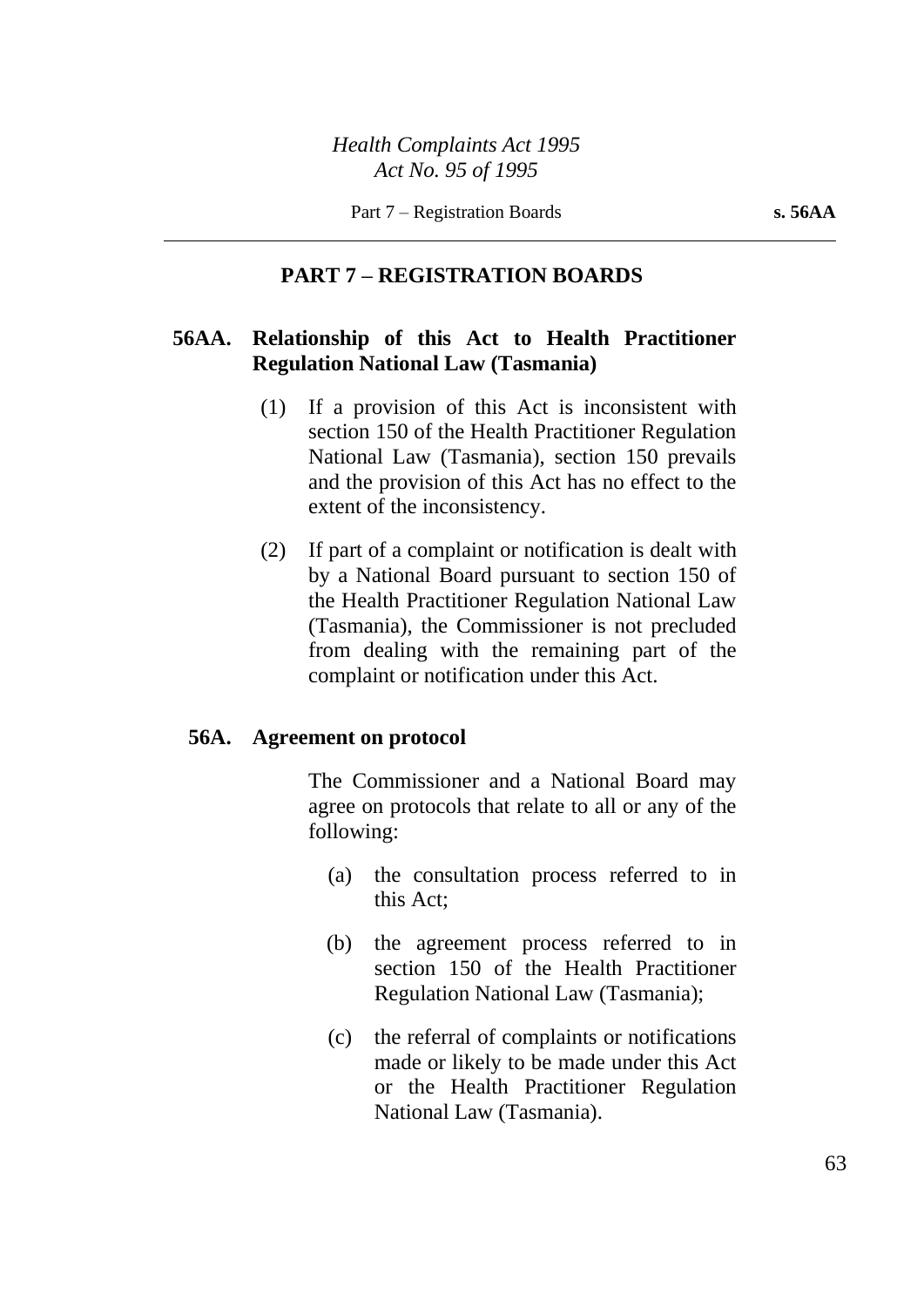# **57. Referral of complaint to Commissioner by local registration board**

- (1) If a local registration board that receives a grievance against a health service provider considers that the grievance is made by a person who is entitled under section 22 to make a complaint and discloses a ground for complaint specified in section 23(1), the board must–
	- (a) provide the Commissioner with a copy of the grievance and all other documents in its possession that relate to the grievance; and
	- (b) consult with the Commissioner with respect to whether or not the grievance is to be referred to the Commissioner; and
	- (c) if the Commissioner and board agree
		- (i) refer the grievance to the Commissioner; or
		- (ii) retain the grievance for investigation under section 58.
- (2) If the Commissioner and a local registration board fail to reach an agreement as to whether or not a grievance is to be referred to the Commissioner, the board must comply with the written decision of the Commissioner.
- (3) A grievance referred to the Commissioner under this section is taken to be a complaint made to the Commissioner.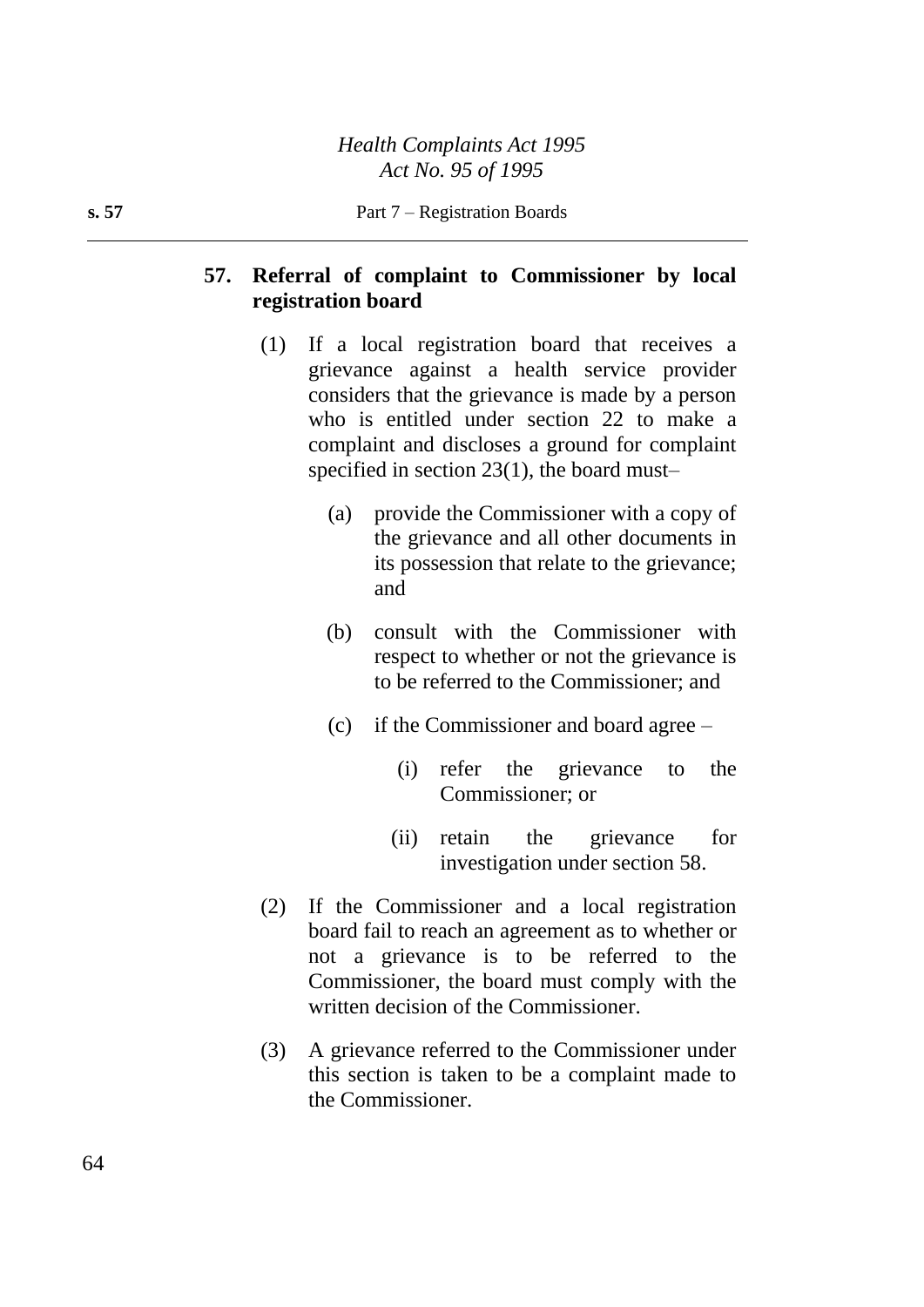- (4) A local registration board is to take no further action on a grievance referred to the Commissioner under this section unless the Commissioner refers the complaint back to the board under this Act.
- (5) The Commissioner may issue guidelines to local registration boards in relation to–
	- (a) the consultation process referred to in subsection  $(1)(b)$ ; and
	- (b) referrals of grievances made, or likely to be made, under this section.

## **58. Investigation of complaints or grievances by a local registration board**

- (1) A local registration board must investigate
	- (a) a complaint referred to it by the Commissioner under this Act; or
	- (b) a grievance retained under section  $57(1)(c)(ii)$ .
- (2) On investigating the complaint or grievance, the local registration board must provide the Commissioner with a report of–
	- (a) its findings; and
	- (ab) a statement of the reasons for its decision; and
		- (b) any action it has taken or proposes to take.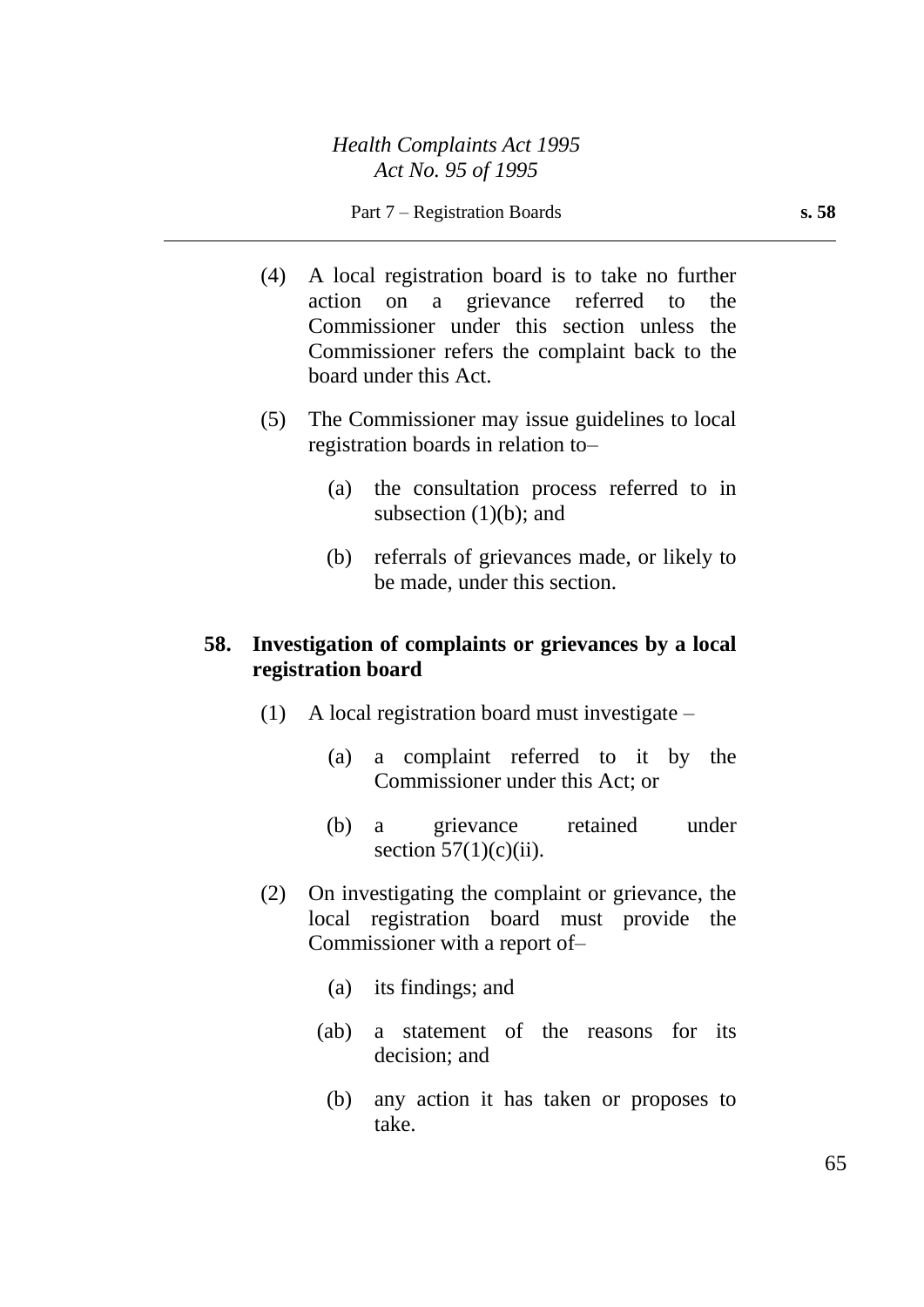*Health Complaints Act 1995 Act No. 95 of 1995*

#### **s. 59** Part 7 – Registration Boards

- (3) In investigating a complaint under subsection  $(1)(a)$ , the local registration board must consult with the Commissioner with respect to whether or not the complaint or any part of, or issue arising out of, the complaint is to be referred back to the Commissioner for action under section 25(1A).
- (4) In investigating a grievance under subsection  $(1)(b)$ , the local registration board must consult with the Commissioner with respect to whether or not the grievance or any part of, or issue arising out of, the grievance is to be referred to the Commissioner for action under section 25(1A).
- (5) If the Commissioner determines that a complaint is to be referred under subsection (3) or a grievance is to be referred under subsection (4) –
	- (a) the Commissioner, by notice in writing, is to notify the local registration board of that determination; and
	- (b) the board must comply with that determination.
- (6) An investigation may be conducted jointly by the local registration board and the Commissioner.

## **59. Action on investigation reports**

(1) As soon as practicable after receiving a report provided under section 55 which recommends that a registration board perform a function, the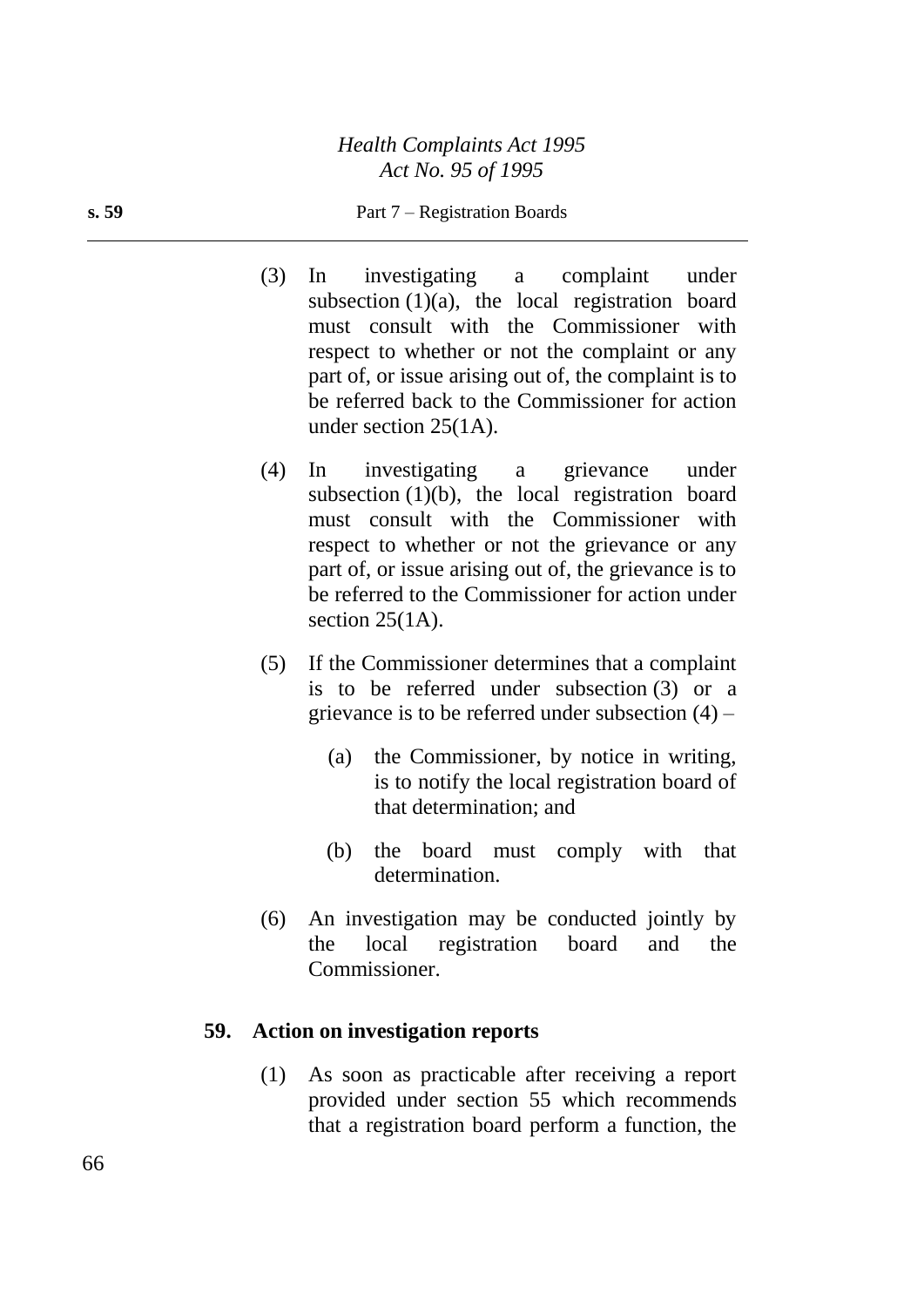registration board must notify the Commissioner, in writing, of whether or not it intends to perform the function.

- (2) As soon as practicable after performing a function in accordance with a recommendation contained in a report provided under section 55, a registration board must advise the Commissioner, in writing, of  $-$ 
	- (a) the result of the performance of the function; and
	- (b) any finding it has made; and
	- (ba) a statement of reasons for that finding; and
		- (c) any other action it has taken or proposes to take.
- (3) If the Commissioner is dissatisfied with the failure of a registration board to perform a function that the Commissioner has recommended in a report provided under section 55 or with the time being taken by the board to perform that function or a function under this Act, the Commissioner may report the matter to the Health Minister.

## **60. Information from registration board**

A registration board may provide to the Commissioner information, comment and recommendations in relation to a complaint and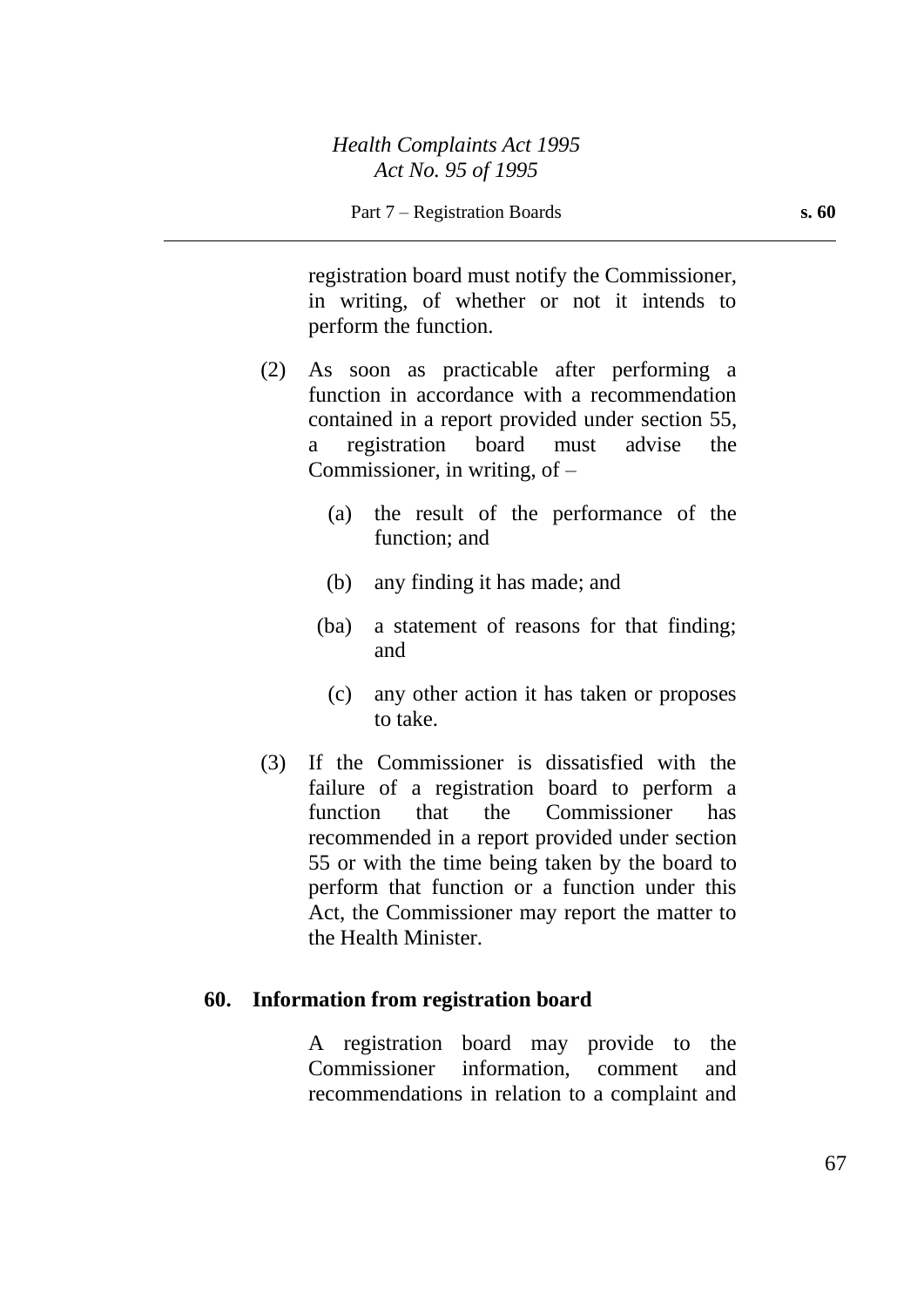the health service provider against whom the complaint was made.

## **61. Information to registration board**

- (1) A relevant registration board may, at any time, request the Commissioner for reasonable reports on the progress and results of an investigation of a complaint.
- (1A) The Commissioner may, at any time, request a relevant registration board to provide reasonable reports on the progress and results of an investigation of a complaint or grievance.
	- (2) The Commissioner or a registration board must comply with a request made under this section.

# **62. Commissioner may intervene in disciplinary proceedings**

At any stage in a disciplinary proceeding before a local registration board taken against a health service provider for matters in relation to or arising out of a complaint or an investigation, the Commissioner may become a party to the proceedings.

# **62A. Power of local registration board to give information to Commissioner**

For the purpose of assisting the Commissioner to perform his or her functions under this Act, a local registration board may make any information that it receives in the performance of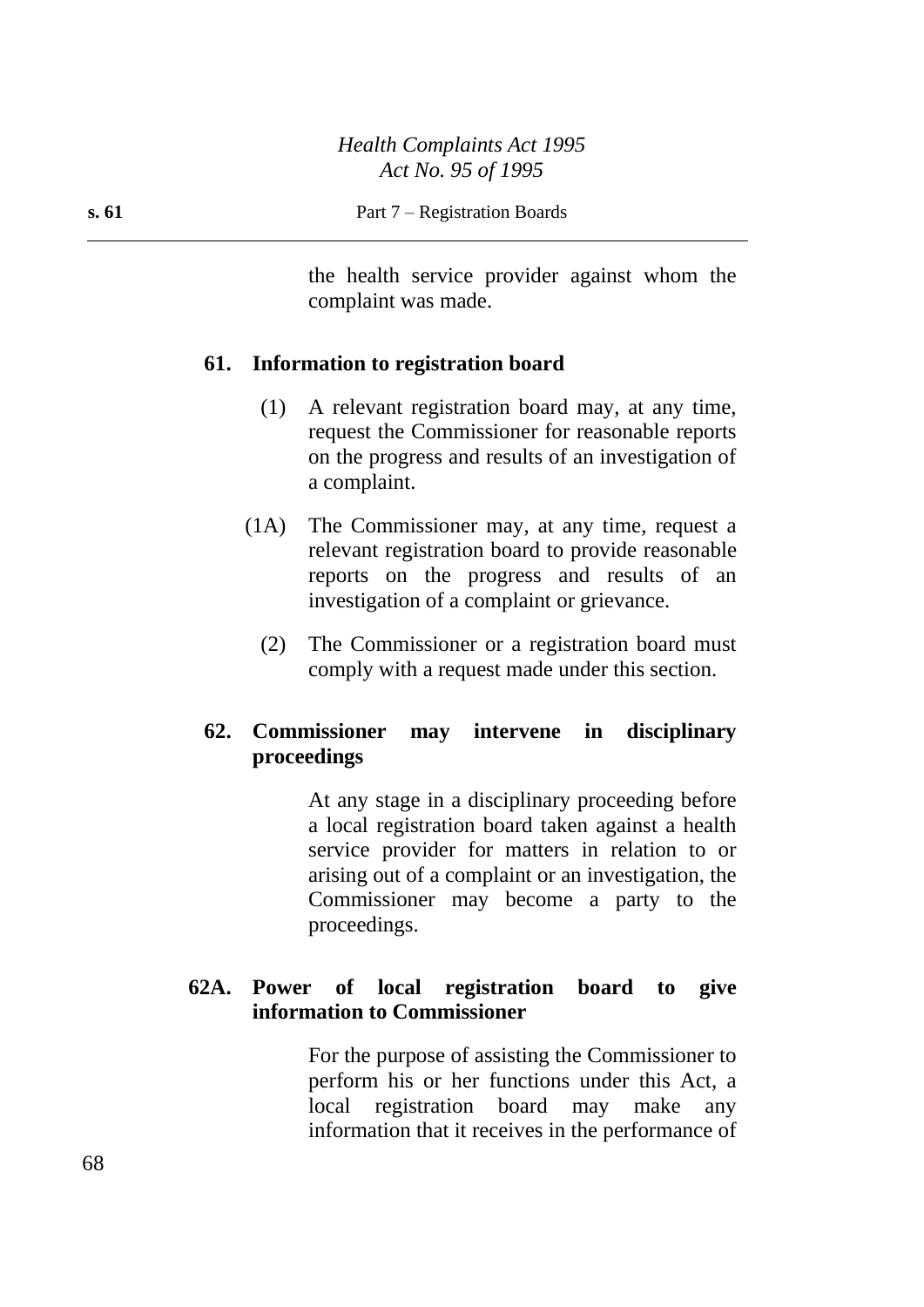*Health Complaints Act 1995 Act No. 95 of 1995*

Part 7 – Registration Boards **s. 62A**

its functions under this Act or any other Act available to the Commissioner.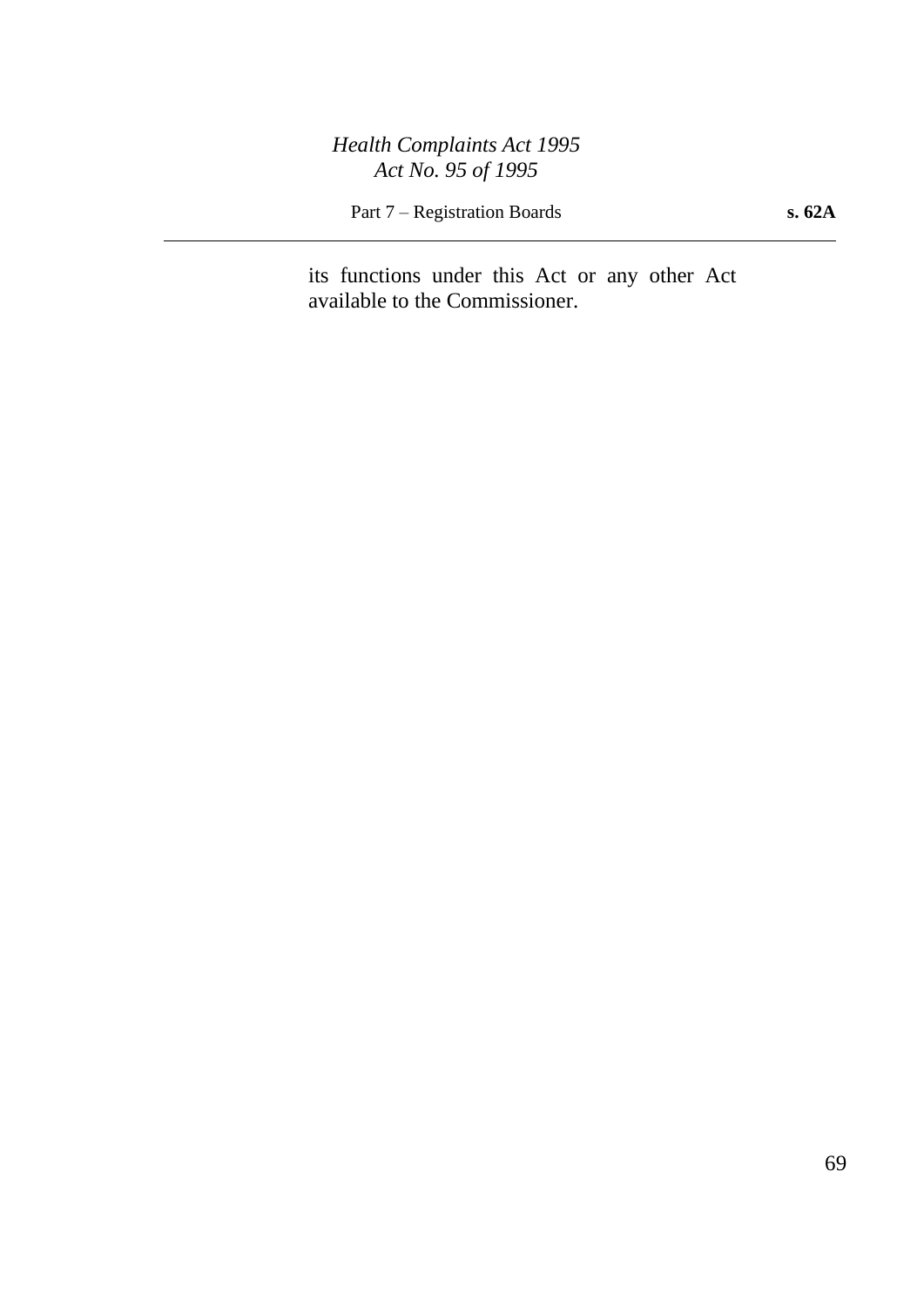# **PART 8 – MISCELLANEOUS**

## **62B. Freedom of disclosure and communication to Commissioner**

Where a provision of an Act –

- (a) prohibits or restricts; or
- (b) authorises or requires the imposition of a prohibition or restriction on –

the disclosure or communication of information, that provision does not apply to, or in respect of, the disclosure or communication of information in a manner that will prevent or restrict the making of a complaint to, or the carrying out of an investigation by, the Commissioner or the performance of the Commissioner's other functions under this Act.

### **63. Adverse comment in reports**

- (1) The Commissioner must not include in a report under this Act a comment adverse to a person identifiable from the report except where the person has been given a reasonable opportunity –
	- (a) to make a submission to the Commissioner in relation to the proposed comment; and
	- (b) to provide to the Commissioner a written statement in relation to it.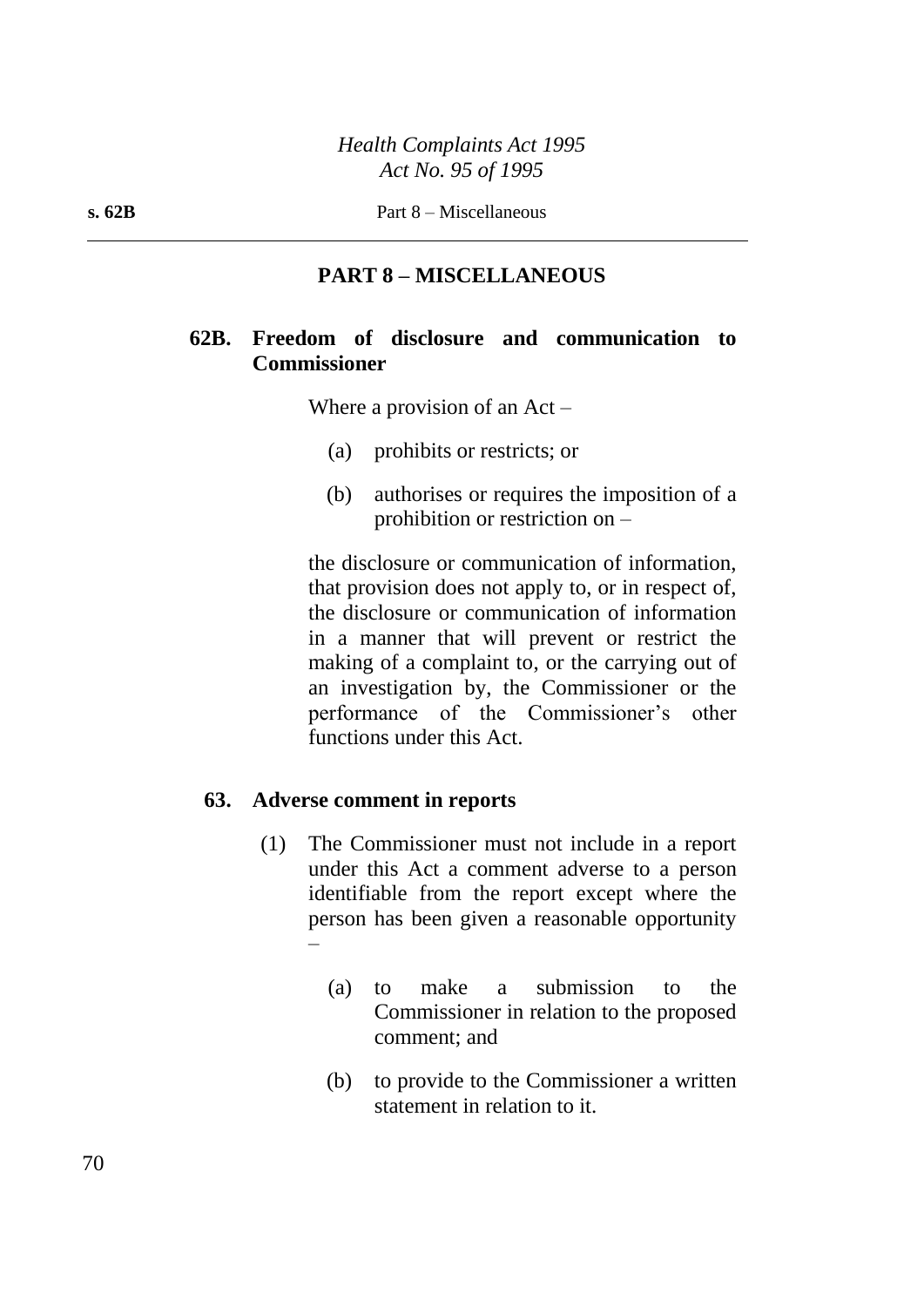- (2) If a person referred to in subsection (1) so requests, the Commissioner must include in the report the statement given under subsection  $(1)(b)$  or a fair summary of it.
- (3) The Commissioner is not required to provide to a person the opportunity referred to in subsection (1) if the Commissioner believes, on reasonable grounds, that awareness of the proposed comment by any person would be likely to result  $in -$ 
	- (a) the health or safety of any person being put at risk; or
	- (b) the provision to a person of a health service of a lower standard than would otherwise have been provided; or
	- (c) action that would prejudice the fair assessment of a complaint or an investigation under this Act.

## **64. Protection of identity of health service user or complainant from health service provider**

- (1) Notwithstanding any other provision of this Act, the Commissioner must not disclose to a health service provider information that would enable a health service user or a complainant to be identified if the Commissioner believes, on reasonable grounds, that the disclosure would, directly or indirectly –
	- (a) put at risk the health or safety of any person; or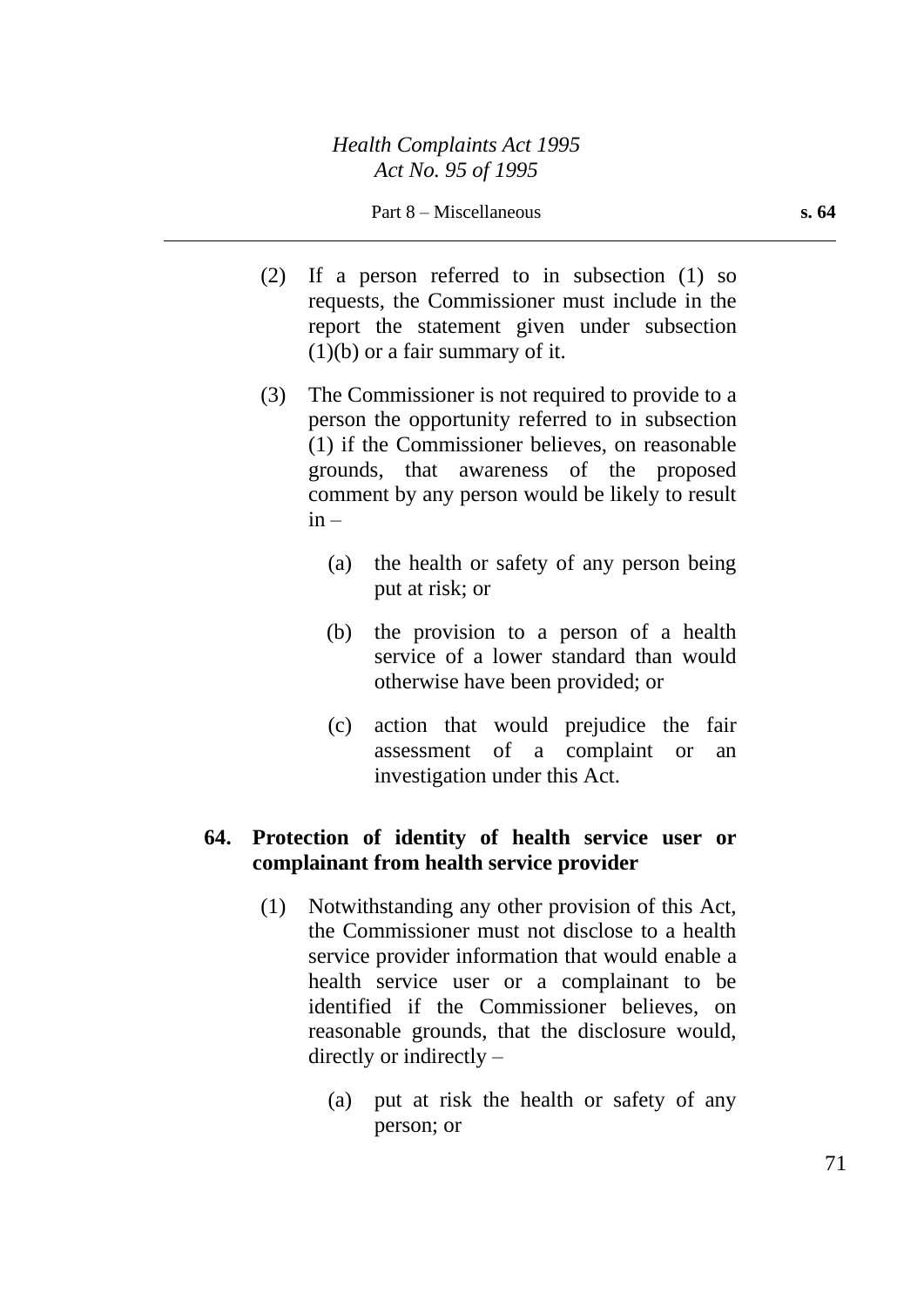#### **s. 65** Part 8 – Miscellaneous

- (b) occasion the receipt by a person of a health service of a lower standard than he or she would otherwise have received; or
- (c) prejudice the assessment of a complaint or an investigation by the Commissioner.
- (2) If the Commissioner has not provided information to a health service provider in pursuance of subsection (1), the Commissioner must provide that information if he or she ceases to hold the belief referred to in that subsection.

#### **65. Preservation of confidentiality**

- (1) A person must not record, disclose or use confidential information gained by the person through involvement in the administration of this Act, unless the person does so –
	- (a) when necessary for the purposes of this Act; or
	- (b) when expressly authorized or required under this or another Act; or
	- (c) when expressly authorized or required under the regulations; or
	- (d) when expressly authorized, in writing, by the person to whom it relates.

Penalty: Fine not exceeding 50 penalty units.

(2) Except where it is necessary to do so for the purposes of this Act, a person is not required –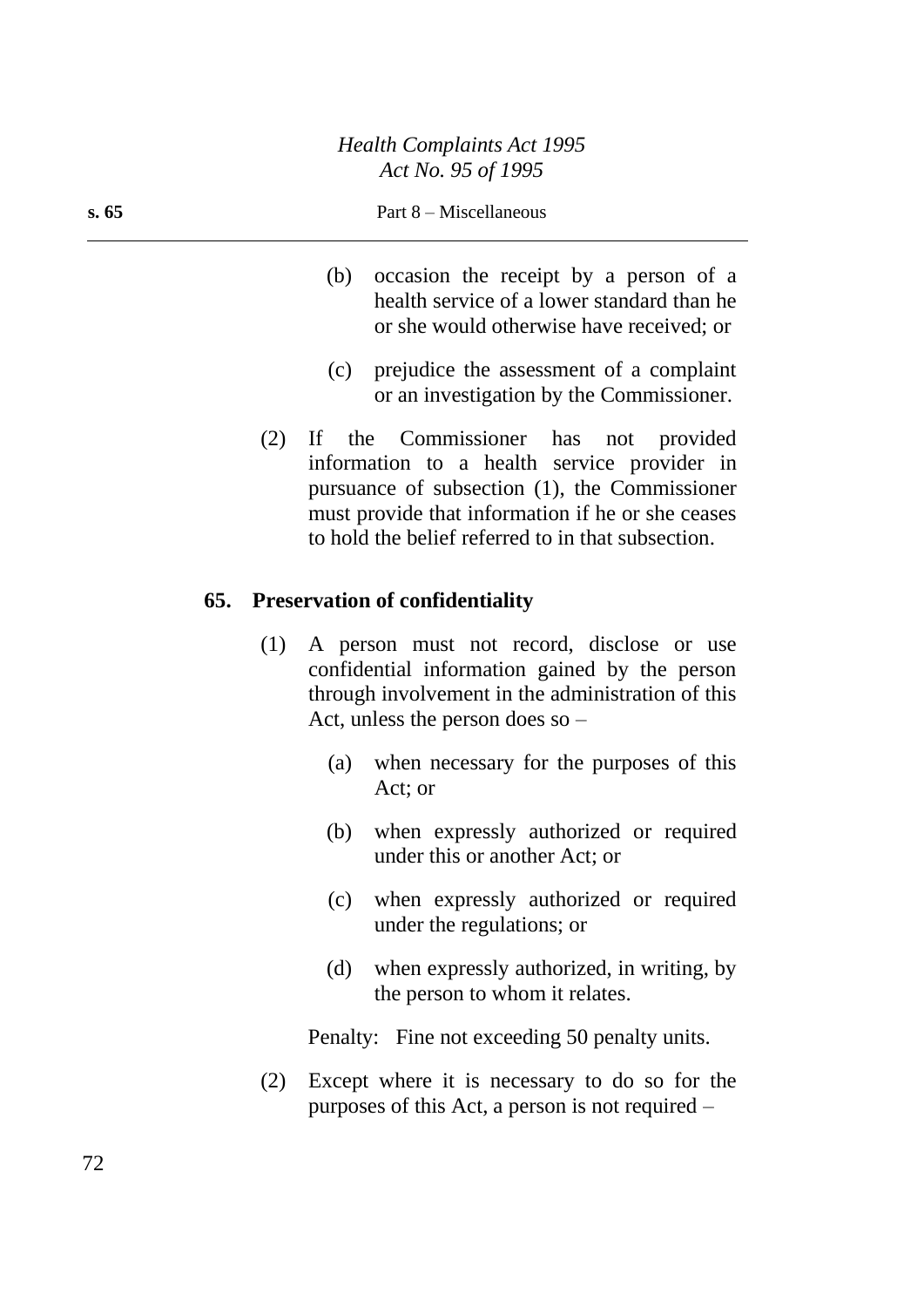- (a) to disclose confidential information to a court or tribunal; or
- (b) to produce that part of a document that contains confidential information to a court or tribunal.
- (3) For the purposes of this section, a person gains information through involvement in the administration of this Act if the person gains the information –
	- (a) in the course of the involvement; or
	- (b) because of opportunity provided by the involvement.
- (4) For the purposes of this section, the following persons are involved in the administration of this Act:
	- (a) the Commissioner;
	- (b) a conciliator;
	- (c) a professional mentor;
	- (d) another staff member;
	- (e) a member of a committee.
- (5) This section does not apply to the recording, disclosure or use of statistical or other information that could not reasonably be expected to lead to the identification of any person.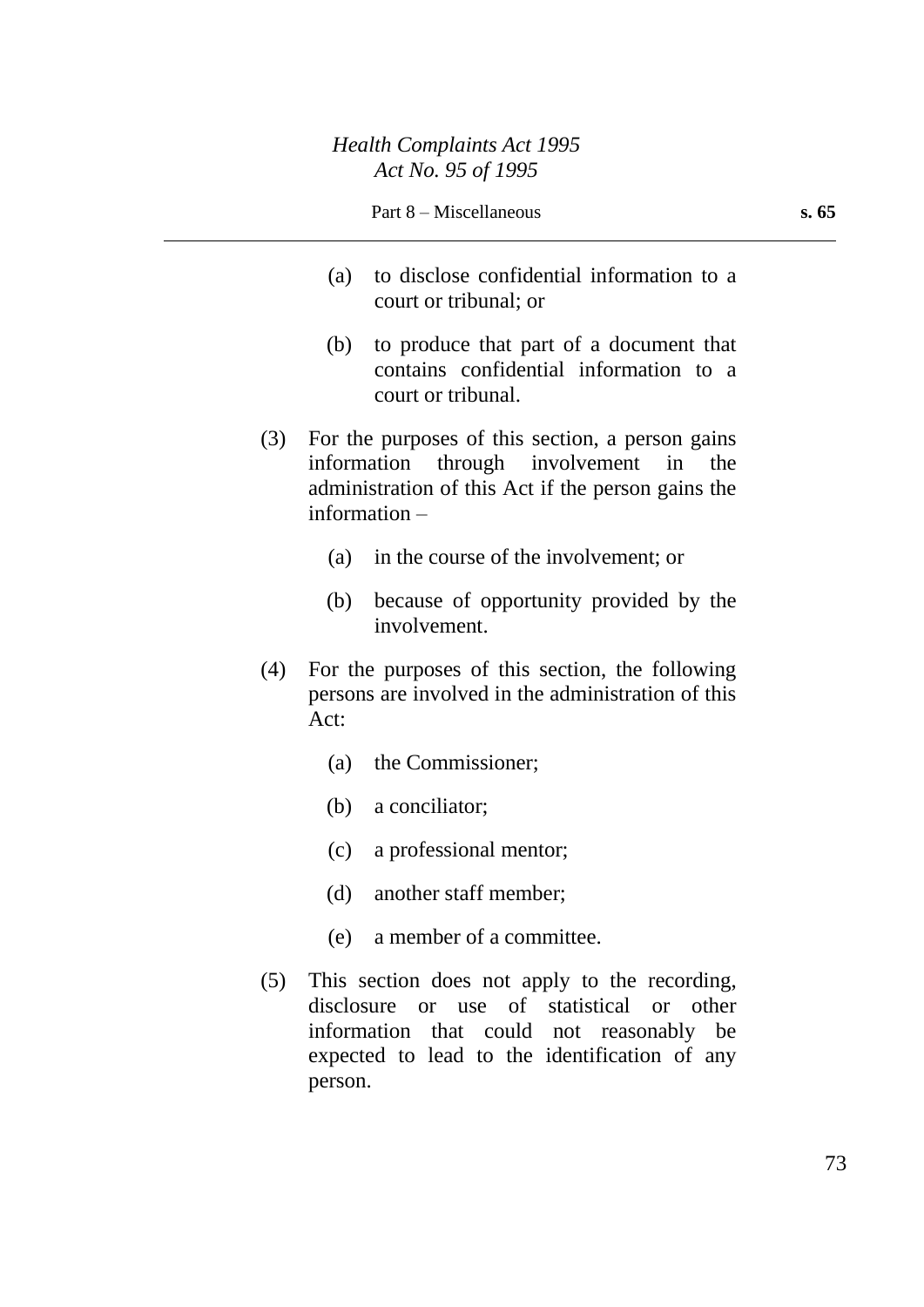#### **66. Returns by prescribed providers**

- (1) Within the prescribed time after the end of a financial year a prescribed health service provider must lodge with the Commissioner a return that sets out the prescribed particulars concerning –
	- (a) all complaints of which the Commissioner has notified the health service provider under this Act during that financial year; and
	- (b) all complaints that the health service provider has received during that financial year; and
	- (c) any action taken during that financial year in response to, or as a result of the receipt of, a complaint referred to in paragraph (a) or (b) or such a complaint received during a previous financial year.

Penalty: Fine not exceeding 50 penalty units.

- (2) In subsection (1), a reference to a complaint received by a health service provider includes a reference to –
	- (a) a complaint received by a health service provider in relation to a health service, whether or not the same or a similar complaint has been made to the Commissioner; and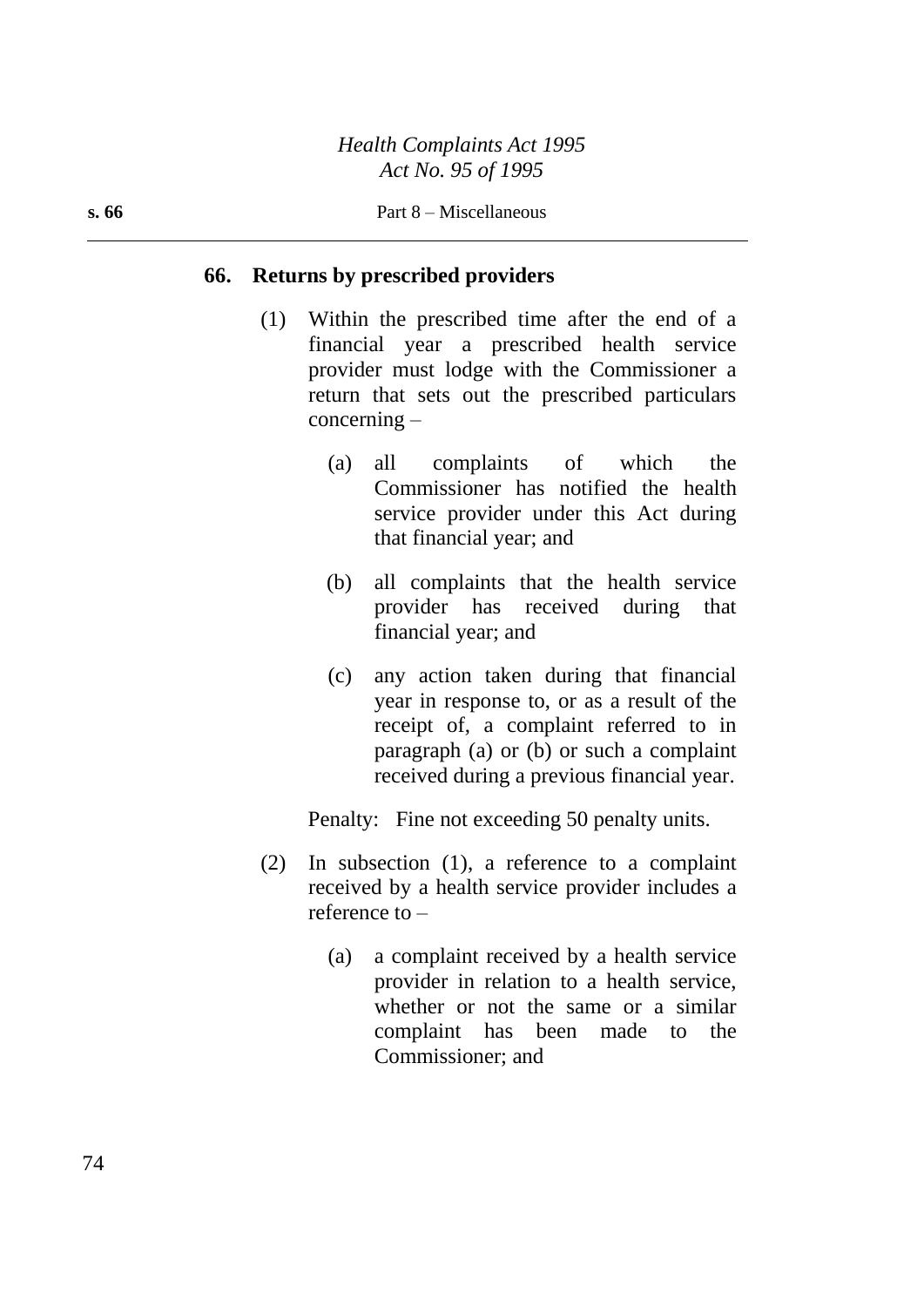(b) a complaint which the Commissioner, if the complaint had been made to him or her, would have dismissed.

### **67. Offences relating to intimidation**

- (1) Without reasonable excuse, a person must not persuade or attempt to persuade by threat or intimidation another person –
	- (a) to refrain from making to the Commissioner or any other person a complaint; or
	- (b) to withdraw a complaint; or
	- (c) to fail to co-operate with the Commissioner or another person who is performing or exercising a function or power under this Act; or
	- (d) to fail to provide information or a document to the Commissioner or any other person who is performing a function or exercising a power under this Act; or
	- (e) to provide information or a document that is false or misleading in a material particular, or to provide information or a document in a manner that will make the information or document false or misleading in a material particular, to the Commissioner or any other person performing a function or exercising a power under this Act.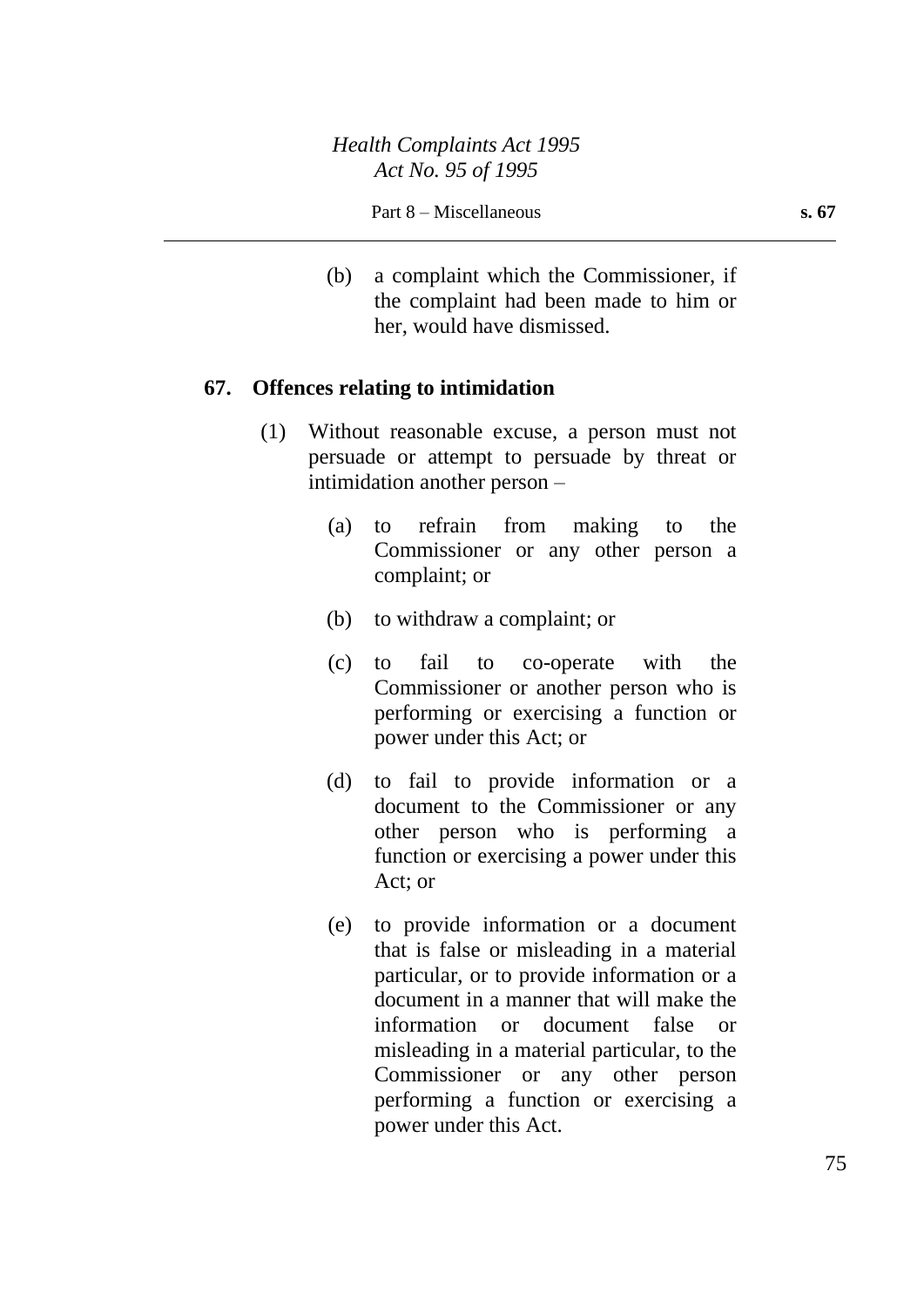#### **s. 68** Part 8 – Miscellaneous

Penalty: Fine not exceeding 100 penalty units.

- (2) It is a defence to a prosecution for an offence under subsection  $(1)$  that –
	- (a) the defendant had another ground for engaging in the conduct alleged; and
	- (b) that ground is a reasonable one.

#### **68. Offences relating to reprisals**

- (1) A person must not take, attempt to take or conspire to take a reprisal against another person because, or in the belief that, any person –
	- (a) has made or may make a complaint; or
	- (b) has co-operated, may co-operate or is cooperating with the Commissioner or any other person who performs a function or exercises a power under this Act; or
	- (c) has provided, may provide or is providing documents or information, by answering questions or otherwise, to the Commissioner or any other person who performs a function or exercises a power under this Act.

Penalty: Fine not exceeding 100 penalty units.

- (2) Without limiting subsection (1), the following are examples of a reprisal:
	- (a) failing to employ a person;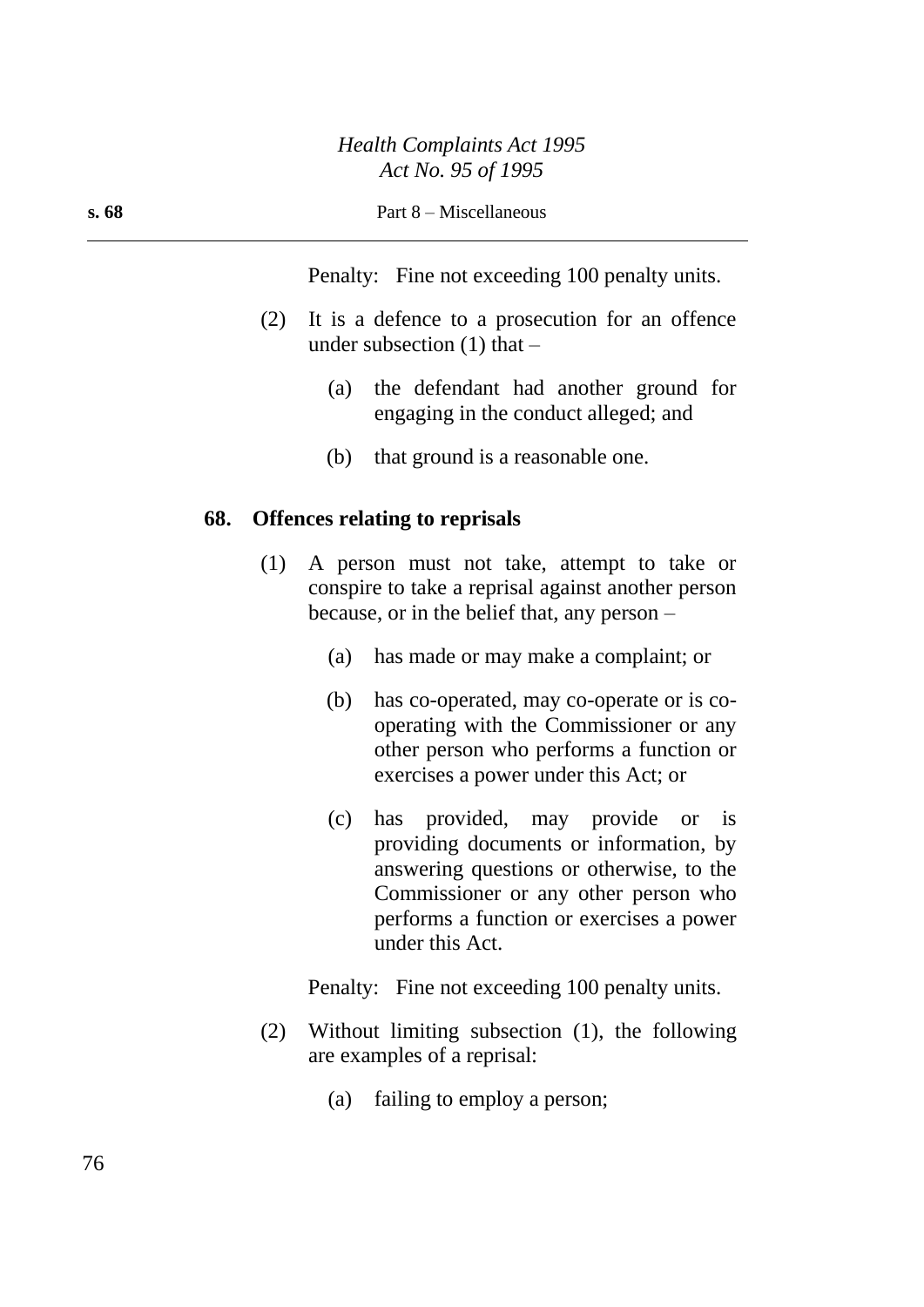- (b) dismissing a person from employment;
- (c) penalizing or discriminating against a person in the course of his or her employment.
- (3) It is sufficient for a contravention of subsection (1) if the ground specified in subsection (1) is a significant factor in inducing the person to take, attempt to take or conspire to take a reprisal.
- (4) An attempt to take a reprisal includes an attempt to induce a person to take a reprisal.
- (5) It is a defence to a prosecution for an offence under subsection (1) for the defendant to prove that despite a ground specified in subsection (1) being a significant factor for engaging in the conduct alleged to constitute the reprisal –
	- (a) the defendant had another ground for engaging in that conduct; and
	- (b) that ground is a reasonable one; and
	- (c) the defendant had taken a significant step towards engaging in that conduct before acting on the ground specified in subsection  $(1)$ .

### **69. Offences relating to obstruction, &c.**

Without reasonable excuse, a person must not obstruct, hinder, resist or improperly influence, or attempt to obstruct, hinder, resist or improperly influence, the Commissioner or any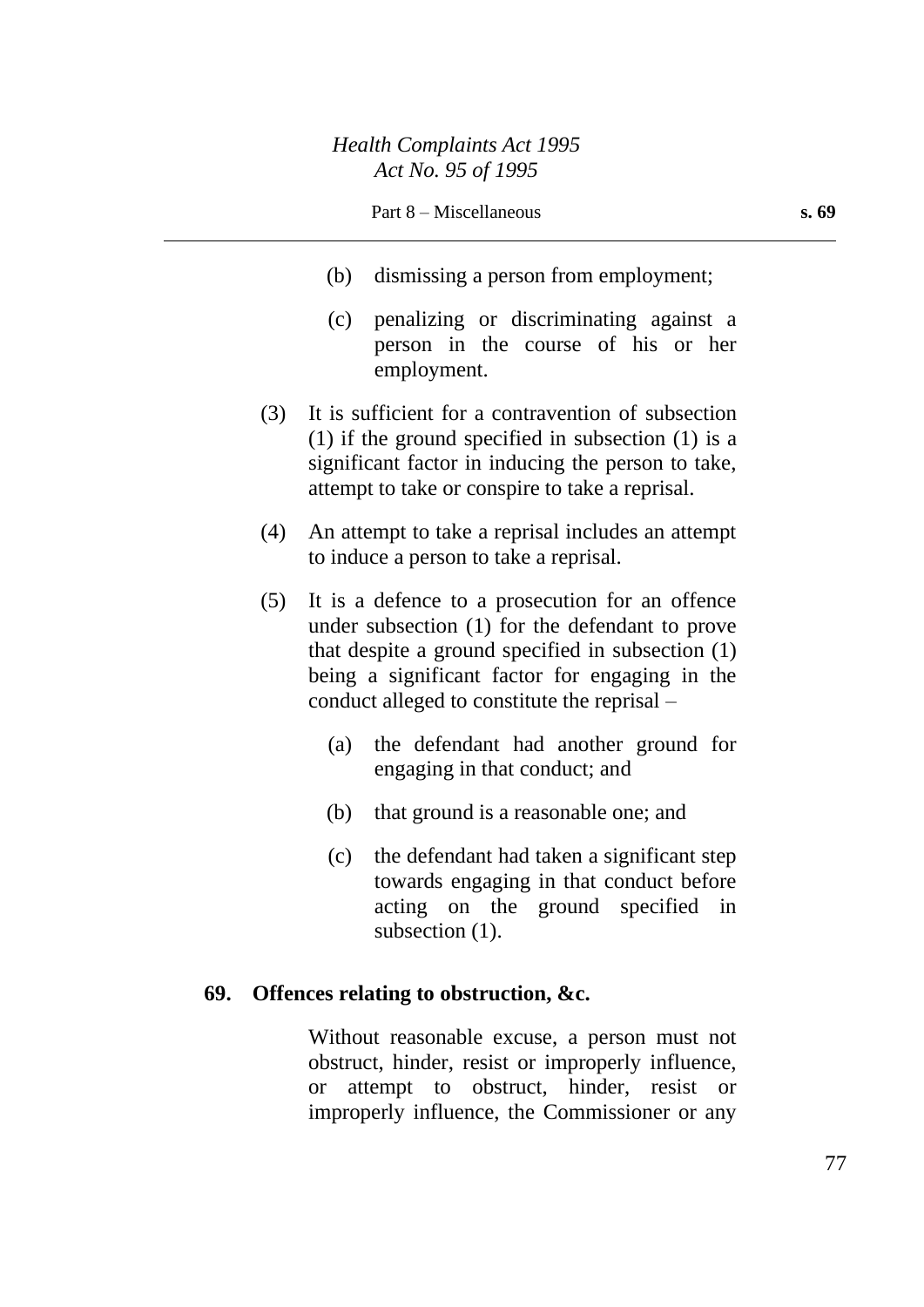other person in the performance or exercise of a function or power under this Act.

Penalty: Fine not exceeding 50 penalty units.

#### **70. Offences relating to provision of information, &c.**

- (1) Without reasonable excuse, a person who is required to do so under this Act must not refuse or fail –
	- (a) to attend before a person for the purpose of providing information; or
	- (b) to be sworn or make an affirmation; or
	- (c) to provide information by answering a question or otherwise; or
	- (d) to produce a document.

Penalty: Fine not exceeding 50 penalty units.

- (2) A person must not  $-$ 
	- (a) provide to the Commissioner or any other person who is performing or exercising a function or power under this Act information that the person knows is false or misleading in a material particular; or
	- (b) refuse or fail to include in information provided to a person who is performing or exercising a function or power under this Act other information without which the information provided is, to the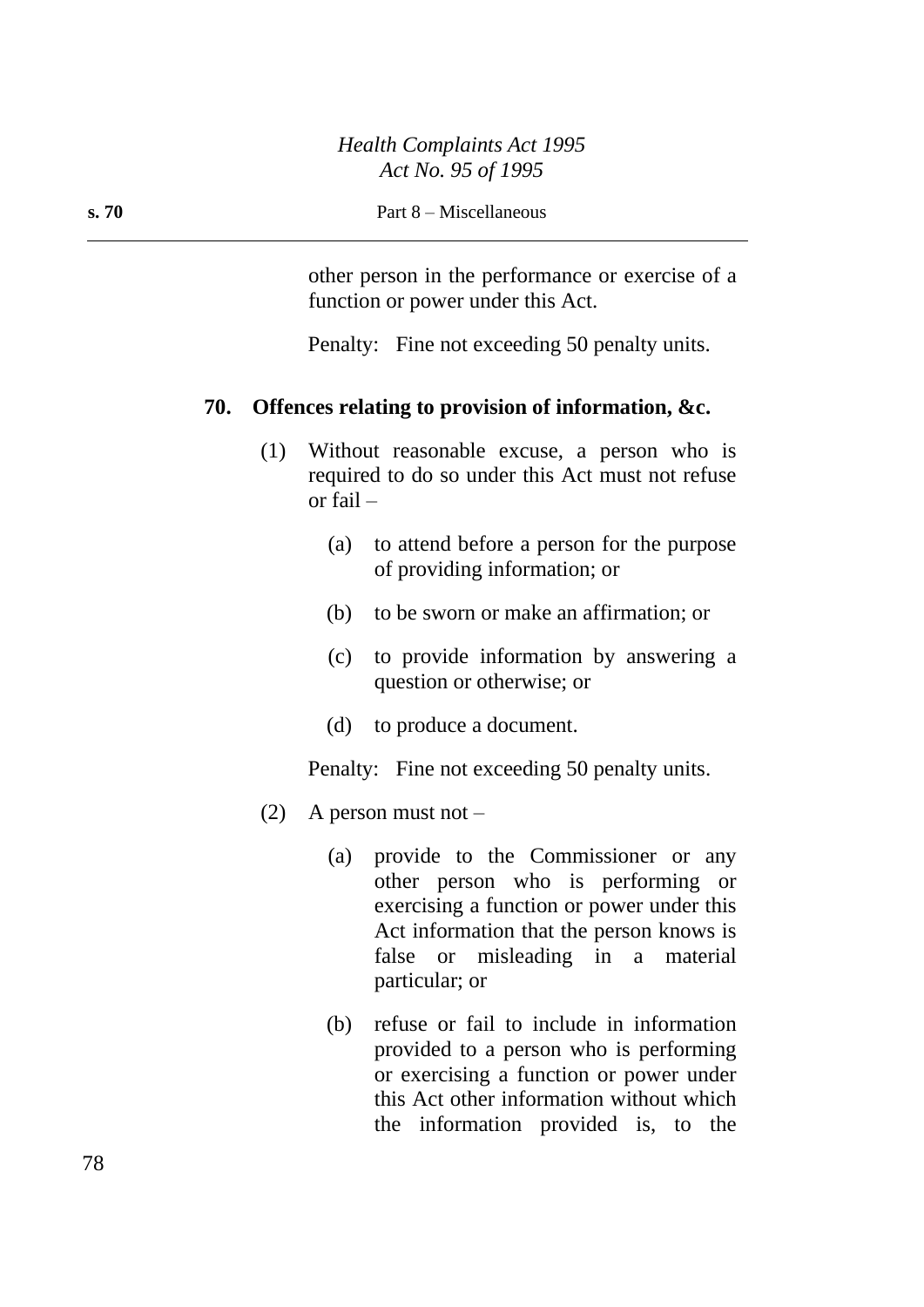knowledge of the person, false or misleading in a material particular.

Penalty: Fine not exceeding 50 penalty units.

- (3) A person must not provide to the Commissioner or any other person performing or exercising a function or power under this Act a document containing information that the person knows is false or misleading in a material particular without –
	- (a) indicating that the document is false or misleading and the manner in which it is false or misleading; and
	- (b) giving correct information if the person has, or can reasonably obtain, the correct information.

Penalty: Fine not exceeding 50 penalty units.

- (4) The Commissioner may apply to the Supreme Court for, and the Supreme Court may make, an order directing a person to provide information by answering questions or otherwise, to produce a document or to attend to answer questions before another person, at such place and within such period or on such day and at such time as are specified in the order if –
	- (a) that person refuses or fails to comply with a requirement made by the Commissioner under section 45 to provide information by answering questions or otherwise, produce a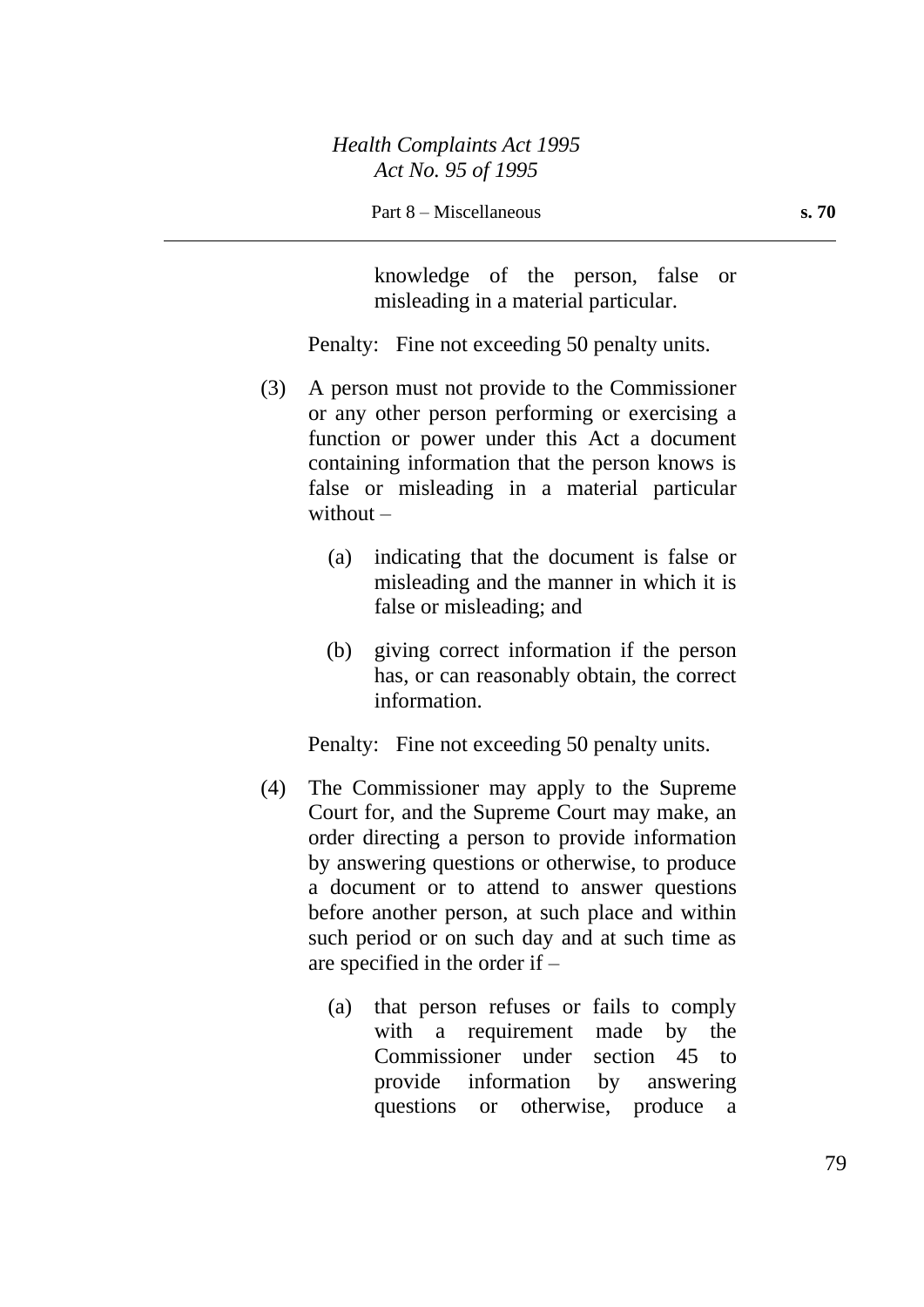#### **s. 71** Part 8 – Miscellaneous

document or attend to answer questions; or

- (b) that person provides information that is false or misleading in a material particular; or
- (c) that person refuses or fails to include in information provided other information without which the information provided is false or misleading in a material particular.
- (5) Without limiting subsection (1), it is a reasonable excuse to refuse or fail to provide information by answering a question or otherwise or to produce the whole or part of a document if to do so would disclose or provide exempt information.
- (6) A person is not liable to any penalty under the provisions of any other Act because the person, when required to do so under this Act –
	- (a) provided information that is not exempt information; or
	- (b) produced a document that does not contain exempt information; or
	- (c) answered a question if the answer does not disclose exempt information.

#### **71. Proceedings for offence**

Proceedings for an offence against this Act are to start –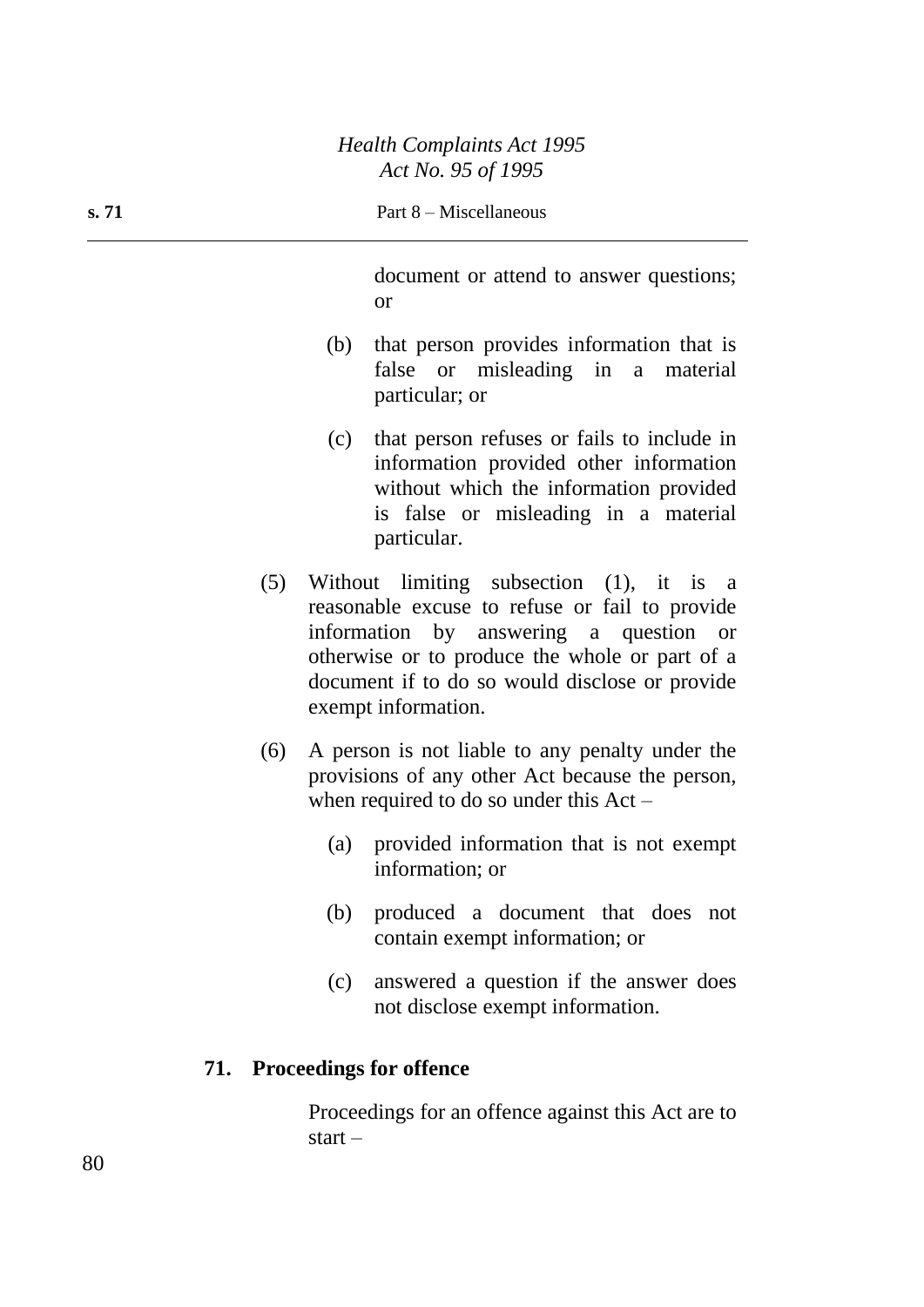- (a) within 6 months after the commission of the offence; or
- (b) within 6 months after the offence comes to the knowledge of the Commissioner.

## **72. Evidence**

- (1) In any proceeding, a certificate purporting to be that of the Commissioner stating that a person is a delegate in relation to a power specified in the certificate or is a conciliator, professional mentor or staff member is evidence of that matter.
- (2) In any proceeding, a certificate purporting to be that of the Commissioner or another person referred to in subsection (1) stating that the Commissioner or the person has made or taken a decision, step or action or that a document is held by or was provided to the Commissioner or the person is evidence of those matters.
- (3) Judicial notice is to be taken of
	- (a) an appointment of the Commissioner or a person to act as Commissioner, whenever made; and
	- (b) the Commissioner's and that person's signature.

#### **73. Protection from civil actions**

A person is not liable in respect of loss, damage or injury of any kind suffered by another person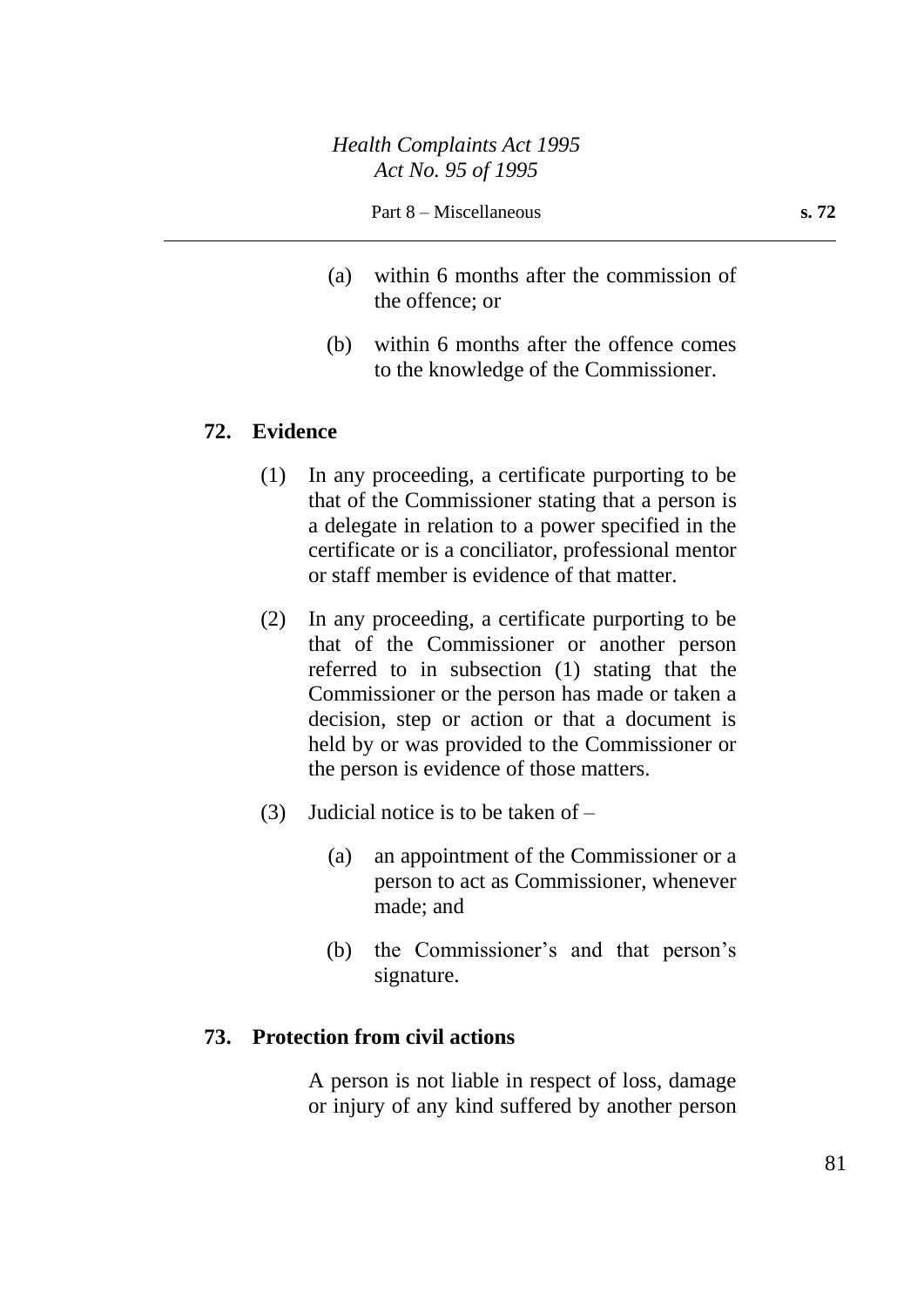as a result of any of the following done in good faith:

- (a) the making of a complaint;
- (ab) the making of a grievance received by a local registration board under section  $57(1)$ ;
	- (b) the making of a statement, the provision of any information whether by answering a question or otherwise or the provision of any document for the purposes of this Act to the Commissioner, a conciliator or another person authorized to receive the statement, information or document;
	- (c) the making of a report under this Act;
	- (d) the provision of a copy of a report to a person to whom it may be provided under this Act;
	- (e) the doing, or omission, of anything in the performance or exercise of a function or power under this Act.

### **74. Informality of procedures**

- (1) In performing functions and exercising powers under this Act, the Commissioner and all conciliators must have regard to the rules of natural justice.
- (2) Subject to subsection (1), the Commissioner and a conciliator –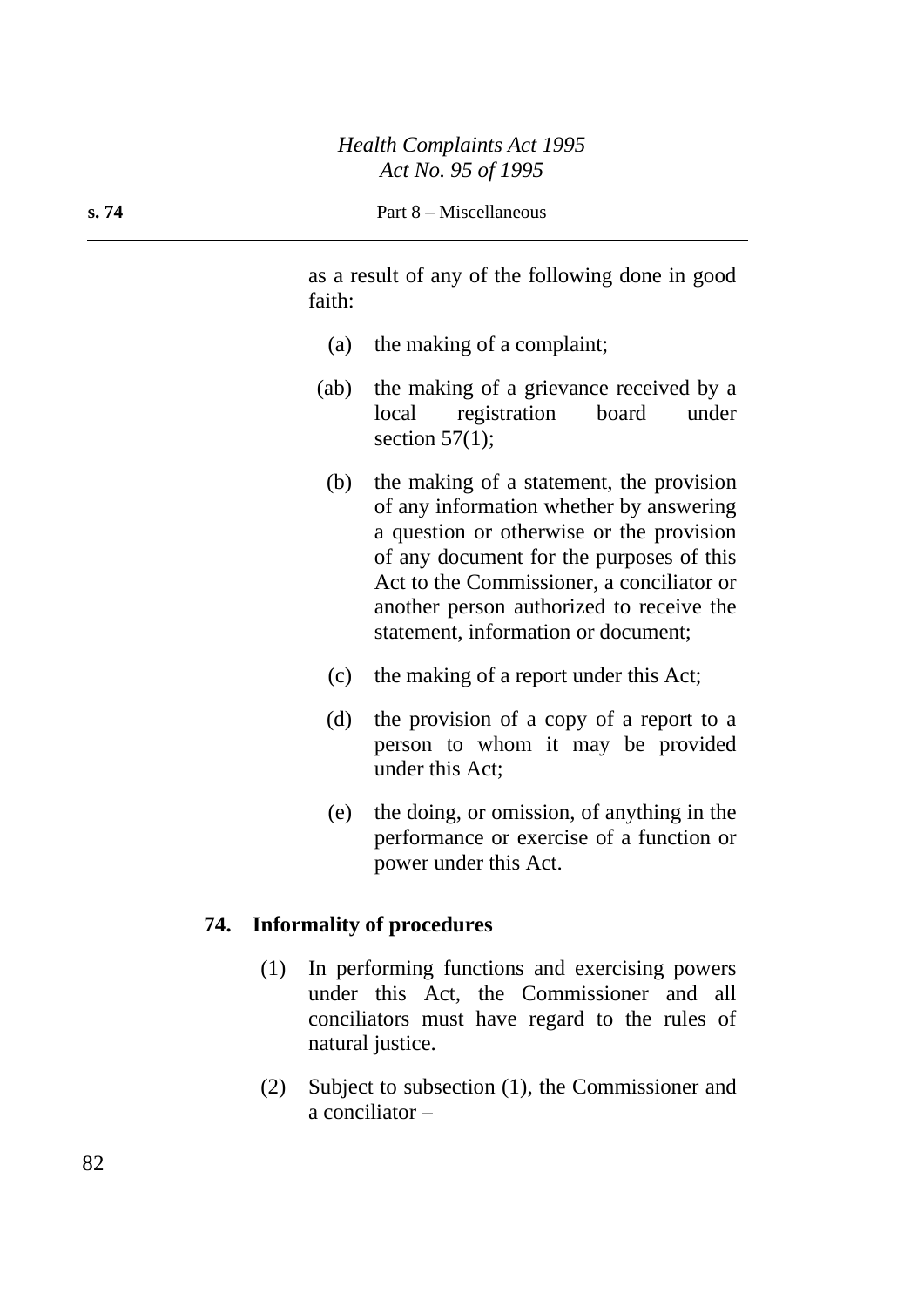#### Part 8 – Miscellaneous **s. 75**

- (a) must proceed with as little formality and technicality and with as much expedition as the requirements of this or any other Act and a proper consideration of the matter permit; and
- (b) is not bound by rules of evidence but may inform himself or herself of any matter in any manner that he or she considers appropriate.

### **75. Determining reasonableness of health service provider's actions**

In determining whether a health service provider has acted reasonably, the Commissioner must have regard to  $-$ 

- (a) the Charter; and
- (b) the principles specified in section  $20(3)$ ; and
- (c) the generally accepted standard of health service delivery expected of a provider of that kind; and
- (d) any other matter or information the Commissioner considers relevant.

76**.** . . . . . . . .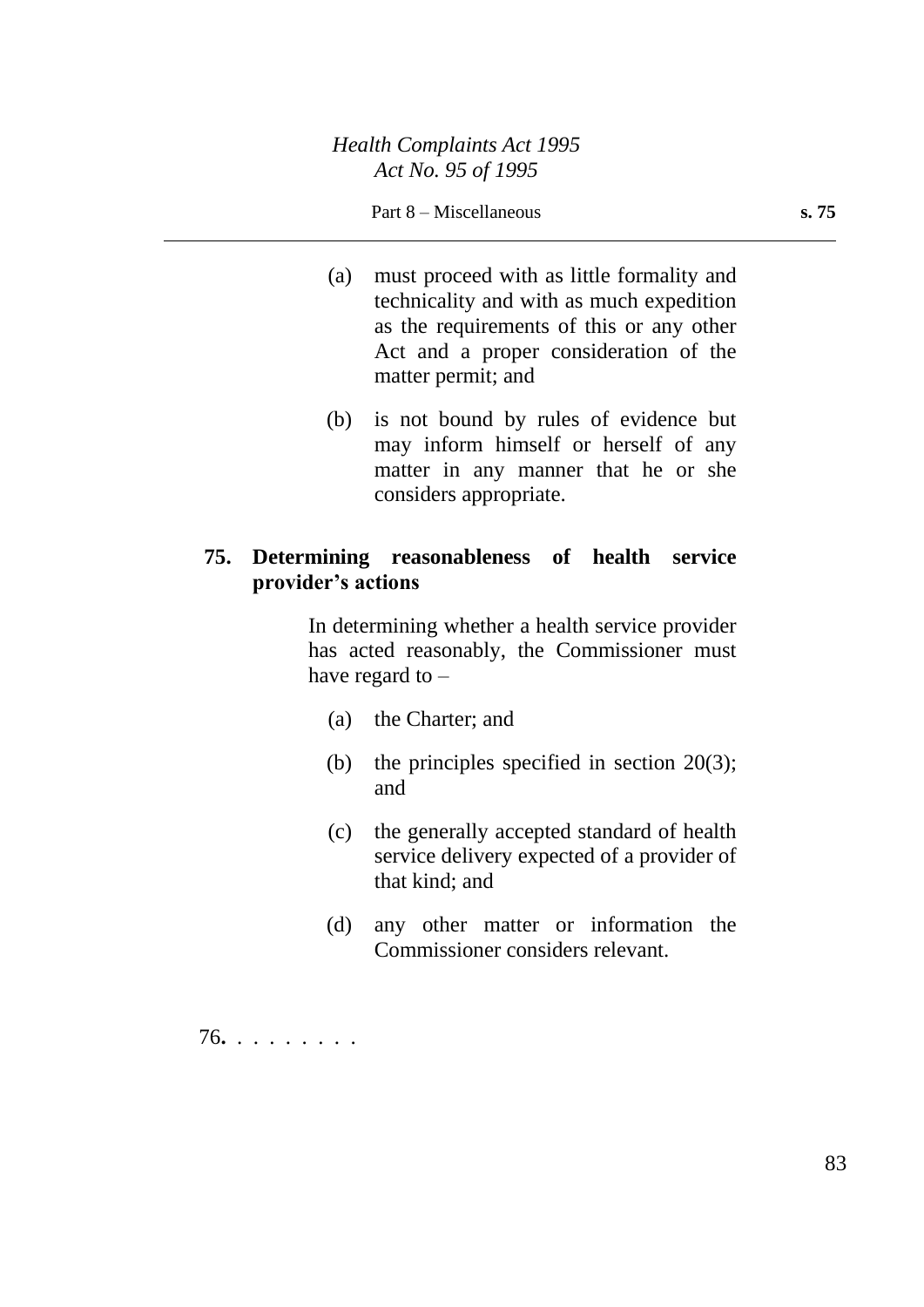### **77. Amendment of Schedules 1 and 2**

- (1) The Governor may, by order, amend Schedule 1 or 2 as follows:
	- (a) by omitting any matter;
	- (b) by inserting or adding any matter;
	- (c) by omitting any matter and substituting any other matter.
- (2) The Governor may, by order, repeal Schedule 1 or 2 and substitute another Schedule for the Schedule repealed.
- (3) The provisions of sections  $47(3)$ ,  $(3A)$ ,  $(4)$ ,  $(5)$ , (6) and (7) of the *Acts Interpretation Act 1931* apply to an order under this section as if the order were regulations within the meaning of that Act.

#### **78. Providing documents**

A document is effectively provided to a person under this Act if –

- (a) in the case of a natural person, it is  $-$ 
	- (i) given to the person; or
	- (ii) left at, or sent by post to, the person's postal or residential address or place or address of business or employment last known to the provider of the document; or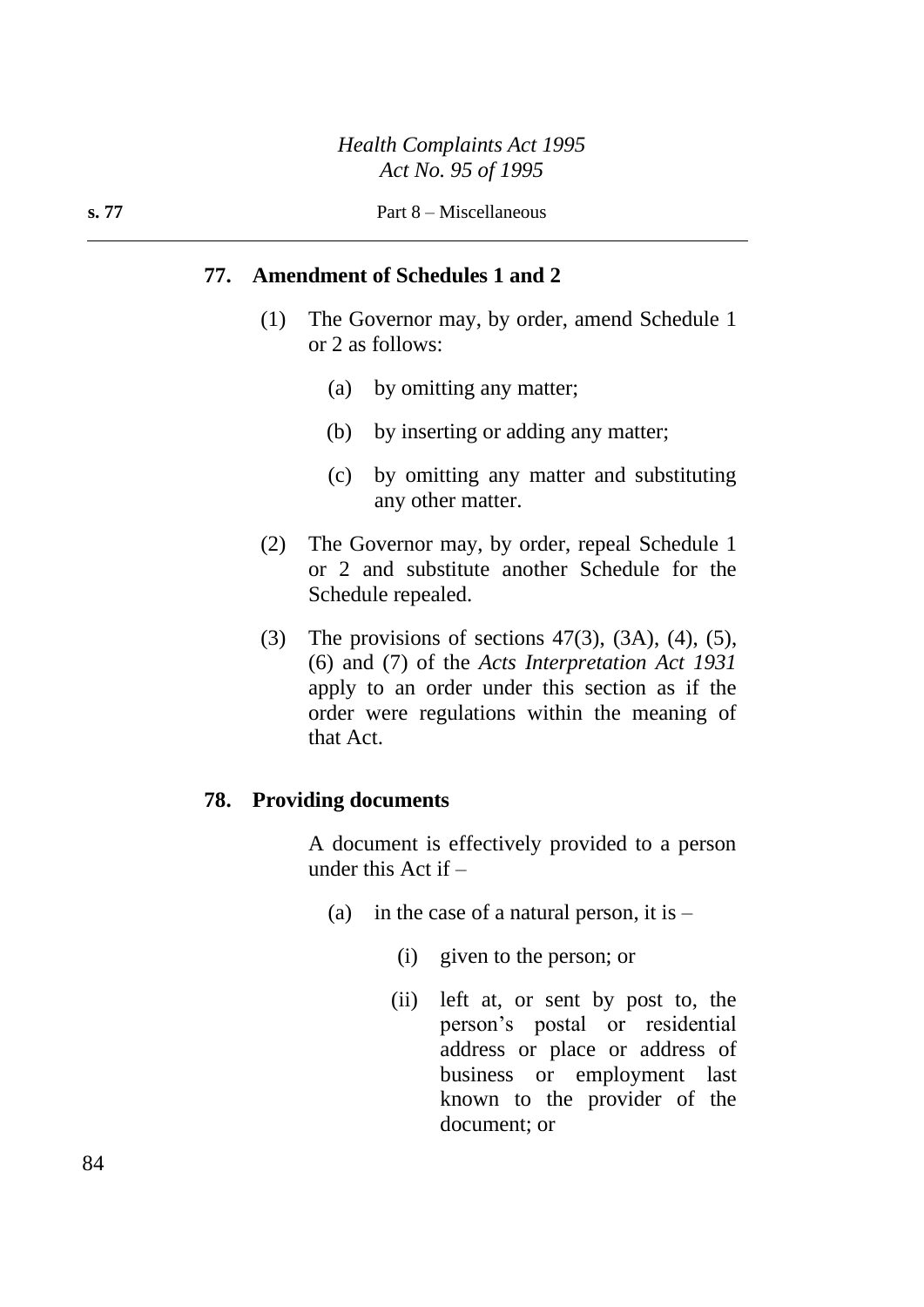#### Part 8 – Miscellaneous **s. 79**

- (iii) sent by way of facsimile transmission to the person's facsimile number; and
- (b) in the case of any other person, it is  $-$ 
	- (i) left at, or sent by post to, the person's principal or registered office or principal place of business; or
	- (ii) sent by way of facsimile transmission to the person's facsimile number.

#### **79. Regulations**

- (1) The Governor may make regulations for the purposes of this Act.
- (2) Regulations may be made so as to apply differently according to matters, limitations or restrictions, whether as to time, circumstance or otherwise, specified in the regulations.
- (3) The regulations may  $-$ 
	- (a) provide that a contravention of, or a failure to comply with, any of the regulations is an offence; and
	- (b) in respect of such an offence, provide for the imposition of a fine not exceeding 20 penalty units and, in the case of a continuing offence, a further fine not exceeding 2 penalty units for each day during which the offence continues.

85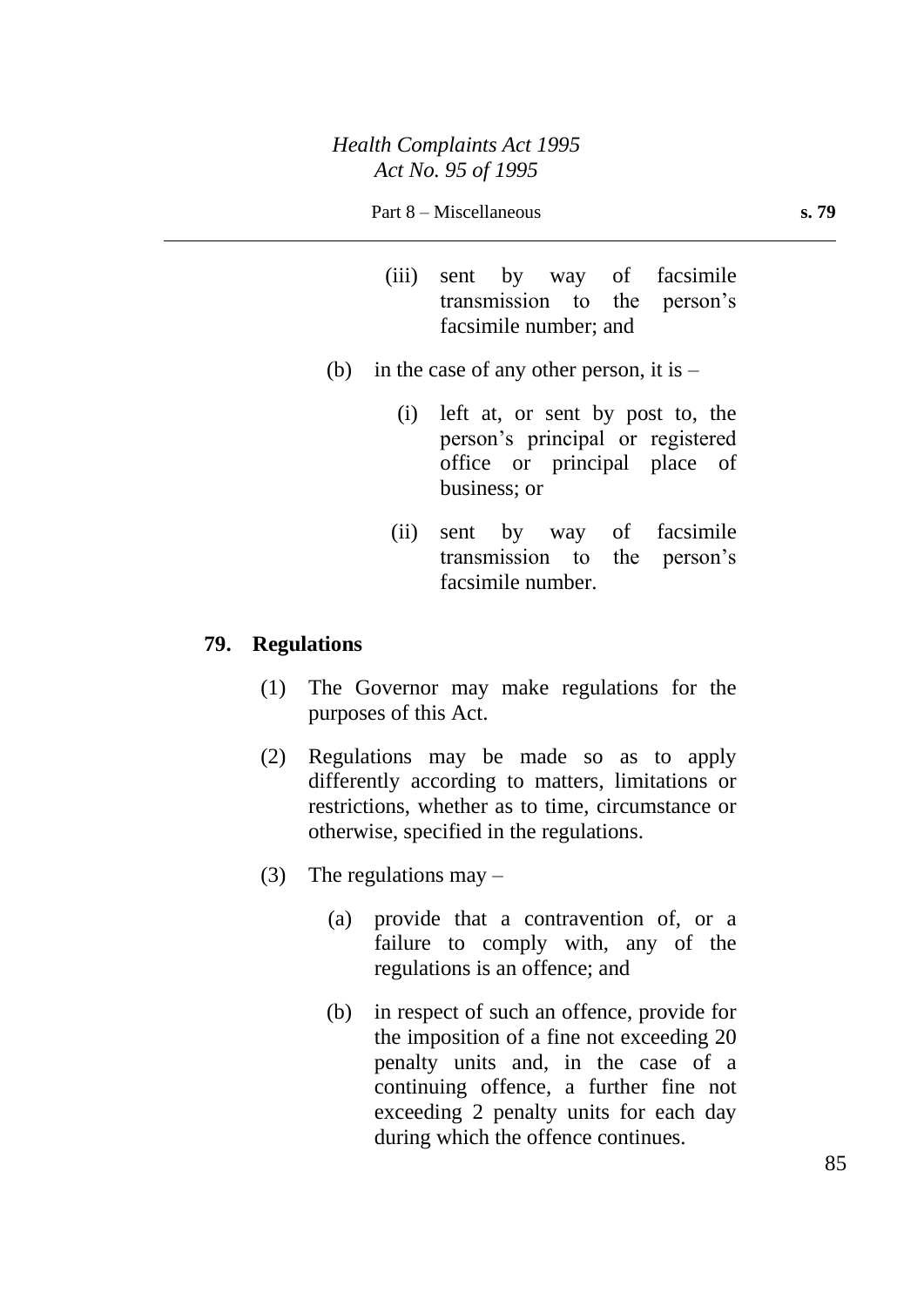#### **s. 80** Part 8 – Miscellaneous

- (4) The regulations may prescribe expenses and allowances payable to witnesses under this Act by reference to similar expenses and allowances payable to persons attending as a witness before a court specified in the regulations.
- 80*. The amendment effected by this section has been incorporated into the authorised version of the Ombudsman Act 1978.*

## **81. Administration of Act**

Until provision is made in relation to this Act by order under section 4 of the *Administrative Arrangements Act 1990* –

- (a) the administration of this Act is assigned to the Minister for Justice; and
- (b) the Department responsible to the Minister for Justice in relation to the administration of this Act is the Department of Justice.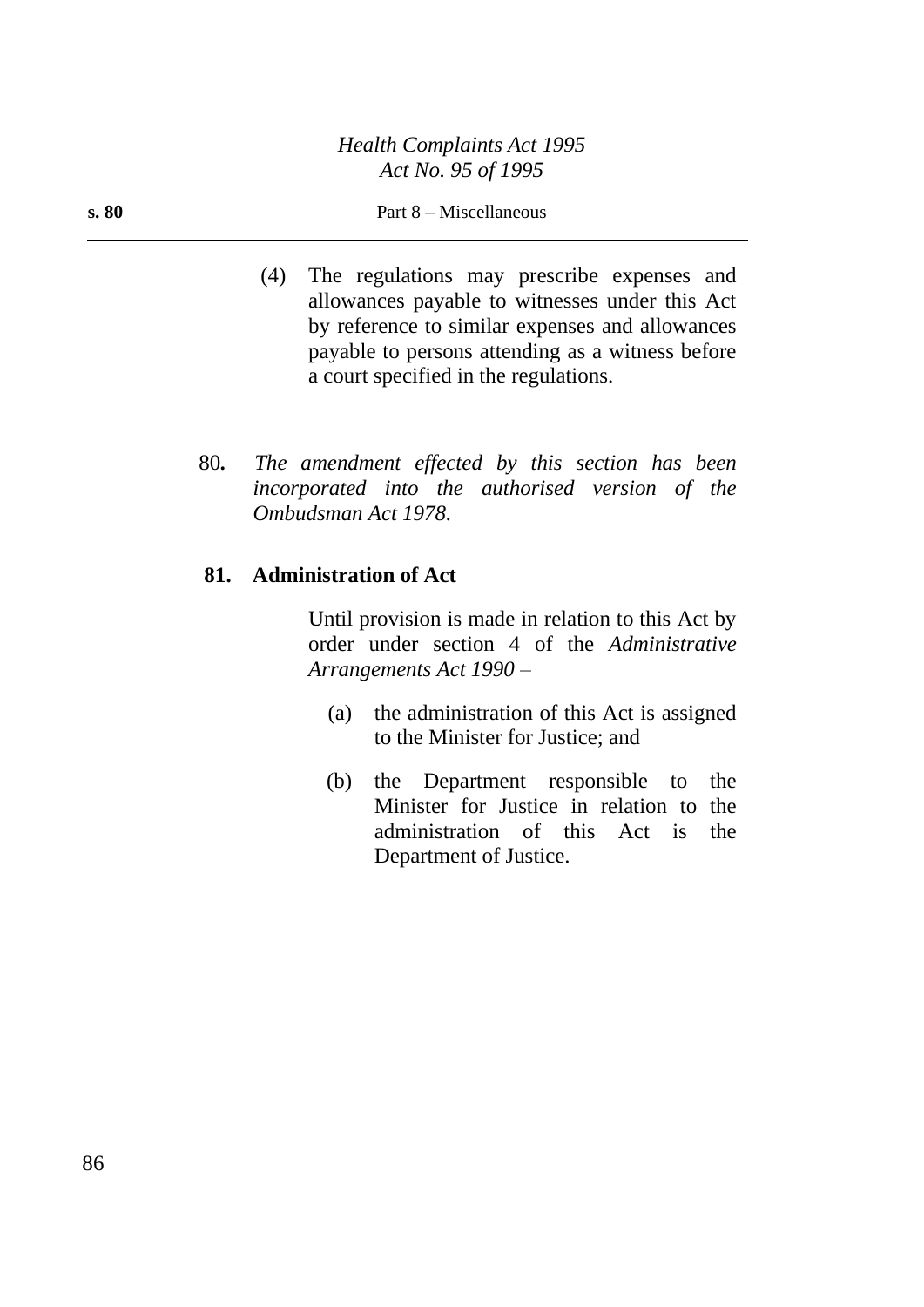### **SCHEDULE 1 – HEALTH SERVICES**

Section 3

### **PART 1 – SERVICES THAT ARE HEALTH SERVICES**

- **1.** A service provided at a hospital, health institution or nursing home.
- **2.** A medical, dental, pharmaceutical, mental health, community health, environmental health or specialized health service or a service related to such a service.
- **3.** A service provided for the care, treatment or accommodation of persons who are aged or have a physical disability or mental dysfunction.
- **4.** A laboratory service provided in support of a health service.
- **5.** A laundry, dry cleaning, catering or other support service provided to a hospital, health institution, nursing home or premises for the care, treatment or accommodation of persons who are aged or have a physical disability or mental dysfunction, if the service affects the care or treatment of a patient or a resident.
- **6.** A social work, welfare, recreational or leisure service, if provided as part of a health service.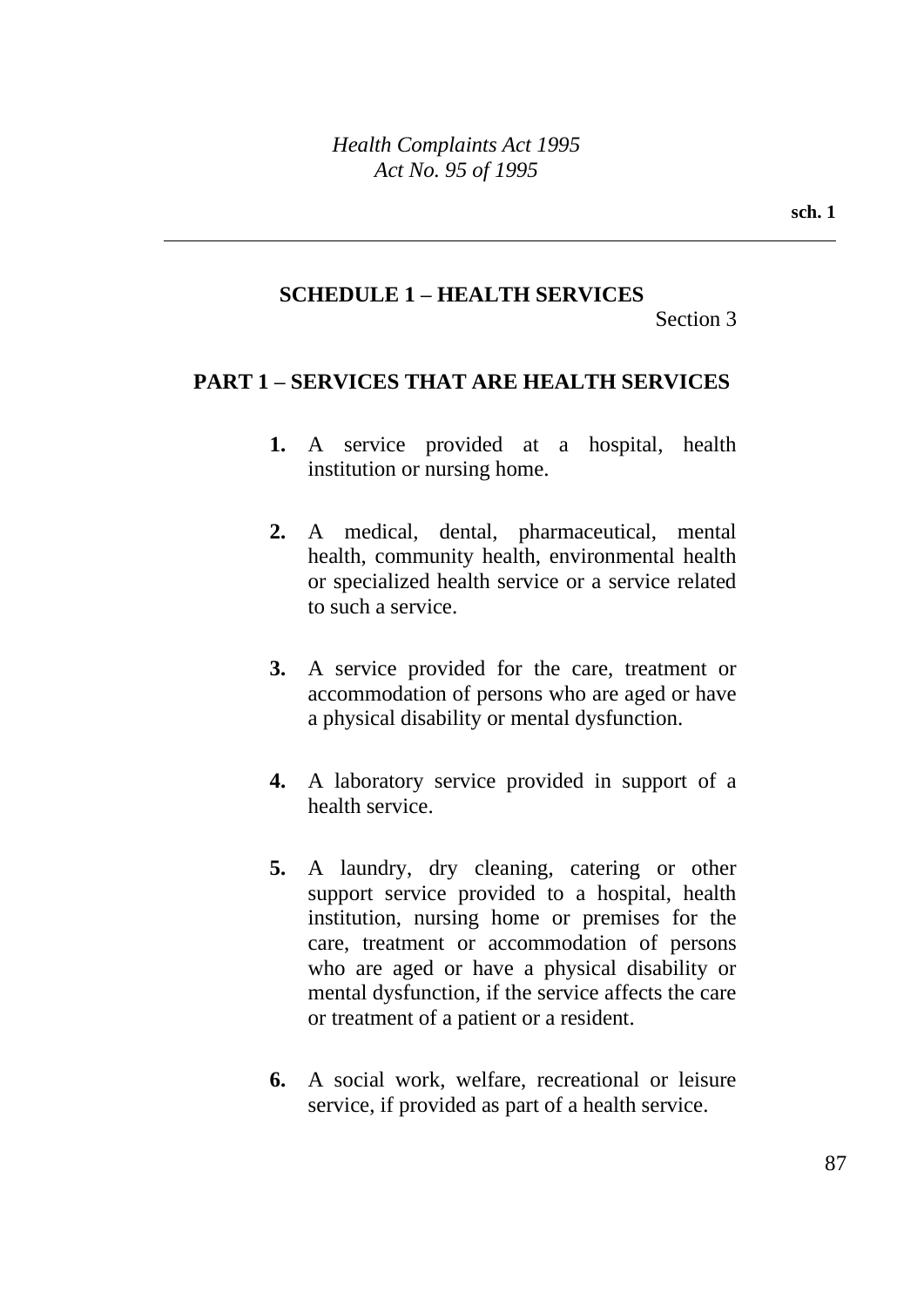- **sch. 1**
- **7.** An ambulance service.
- **8.** Any other service provided by a provider for, or purportedly for, the care or treatment of another person.
- **9.** A service provided by an audiologist, audiometrist, optical dispenser, dietitian, prosthetist, dental prosthetist, psychotherapist, medical radiation science professional, podiatrist, therapeutic counsellor or any other service of a professional or technical nature provided for, or purportedly for, the care or treatment of another person or in support of a health service.
- **10.** A service provided by a practitioner of massage, naturopathy or acupuncture or in another natural or alternative health care or diagnostic field.
- **11.** The provision of information relating to the promotion or provision of health care or to health education.
- **11A.** A service provided at a hospital or health institution for the temporary storage of human remains as defined in the *Burial and Cremation Act 2002*.
	- **12.** Any other service provided by a person registered by a registration board.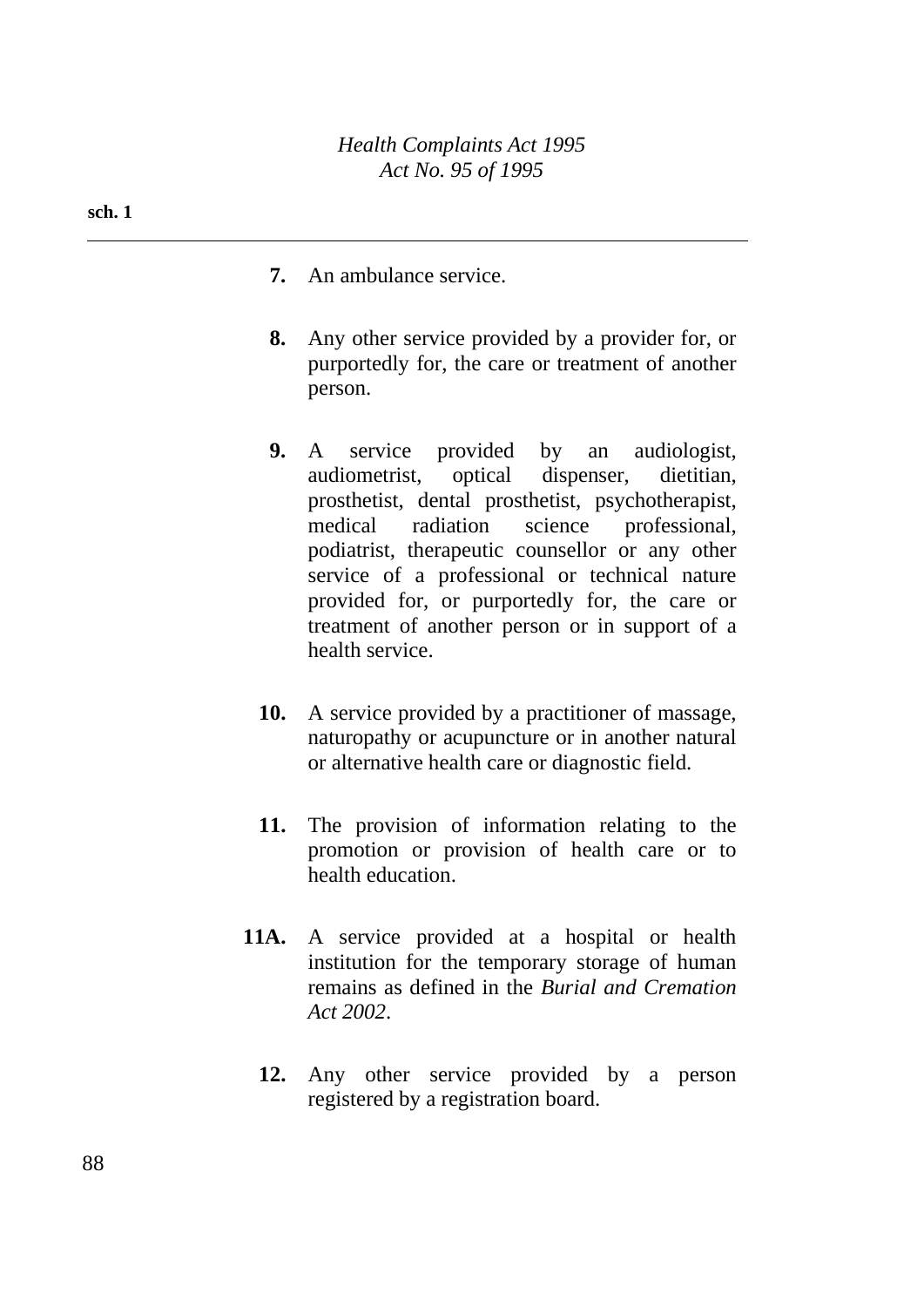## **PART 2 – SERVICES THAT ARE NOT HEALTH SERVICES**

- **1.** The provision of an opinion or the making of a decision for the purposes of a claim under the *Workers Rehabilitation and Compensation Act 1988*.
- **2.** The provision of an opinion or the making of a decision for the purposes of, or in relation to, an application made to the Asbestos Compensation Commissioner, or the Tasmanian Civil and Administrative Tribunal, under the *Asbestos-Related Diseases (Occupational Exposure) Compensation Act 2011*.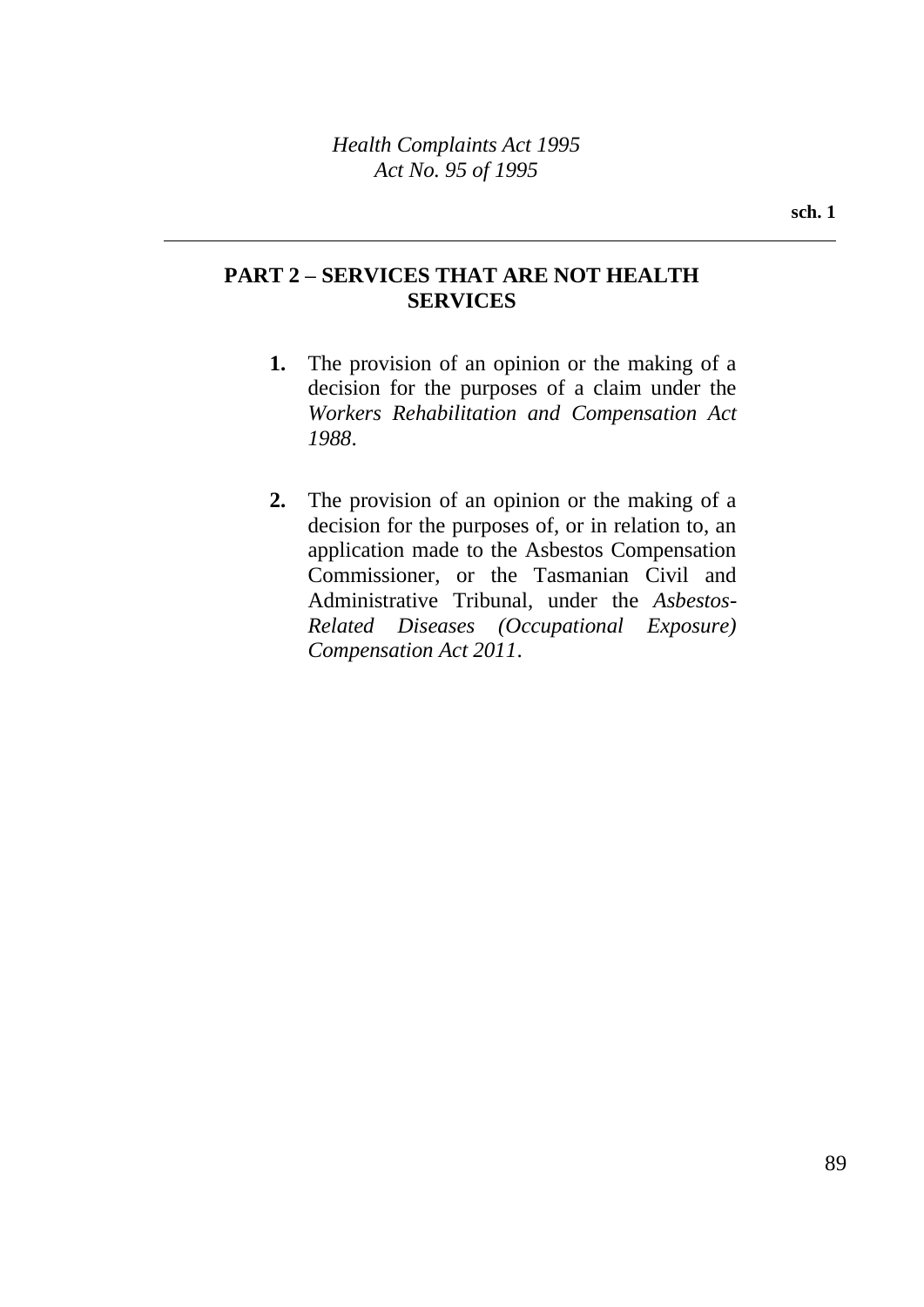**sch. 2**

## **SCHEDULE 2 –** . . . . . . . .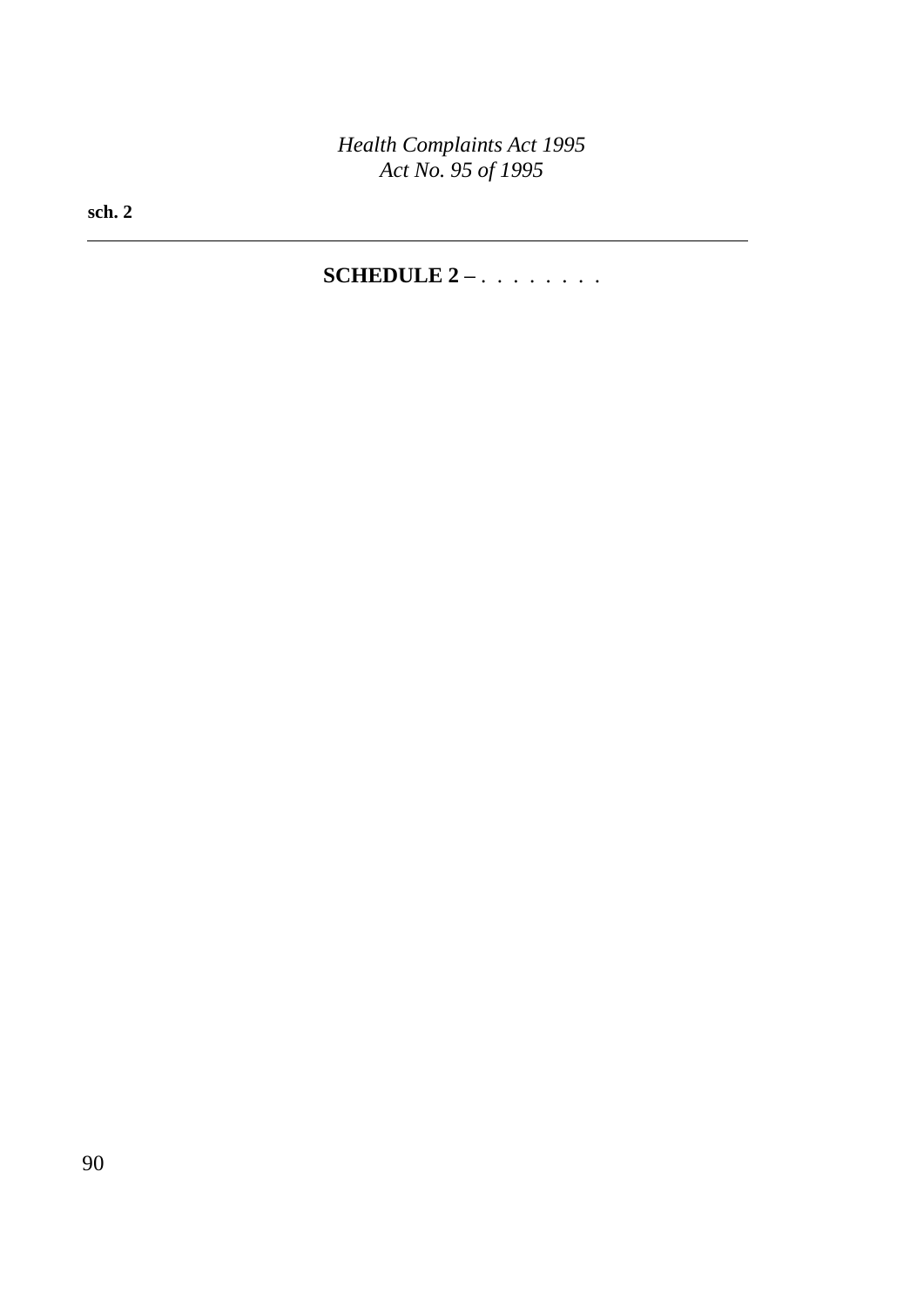## **SCHEDULE 3 – HEALTH COMPLAINTS COMMISSIONER**

Section 5 (2)

 **1.** . . . . . . . .

## **1A. Term of office**

The Commissioner holds office for such term, not exceeding 5 years, as is specified in the instrument of appointment.

## **2. Conditions of appointment**

- (1) The Commissioner is entitled to be paid the remuneration and allowances determined by the Governor from time to time.
- (2) If a State Service officer or State Service employee is appointed as Commissioner, that officer or employee is entitled to retain all his or her existing and accruing rights as if service as Commissioner were a continuation of service as such an officer or employee.
- (3) Where a person ceases to be Commissioner and becomes a State Service officer or State Service employee, service as Commissioner is service in the State Service for the purposes of determining his or her rights as such an officer or employee.
- (4) The Commissioner holds office on such conditions in relation to matters not provided for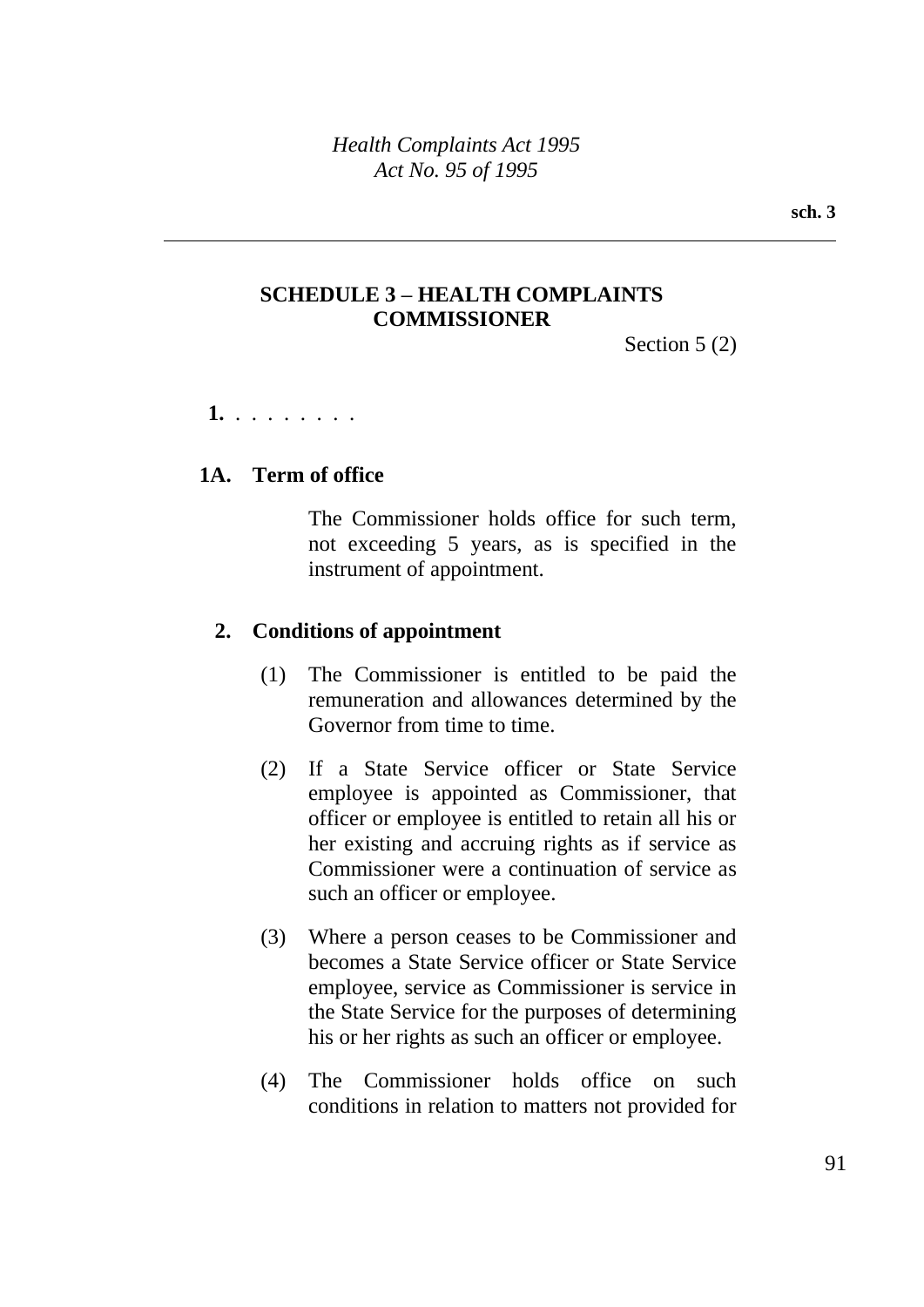by this Act as are specified in the instrument of appointment.

(5) The Commissioner is an employee for the purposes of the *Public Sector Superannuation Reform Act 2016*.

 $(6 - 9)$  . . . . . . .

### **3. Who may be Commissioner**

- (1) A person is not eligible to be reappointed as Commissioner if the person has served 3 consecutive terms of office as Commissioner.
- (2) For the purposes of subclause (1), an appointment to a vacant office under clause 8(2) is not a term of office as Commissioner.
- (3) The Commissioner may hold the office of Health Complaints Commissioner in conjunction with the office of Ombudsman held under the *Ombudsman Act 1978*.
- (4) The Commissioner may hold the office of Health Complaints Commissioner in conjunction with State Service employment.
- (5) A person may not hold the office of Health Complaints Commissioner if that person is –
	- (a) a member of a House of Parliament of the Commonwealth, a State or a Territory; or
	- (b) a candidate for election as a member of any such House of Parliament.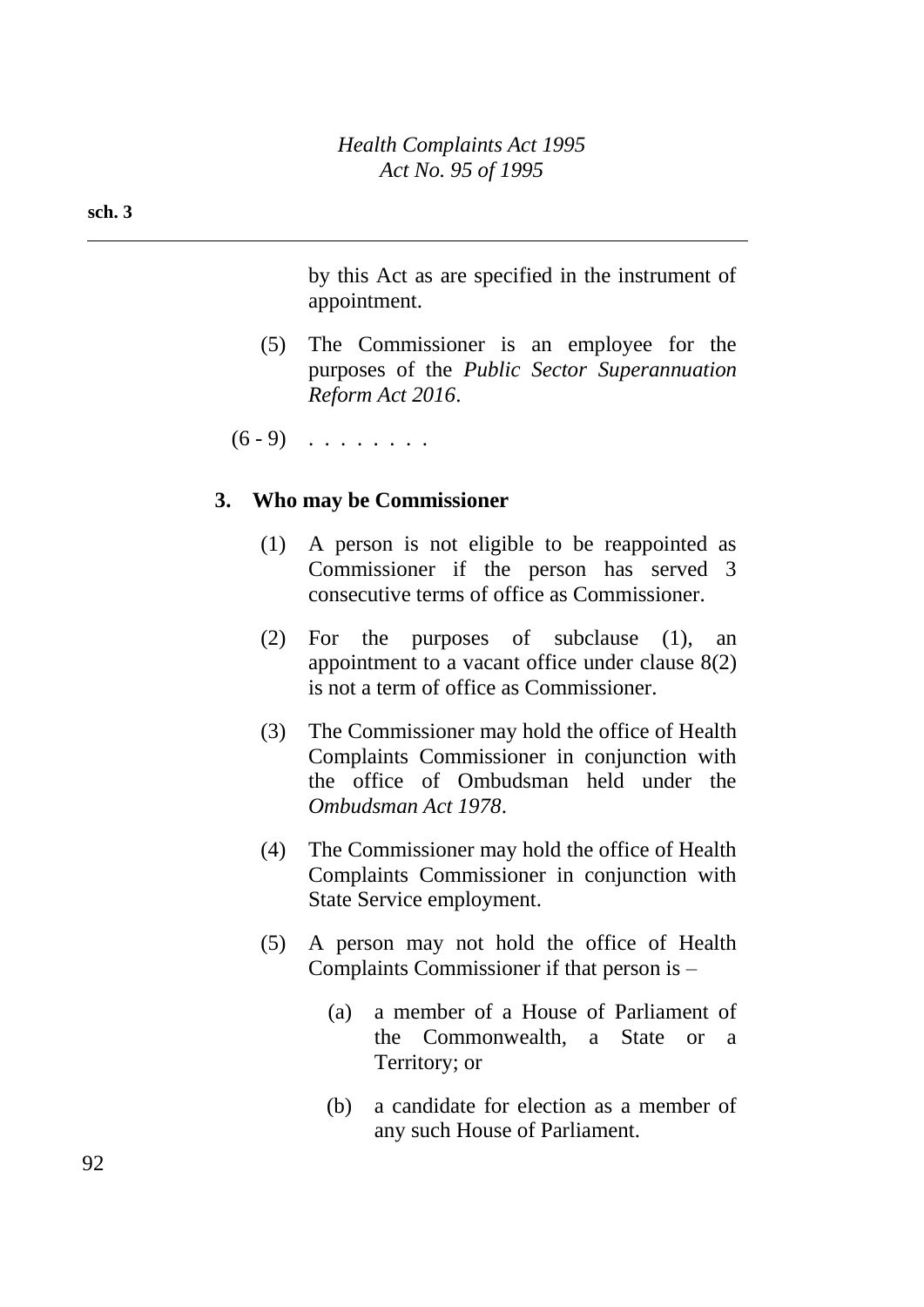- (6) For the purposes of subclause  $(5)(b)$ , a person becomes a candidate for election as a member of a House of Parliament when nominated for that election in accordance with the law regulating that election.
- (7) Where the holder of an office under an Act is required by or under any Act to devote the whole of his or her time to the duties of that office, that requirement does not operate to disqualify the holder from holding that office in conjunction with the office of Health Complaints Commissioner.

## **4. Application of certain Acts**

- (1) The *State Service Act 2000* does not apply in relation to the Commissioner.
- $(2)$  . . . . . . . .
- (3) For the purposes of the *Long Service Leave (State Employees) Act 1994*, the Commissioner is an employee.

## **5. Resignation**

The Commissioner may resign by signed notice given to the Minister.

## **6. Suspension**

(1) The Governor may suspend the Commissioner from office if the Governor is satisfied that the Commissioner –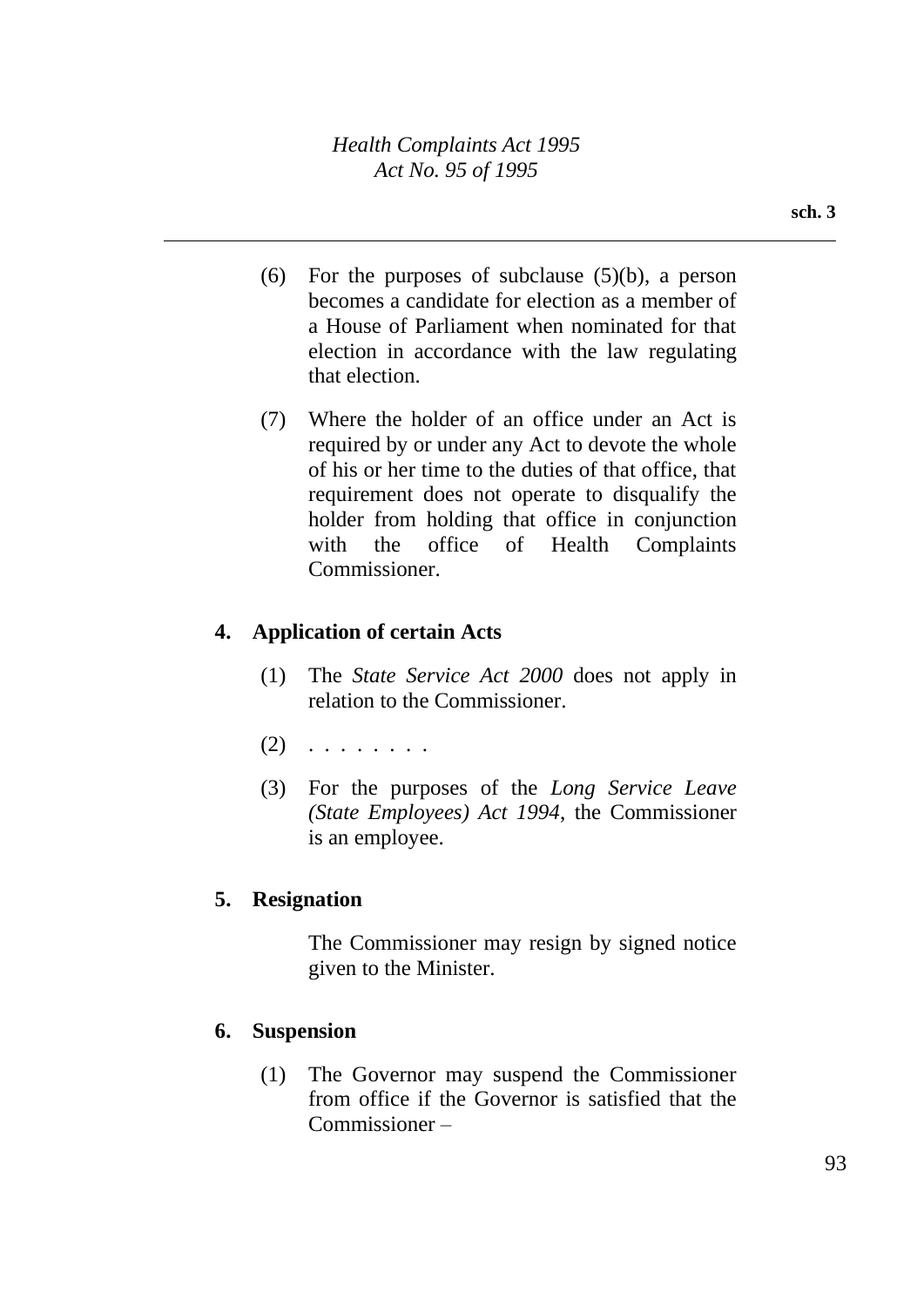- (a) is physically or mentally incapable of continuing as Commissioner; or
- (b) is unable to perform adequately or competently the functions of the office of Health Complaints Commissioner; or
- (c) has been convicted, in Tasmania or elsewhere, of an offence punishable by imprisonment for 12 months or longer; or
- (d) has become bankrupt, applied to take the benefit of the law for the relief of bankrupt or insolvent debtors, compounded with creditors or made an assignment of his or her remuneration or estate for their benefit; or
- (e) has been guilty of misconduct.
- (2) Where the Commissioner has been suspended from office, the Commissioner is restored to office if –
	- (a) a statement specifying the reasons for the suspension is not laid before each House of Parliament during the first 7 sitting days of that House following the suspension; or
	- (b) each House of Parliament does not pass an address praying for the removal of the Commissioner from office during the session in which, and within 30 sitting days after, such a statement is laid before it.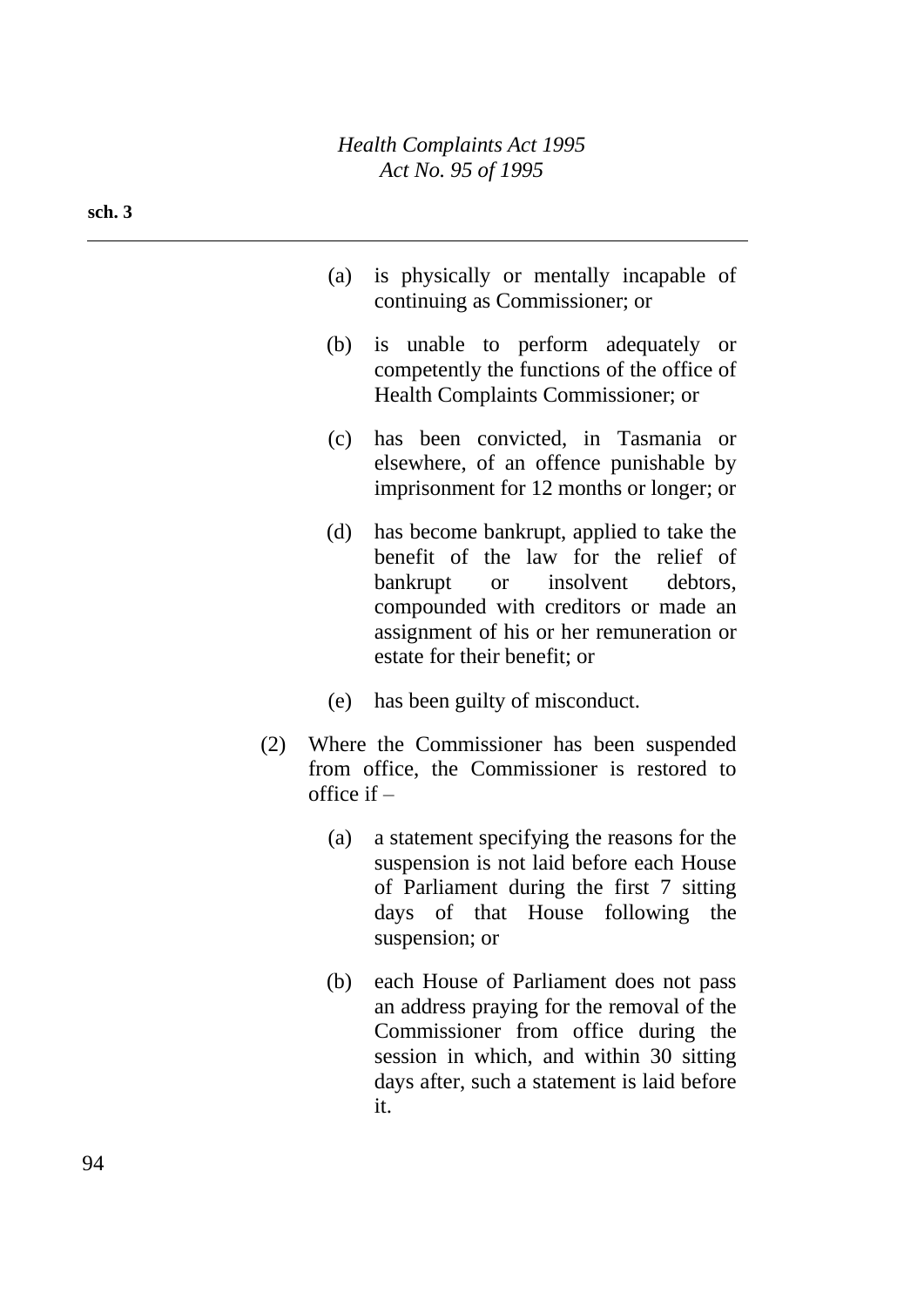### **7. Removal from office**

- (1) The Governor, on addresses from both Houses of Parliament, may remove the Commissioner from office.
- (2) The Commissioner may not be removed from office except as provided in subclause (1).

#### **8. Filling a vacancy**

- (1) The Commissioner vacates office if he or she
	- (a) dies; or
	- (b) resigns; or
	- (c) is removed from office under clause 7.
- (2) The Governor may appoint a person to the vacant office of Commissioner for the residue of the predecessor's term of office.

#### **9. Defect does not invalidate appointment**

An appointment of a person as Commissioner is not invalid merely because of a defect or irregularity in relation to the appointment.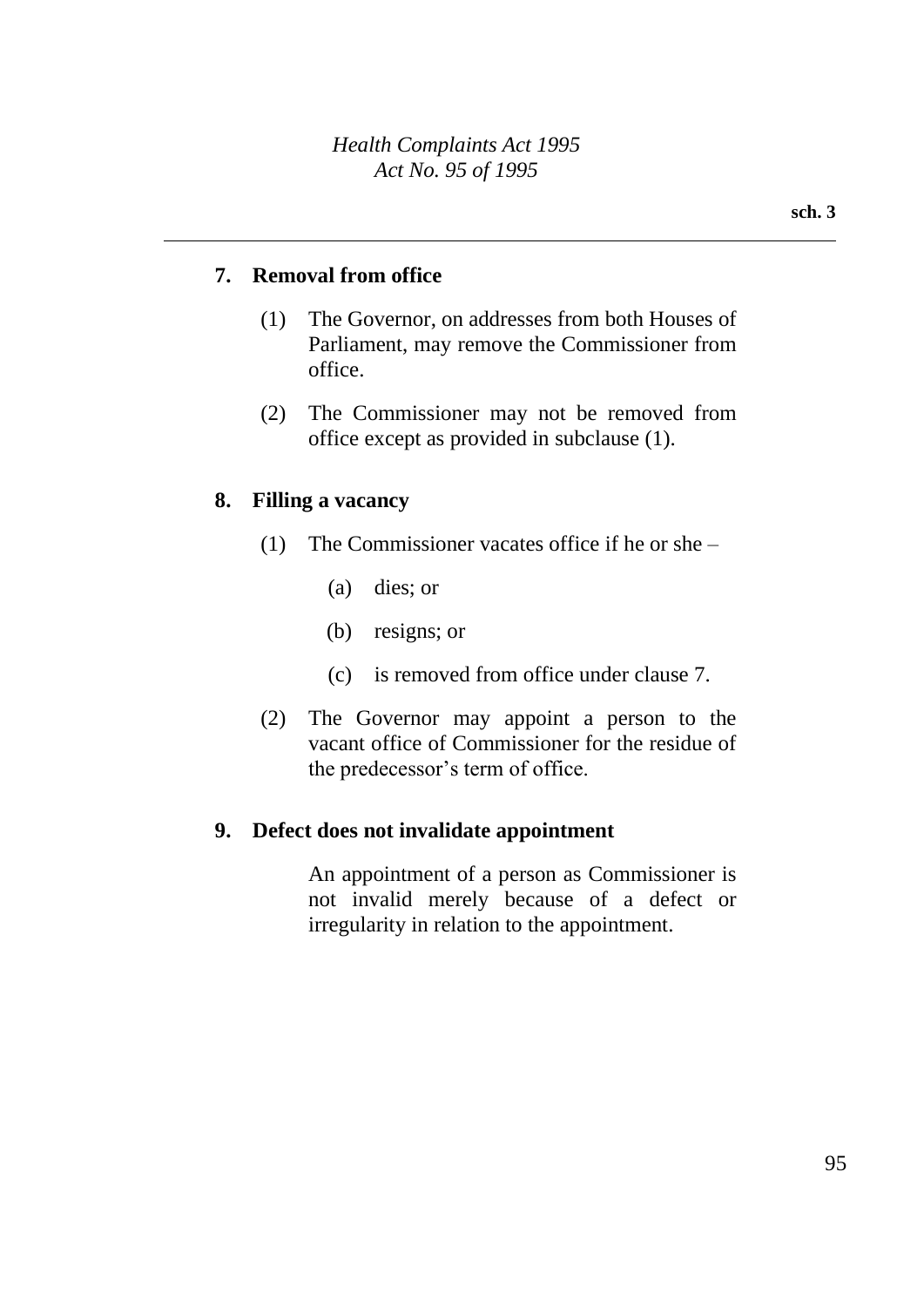### **NOTES**

The foregoing text of the *Health Complaints Act 1995* comprises those instruments as indicated in the following table. Any reprint changes made under any Act, in force before the commencement of the *Legislation Publication Act 1996*, authorising the reprint of Acts and statutory rules or permitted under the *Legislation Publication Act 1996* and made before 5 November 2021 are not specifically referred to in the following table of amendments.

| Act                                                                                                                | Number and year | Date of      |
|--------------------------------------------------------------------------------------------------------------------|-----------------|--------------|
|                                                                                                                    |                 | commencement |
| Health Complaints Act 1995                                                                                         | No. 95 of 1995  | 1.5.1997     |
| Health Act 1997                                                                                                    | No. 13 of 1997  | 1.7.1997     |
| Physiotherapists Registration Act 1999                                                                             | No. 106 of 1999 | 1.3.2000     |
| Psychologists Registration Act 2000                                                                                | No. 9 of 2000   | 1.10.2000    |
| Superannuation (Miscellaneous and<br>Consequential Amendments) Act<br>2000                                         | No. 103 of 2000 | 13.12.2000   |
| State Service (Consequential and<br>Miscellaneous Amendments) Act<br>2000                                          | No. 86 of 2000  | 1.5.2001     |
| <b>Health Complaints Amendment Act</b><br>2001                                                                     | No. 85 of 2001  | 22.11.2001   |
| <b>Medical Radiation Science</b><br>Professionals Registration Act 2000                                            | No. 65 of 2000  | 1.7.2002     |
| <b>Health Complaints Amendment Act</b><br>2005                                                                     | No. 5 of 2005   | 6.5.2005     |
| <b>Public Sector Superannuation</b><br>(Miscellaneous Amendments) Act<br>2005                                      | No. 65 of 2005  | 15.12.2005   |
| Justice and Related Legislation<br>(Miscellaneous Amendments) Act<br>2006                                          | No. 16 of 2006  | 1.11.2006    |
| Justice and Related Legislation<br>(Miscellaneous Amendments) Act<br>2008                                          | No. 18 of 2008  | 26.6.2008    |
| <b>Health Practitioner Regulation</b><br>National Law (Tasmania)<br>(Consequential Amendments) Act<br>2010         | No. 3 of 2010   | 1.7.2010     |
| <b>Asbestos-Related Diseases</b><br>(Occupational Exposure)<br>Compensation (Consequential<br>Amendments) Act 2011 | No. 28 of 2011  | 31.10.2011   |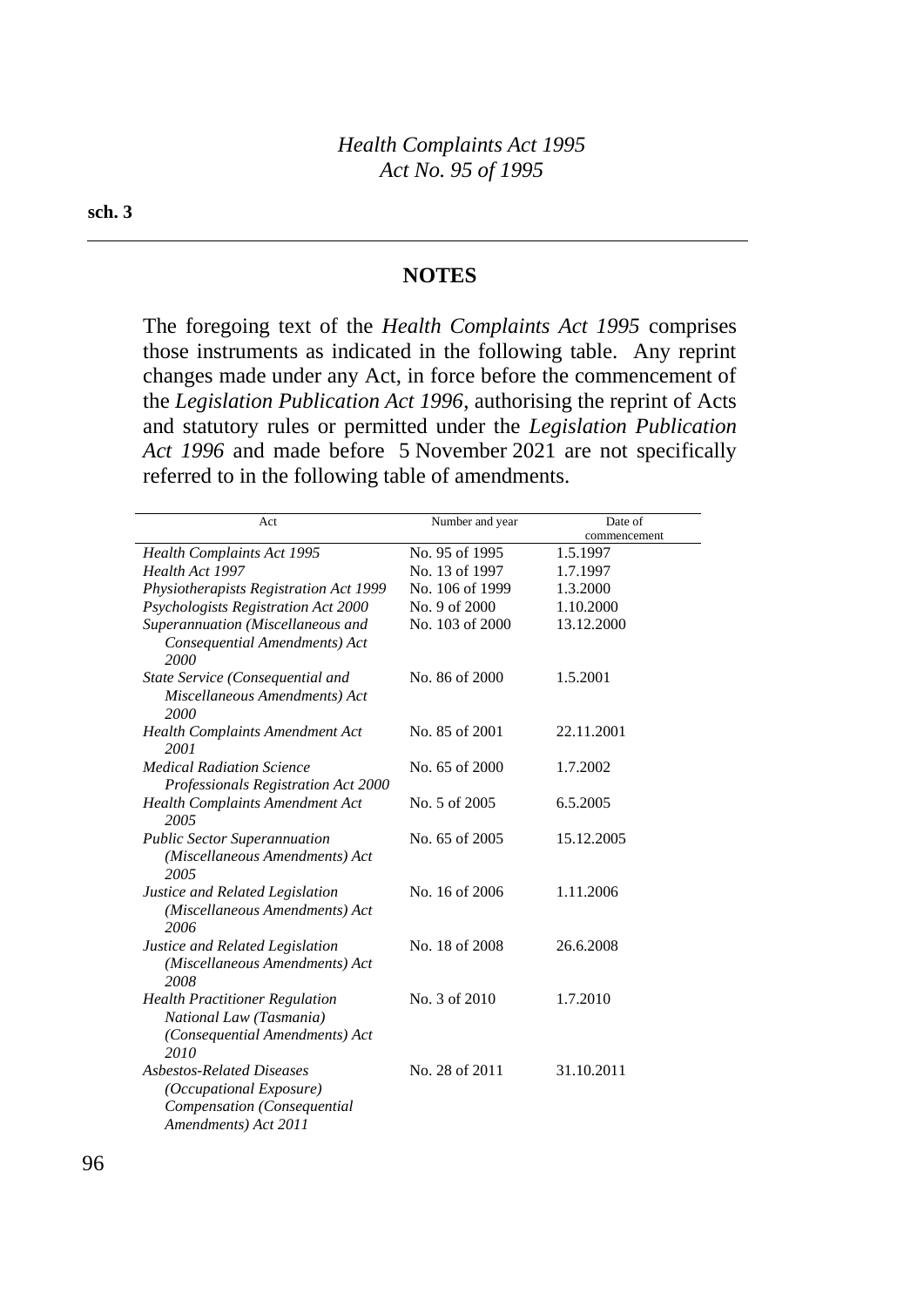#### **sch. 3**

| Act                                                                                                   | Number and year | Date of       |
|-------------------------------------------------------------------------------------------------------|-----------------|---------------|
|                                                                                                       |                 | commencement  |
| <b>Medical Radiation Science</b>                                                                      | No. 33 of 2011  | 1.7.2012      |
| <i>Professionals Registration (Repeal)</i><br>Act 2011                                                |                 |               |
| Justice and Related Legislation<br>(Miscellaneous Amendments) Act<br>2015                             | No. 38 of 2015  | 13.10.2015    |
| <b>Public Sector Superannuation Reform</b><br>(Consequential and Transitional<br>Provisions) Act 2016 | No. 54 of 2016  | 31.3.2017     |
| <b>Tasmanian Civil and Administrative</b><br>Tribunal (Consequential<br>Amendments) Act 2021          | No. 18 of 2021  | 5.11.2021     |
| <b>Health Complaints Amendment (Code</b><br>of Conduct) Act 2018                                      | No. 19 of 2018  | not commenced |

# **TABLE OF AMENDMENTS**

| Provision affected | How affected                                                                         |  |
|--------------------|--------------------------------------------------------------------------------------|--|
| Section 3          | Amended by No. 13 of 1997, Sched. 4, No. 86 of 2000,                                 |  |
|                    | Sched. 1, No. 85 of 2001, s. 4, No. 5 of 2005, s. 4 and                              |  |
|                    | No. 3 of 2010, Sched. 1                                                              |  |
| Section 13         | Amended by No. 5 of 2005, s. 5                                                       |  |
| Section 14         | Amended by No. 86 of 2000, Sched. 1                                                  |  |
| Section 15         | Amended by No. 86 of 2000, Sched. 1 and No. 18 of 2008,<br>s. 28                     |  |
| Section 22         | Amended by No. 5 of 2005, s. 6                                                       |  |
| Section 23         | Amended by No. 5 of 2005, s. 7                                                       |  |
| Section 24A        | Inserted by No. 5 of 2005, s. 8                                                      |  |
|                    | Amended by No. 3 of 2010, Sched. 1                                                   |  |
| Section 25         | Amended by No. 5 of 2005, s. 9, No. 3 of 2010, Sched. 1<br>and No. 38 of 2015, s. 32 |  |
| Section 25A        | Inserted by No. 5 of 2005, s. 10                                                     |  |
| Section 26         | Amended by No. 5 of 2005, s. 11                                                      |  |
| Section 29A        | Inserted by No. 5 of 2005, s. 12                                                     |  |
| Section 29B        | Inserted by No. 5 of 2005, s. 12                                                     |  |
| Section 30         | Amended by No. 28 of 2011, s. 26 and No. 33 of 2011, s. 6                            |  |
| Section 32A        | Inserted by No. 5 of 2005, s. 13                                                     |  |
| Section 35         | Amended by No. 5 of 2005, s. 14                                                      |  |
| Section 36         | Amended by No. 28 of 2011, s. 27 and No. 33 of 2011, s. 7                            |  |
| Section 40         | Amended by No. 5 of 2005, s. 15 and No. 33 of 2011, s. 8                             |  |
| Section 43         | Amended by No. 5 of 2005, s. 16, No. 28 of 2011, s. 28<br>and No. 33 of 2011, s. 9   |  |
| Section 47A        | Inserted by No. 5 of 2005, s. 17                                                     |  |
| Section 52         | Substituted by No. 5 of 2005, s. 18                                                  |  |
| Section 54         | Amended by No. 5 of 2005, s. 19                                                      |  |